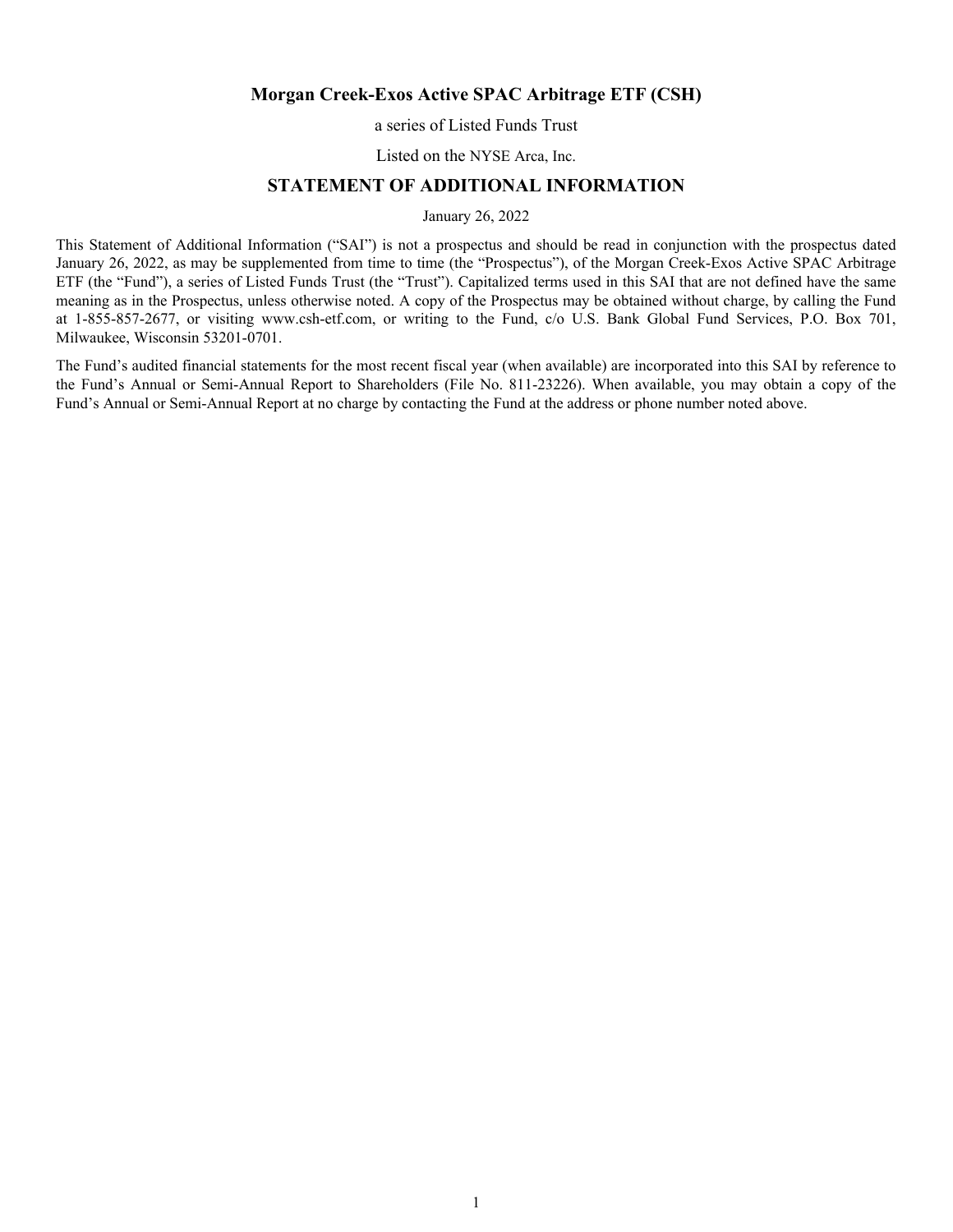# **TABLE OF CONTENTS**

| 3              |
|----------------|
| 3              |
| 3              |
| 3              |
| $\overline{4}$ |
| 10             |
| 10             |
| 11             |
| 14             |
| 14             |
| 15             |
| 15             |
| 15             |
| 15             |
| 15             |
| 16             |
| 17             |
| 18             |
| 18             |
| 18             |
| 18             |
| 18             |
| 18             |
| 18             |
| 20             |
| 20             |
| 21             |
| 26             |
| 26             |
| 27             |
| 32             |
| $A-1$          |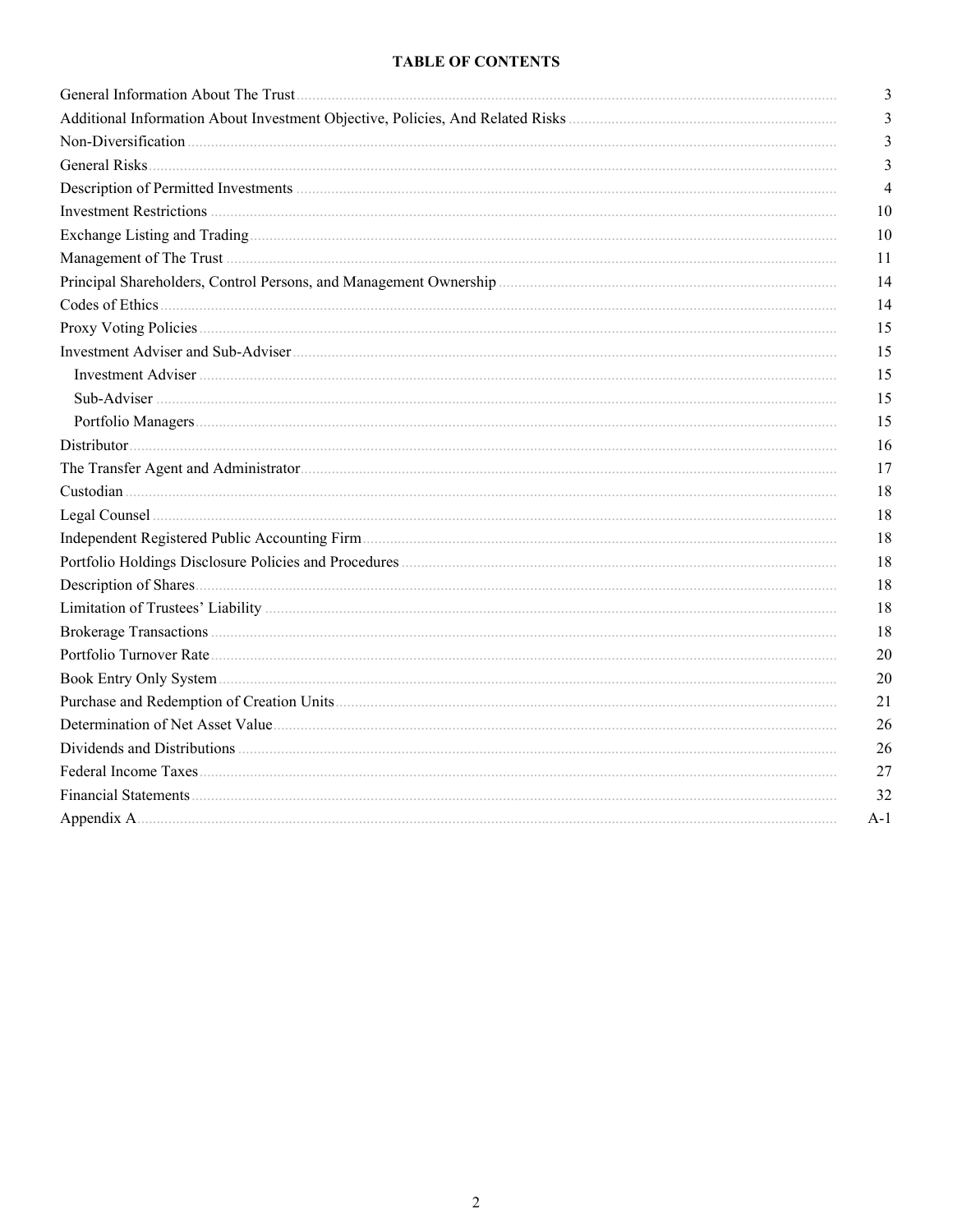### <span id="page-2-0"></span>**GENERAL INFORMATION ABOUT THE TRUST**

The Trust is an open-end management investment company consisting of multiple investment series. This SAI relates only to the Fund. The Trust was organized as a Delaware statutory trust on August 26, 2016. The Trust is registered with the U.S. Securities and Exchange Commission ("SEC") under the Investment Company Act of 1940, as amended (together with the rules and regulations adopted thereunder, as amended, the "1940 Act"), as an open-end management investment company, and the offering of the Fund's shares ("Shares") is registered under the Securities Act of 1933, as amended (the "Securities Act"). The Trust is governed by its Board of Trustees (the "Board").

Morgan Creek Capital Management, LLC (the "Adviser") serves as the Fund's investment adviser, and Exos Asset Management LLC (the "Sub-Adviser") serves as the Fund's sub-adviser.

The Fund offers and issues Shares at their net asset value ("NAV") only in aggregations of a specified number of Shares (each, a "Creation Unit"). The Fund generally offers and issues Shares in exchange for a basket of securities ("Deposit Securities") together with the deposit of a specified cash payment ("Cash Component"). The Trust reserves the right to permit or require the substitution of a "cash in lieu" amount ("Deposit Cash") to be added to the Cash Component to replace any Deposit Security or other instrument in the Fund's portfolio. Shares are listed on the NYSE Arca, Inc. (the "Exchange") and trade on the Exchange at market prices that may differ from the Shares' NAV. Shares are also redeemable only in Creation Unit aggregations, primarily for a basket of Deposit Securities together with a Cash Component. A Creation Unit of the Fund generally consists of 25,000 Shares, though this may change from time to time. As a practical matter, only institutions or large investors purchase or redeem Creation Units. Except when aggregated in Creation Units, Shares are not redeemable securities.

Shares may be issued in advance of receipt of Deposit Securities subject to various conditions, including a requirement to maintain on deposit with the Trust cash at least equal to a specified percentage of the value of the missing Deposit Securities, as set forth in the Participant Agreement (as defined below). The Trust may impose a transaction fee for each creation or redemption. In all cases, such fees will be limited in accordance with the requirements of the SEC applicable to management investment companies offering redeemable securities. As in the case of other publicly traded securities, brokers' commissions on transactions in the secondary market will be based on negotiated commission rates at customary levels.

# **ADDITIONAL INFORMATION ABOUT INVESTMENT OBJECTIVE, POLICIES, AND RELATED RISKS**

The Fund's investment objective and principal investment strategies are described in the Prospectus. The following information supplements, and should be read in conjunction with, the Prospectus. For a description of certain permitted investments, see "Description of Permitted Investments" in this SAI.

With respect to the Fund's investments, unless otherwise noted, if a percentage limitation on investment is adhered to at the time of investment or contract, a subsequent increase or decrease as a result of market movement or redemption will not result in a violation of such investment limitation.

# **Non-Diversification**

The Fund is classified as a non-diversified investment company under the 1940 Act. A "non-diversified" classification means that the Fund is not limited by the 1940 Act with regard to the percentage of its total assets that may be invested in the securities of a single issuer. This means that the Fund may invest a greater portion of its total assets in the securities of a single issuer or a lesser number of issuers than if it was a diversified fund. This may have an adverse effect on the Fund's performance or subject the Fund's Shares to greater price volatility than more diversified investment companies. Moreover, in pursuing its objective, the Fund may hold the securities of a single issuer in an amount exceeding 10% of the value of the outstanding securities of the issuer, subject to restrictions imposed by the Internal Revenue Code of 1986, as amended (the "Code"). In particular, as the Fund's size grows and its assets increase, it will be more likely to hold more than 10% of the securities of a single issuer if the issuer has a relatively small public float as compared to other components of the Fund's portfolio.

Although the Fund is non-diversified for purposes of the 1940 Act, the Fund intends to maintain the required level of diversification and otherwise conduct its operations so as to qualify as a "regulated investment company" ("RIC") for purposes of the Code. Compliance with the diversification requirements of the Code may limit the investment flexibility of the Fund and may make it less likely that the Fund will meet its investment objective. To qualify as a RIC under the Code, the Fund must meet the Diversification Requirement described in the section titled "Federal Income Taxes" in this SAI.

#### **General Risks**

The value of the Fund's portfolio securities may fluctuate with changes in the financial condition of an issuer or counterparty, changes in specific economic or political conditions that affect a particular security or issuer and changes in general economic or political conditions. An investor in the Fund could lose money over short or long periods of time.

There can be no guarantee that a liquid market for the securities held by the Fund will be maintained. The existence of a liquid trading market for certain securities may depend on whether dealers will make a market in such securities. There can be no assurance that a market will be made or maintained or that any such market will be or remain liquid. The price at which securities may be sold and the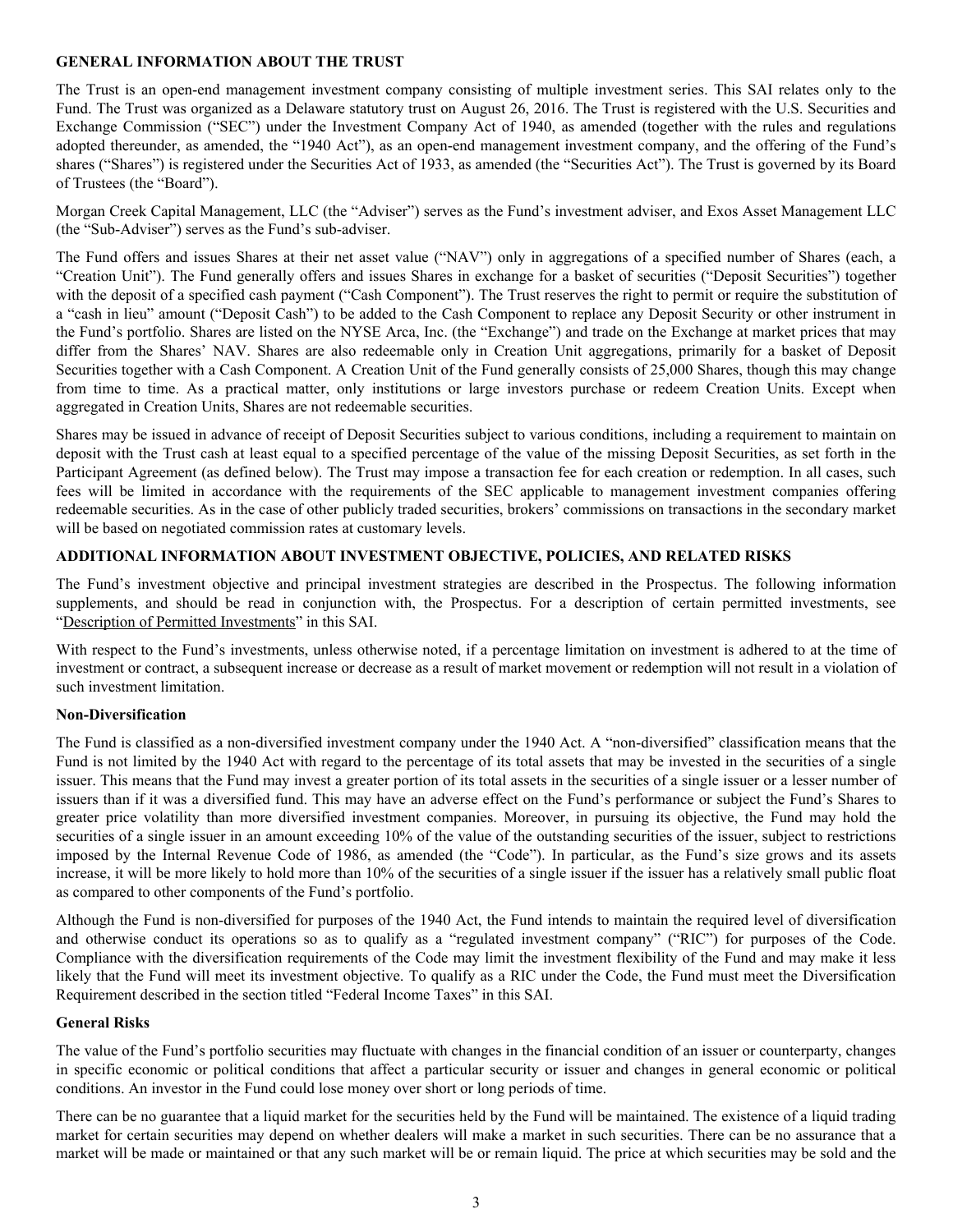<span id="page-3-0"></span>value of Shares will be adversely affected if trading markets for the Fund's portfolio securities are limited or absent, or if bid/ask spreads are wide.

*Cyber Security Risk.* Investment companies, such as the Fund, and their service providers may be subject to operational and information security risks resulting from cyber attacks. Cyber attacks include, among other behaviors, stealing or corrupting data maintained online or digitally, denial of service attacks on websites, the unauthorized release of confidential information or various other forms of cyber security breaches. Cyber attacks affecting the Fund or the Adviser, Sub-Adviser, custodian, transfer agent, intermediaries and other third-party service providers may adversely impact the Fund. For instance, cyber attacks may interfere with the processing of shareholder transactions, impact the Fund's ability to calculate its NAV, cause the release of private shareholder information or confidential company information, impede trading, subject the Fund to regulatory fines or financial losses, and cause reputational damage. The Fund may also incur additional costs for cyber security risk management purposes. Similar types of cyber security risks are also present for issuers of securities in which the Fund invests, which could result in material adverse consequences for such issuers, and may cause the Fund's investments in such portfolio companies to lose value.

*Recent Events.* Beginning in the first quarter of 2020, financial markets in the United States and around the world experienced extreme and in many cases unprecedented volatility and severe losses due to the pandemic caused by COVID-19, a novel coronavirus. The pandemic has resulted in a wide range of social and economic disruptions, including closed borders, voluntary or compelled quarantines of large populations, stressed healthcare systems, reduced or prohibited domestic or international travel, supply chain disruptions, and so-called "stay-at-home" orders throughout much of the United States and many other countries. The fall-out from these disruptions has included the rapid closure of businesses deemed "non-essential" by federal, state, or local governments and rapidly increasing unemployment, as well as greatly reduced liquidity for certain instruments at times. Some sectors of the economy and individual issuers have experienced particularly large losses. Such disruptions may continue for an extended period of time or reoccur in the future to a similar or greater extent. In response, the U.S. government and the Federal Reserve have taken extraordinary actions to support the domestic economy and financial markets, resulting in very low interest rates and in some cases negative yields. It is unknown how long circumstances related to the pandemic will persist, whether they will reoccur in the future, whether efforts to support the economy and financial markets will be successful, and what additional implications may follow from the pandemic. The impact of these events and other pandemics or epidemics in the future could adversely affect Fund performance.

# **DESCRIPTION OF PERMITTED INVESTMENTS**

The following are descriptions of the Fund's permitted investments and investment practices and the associated risk factors. The Fund will only invest in any of the following instruments or engage in any of the following investment practices if such investment or activity is consistent with the Fund's investment objective and permitted by the Fund's stated investment policies.

# **Borrowing**

The Fund may borrow for investment purposes and for other purposes permitted by the 1940 Act. Borrowing for investment purposes is a form of leverage. Leveraging investments, by purchasing securities with borrowed money, is a speculative technique that increases investment risk, but also increases investment opportunity. The Fund also may enter into certain transactions, including reverse repurchase agreements, which can be viewed as constituting a form of leveraging by the Fund. Leveraging will exaggerate the effect on the net asset value per share ("NAV") of the Fund of any increase or decrease in the market value of the Fund's portfolio. Because substantially all of the Fund's assets will fluctuate in value, whereas the interest obligations on borrowings may be fixed, the NAV of the Fund will increase more when the Fund's portfolio assets increase in value and decrease more when the Fund's portfolio assets decrease in value than would otherwise be the case. Moreover, interest costs on borrowings may fluctuate with changing market rates of interest and may partially offset or exceed the returns on the borrowed funds. Under adverse conditions, the Fund might have to sell portfolio securities to meet interest or principal payments at a time when investment considerations would not favor such sales. Generally, the Fund would use this form of leverage during periods when the Sub-Advisor believes that the Fund's investment objective would be furthered.

The Fund also may borrow money to facilitate management of the Fund's portfolio by enabling the Fund to meet redemption requests when the liquidation of portfolio instruments would be inconvenient or disadvantageous to the extent such liquidation would otherwise be required to meet redemption requests in cash. Such borrowing is not for investment purposes and will be repaid by the Fund promptly. Under the 1940 Act, the Fund is required to maintain continuous asset coverage (total assets, including assets acquired with borrowed funds, less liabilities exclusive of borrowings) of 300% of all amounts borrowed. If, at any time, the value of the Fund's assets should fail to meet the 300% coverage test, the Fund, within three days (not including Sundays and holidays), will reduce the amount of the Fund's borrowings to the extent necessary to meet this 300% coverage requirement. Maintenance of this percentage limitation may result in the sale of portfolio securities at a time when investment considerations otherwise indicate that it would be disadvantageous to do so.

In addition to the foregoing, the Fund is authorized to borrow money as a temporary measure for extraordinary or emergency purposes in amounts not in excess of 5% of the value of the Fund's total assets. Borrowings for extraordinary or emergency purposes are not subject to the foregoing 300% asset coverage requirement. While the Fund does not anticipate doing so, the Fund is authorized to pledge (*i.e.*, transfer a security interest in) portfolio securities in an amount up to one-third of the value of the Fund's total assets in connection with any borrowing.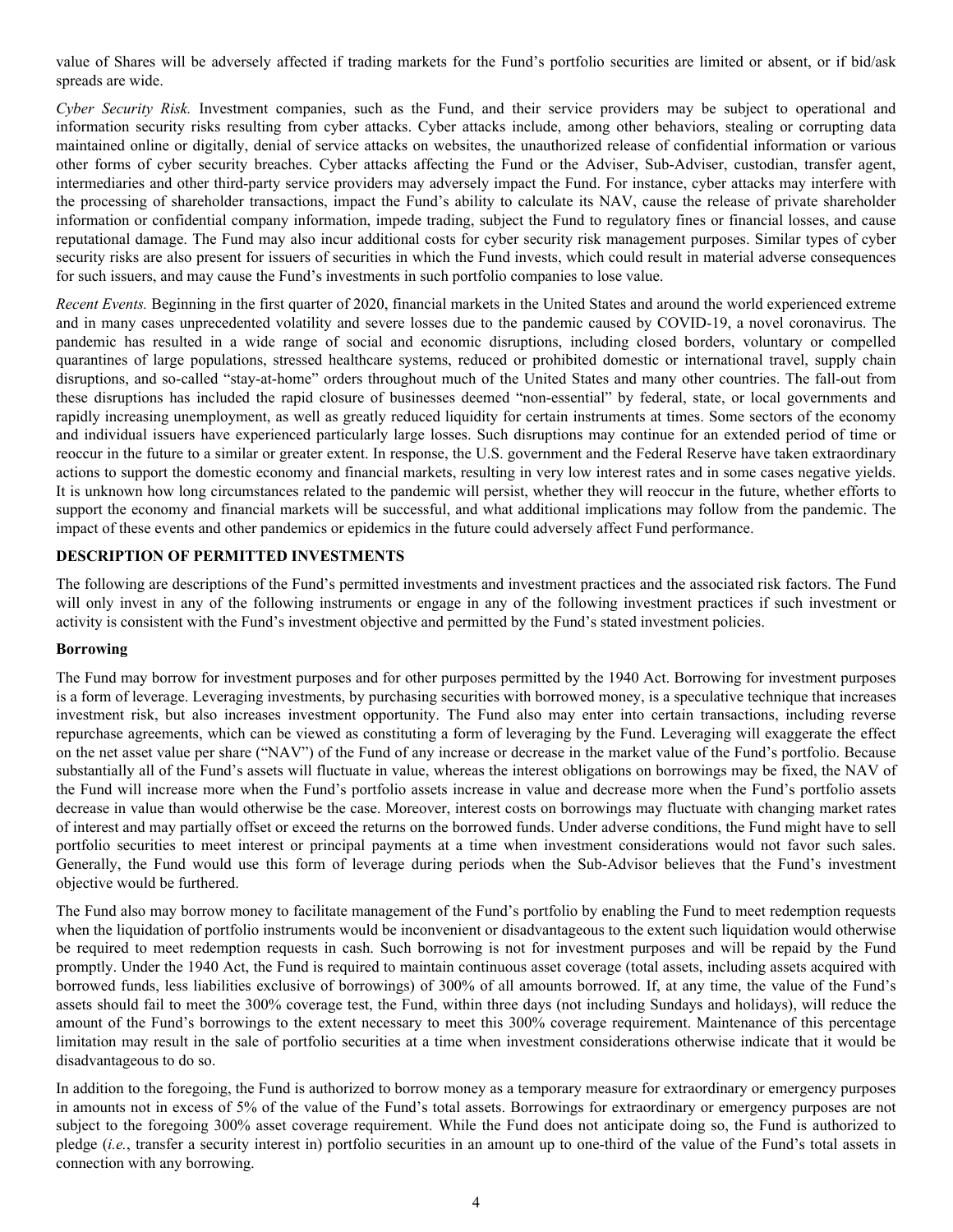# **Depositary Receipts**

To the extent the Fund invests in stocks of foreign corporations, the Fund's investment in securities of foreign companies may be in the form of depositary receipts or other securities convertible into securities of foreign issuers. American Depositary Receipts ("ADRs") are dollar-denominated receipts representing interests in the securities of a foreign issuer, which securities may not necessarily be denominated in the same currency as the securities into which they may be converted. ADRs are receipts typically issued by U.S. banks and trust companies which evidence ownership of underlying securities issued by a foreign corporation. Generally, ADRs in registered form are designed for use in domestic securities markets and are traded on exchanges or over-thecounter in the United States.

Global Depositary Receipts ("GDRs"), European Depositary Receipts ("EDRs"), and International Depositary Receipts ("IDRs") are similar to ADRs in that they are certificates evidencing ownership of shares of a foreign issuer; however, GDRs, EDRs, and IDRs may be issued in bearer form and denominated in other currencies and are generally designed for use in specific or multiple securities markets outside the U.S. EDRs, for example, are designed for use in European securities markets, while GDRs are designed for use throughout the world. Depositary receipts will not necessarily be denominated in the same currency as their underlying securities.

The Fund will not invest in any unlisted depositary receipts or any depositary receipt that the Adviser or Sub-Adviser deems to be illiquid or for which pricing information is not readily available. In addition, all depositary receipts generally must be sponsored. However, the Fund may invest in unsponsored depositary receipts under certain limited circumstances. The issuers of unsponsored depositary receipts are not obligated to disclose material information in the United States and, therefore, there may be less information available regarding such issuers and there may not be a correlation between such information and the value of the depositary receipts.

# **Equity Securities**

Equity securities, such as the common stock of an issuer, are subject to stock market fluctuations and therefore may experience volatile changes in value as market conditions, consumer sentiment or the financial condition of the issuers change. A decrease in value of the equity securities in the Fund's portfolio may also cause the value of the Fund's Shares to decline.

An investment in the Fund should be made with an understanding of the risks inherent in an investment in equity securities, including the risk that the financial condition of issuers may become impaired or that the general condition of the stock market may deteriorate (either of which may cause a decrease in the value of the Fund's portfolio securities and therefore a decrease in the value of Shares).

Common stocks are susceptible to general stock market fluctuations and to volatile increases and decreases in value as market confidence and perceptions change. These investor perceptions are based on various and unpredictable factors, including expectations regarding government, economic, monetary and fiscal policies; inflation and interest rates; economic expansion or contraction; and global or regional political, economic or banking crises.

Holders of common stocks incur more risk than holders of preferred stocks and debt obligations because common stockholders, as owners of the issuer, generally have inferior rights to receive payments from the issuer in comparison with the rights of creditors or holders of debt obligations or preferred stocks. Further, unlike debt securities, which typically have a stated principal amount payable at maturity (whose value, however, is subject to market fluctuations prior thereto), or preferred stocks, which typically have a liquidation preference and which may have stated optional or mandatory redemption provisions, common stocks have neither a fixed principal amount nor a maturity. Common stock values are subject to market fluctuations as long as the common stock remains outstanding.

# Types of Equity Securities:

*Common Stocks* — Common stocks represent units of ownership in a company. Common stocks usually carry voting rights and earn dividends. Unlike preferred stocks, which are described below, dividends on common stocks are not fixed but are declared at the discretion of the company's board of directors.

*Preferred Stocks* — Preferred stocks are also units of ownership in a company. Preferred stocks normally have preference over common stock in the payment of dividends and the liquidation of the company. However, in all other respects, preferred stocks are subordinated to the liabilities of the issuer. Unlike common stocks, preferred stocks are generally not entitled to vote on corporate matters. Types of preferred stocks include adjustable-rate preferred stock, fixed dividend preferred stock, perpetual preferred stock, and sinking fund preferred stock.

Generally, the market values of preferred stock with a fixed dividend rate and no conversion element vary inversely with interest rates and perceived credit risk.

*Initial Public Offerings ("IPOs")* — The Fund may invest a portion of its assets in securities of companies offering shares in IPOs. IPOs may be more volatile than other securities, and may have a magnified performance impact on funds with small asset bases. The impact of IPOs on the Fund's performance likely will decrease as the Fund's asset size increases, which could reduce the Fund's total returns. IPOs may not be consistently available to the Fund for investing, particularly as the Fund's asset base grows. Because IPO shares frequently are volatile in price, the Fund may hold IPO shares for a very short period of time. This may increase the turnover of the Fund's portfolio and may lead to increased expenses for the Fund, such as commissions and transaction costs. By selling IPO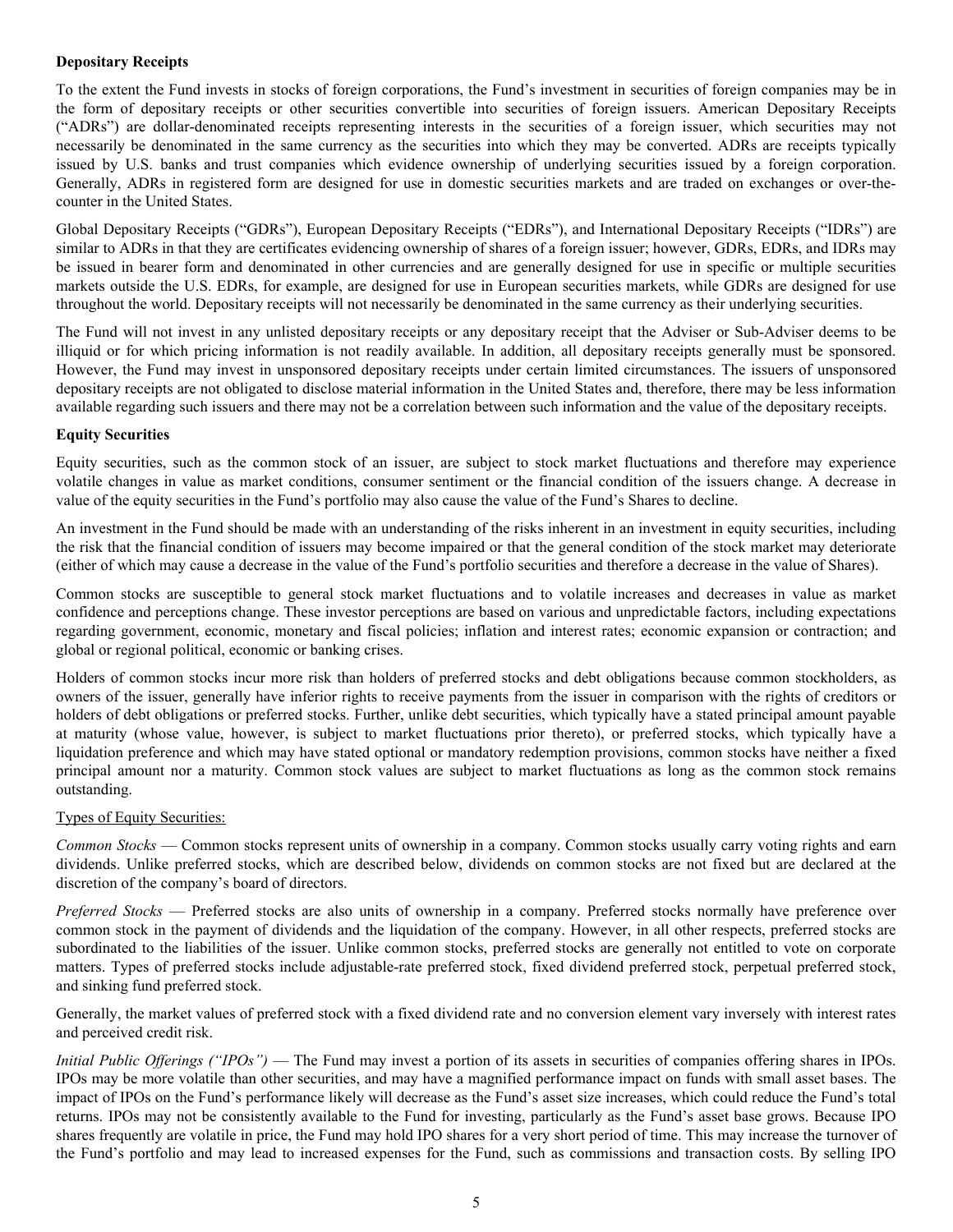shares, the Fund may realize taxable gains it will subsequently distribute to shareholders. In addition, the market for IPO shares can be speculative and/or inactive for extended periods of time. The limited number of shares available for trading in some IPOs may make it more difficult for the Fund to buy or sell significant amounts of shares without an unfavorable impact on prevailing prices. Holders of IPO shares can be affected by substantial dilution in the value of their shares, by sales of additional shares and by concentration of control in existing management and principal shareholders. The Fund's investments in IPO shares may include the securities of unseasoned companies (companies with less than three years of continuous operations), which presents risks considerably greater than common stocks of more established companies. These companies may have limited operating histories and their prospects for profitability may be uncertain. These companies may be involved in new and evolving businesses and may be vulnerable to competition and changes in technology, markets and economic conditions. They may be more dependent on key managers and third parties and may have limited product lines.

*Real Estate Investment Trusts ("REITs") —* A REIT is a corporation or business trust (that would otherwise be taxed as a corporation) which meets the definitional requirements of the Code. The Code permits a qualifying REIT to deduct from taxable income the dividends paid, thereby effectively eliminating corporate level federal income tax. To meet the definitional requirements of the Code, a REIT must, among other things: invest substantially all of its assets in interests in real estate (including mortgages and other REITs), cash and government securities; derive most of its income from rents from real property or interest on loans secured by mortgages on real property; and, in general, distribute annually 90% or more of its taxable income (other than net capital gains) to shareholders.

REITs are sometimes informally characterized as Equity REITs and Mortgage REITs. An Equity REIT invests primarily in the fee ownership or leasehold ownership of land and buildings (*e.g.*, commercial equity REITs and residential equity REITs); a Mortgage REIT invests primarily in mortgages on real property, which may secure construction, development or long-term loans.

REITs may be affected by changes in underlying real estate values, which may have an exaggerated effect to the extent that REITs in which the Fund invests may concentrate investments in particular geographic regions or property types. Additionally, rising interest rates may cause investors in REITs to demand a higher annual yield from future distributions, which may in turn decrease market prices for equity securities issued by REITs. Rising interest rates also generally increase the costs of obtaining financing, which could cause the value of the Fund's investments to decline. During periods of declining interest rates, certain Mortgage REITs may hold mortgages that the mortgagors elect to prepay, which prepayment may diminish the yield on securities issued by such Mortgage REITs. In addition, Mortgage REITs may be affected by the ability of borrowers to repay when due the debt extended by the REIT and Equity REITs may be affected by the ability of tenants to pay rent.

Certain REITs have relatively small market capitalization, which may tend to increase the volatility of the market price of securities issued by such REITs. Furthermore, REITs are dependent upon specialized management skills, have limited diversification and are, therefore, subject to risks inherent in operating and financing a limited number of projects. By investing in REITs indirectly through the Fund, a shareholder will bear not only his or her proportionate share of the expenses of such Fund, but also, indirectly, similar expenses of the REITs. REITs depend generally on their ability to generate cash flow to make distributions to shareholders.

In addition to these risks, Equity REITs may be affected by changes in the value of the underlying property owned by the trusts, while Mortgage REITs may be affected by the quality of any credit extended. Further, Equity and Mortgage REITs are dependent upon management skills and generally may not be diversified. Equity and Mortgage REITs are also subject to heavy cash flow dependency defaults by borrowers and self-liquidation. In addition, Equity and Mortgage REITs could possibly fail to qualify for the favorable U.S. federal income tax treatment generally available to REITs under the Code or fail to maintain their exemptions from registration under the 1940 Act. The above factors may also adversely affect a borrower's or a lessee's ability to meet its obligations to the REIT. In the event of default by a borrower or lessee, the REIT may experience delays in enforcing its rights as a mortgagee or lessor and may incur substantial costs associated with protecting its investments.

*Rights and Warrants* — A right is a privilege granted to existing shareholders of a corporation to subscribe to shares of a new issue of common stock before it is issued. Rights normally have a short life of usually two to four weeks, are freely transferable and entitle the holder to buy the new common stock at a lower price than the public offering price. Warrants are securities that are usually issued together with a debt security, preferred stock or the common shares of publicly listed special purpose acquisition companies ("SPACs") and that give the holder the right to buy a proportionate amount of common stock at a specified price. Warrants are freely transferable and are traded on major exchanges. Unlike rights, warrants normally have a life that is measured in years and entitles the holder to buy common stock of a company at a price that is usually higher than the market price at the time the warrant is issued. Corporations often issue warrants to make the accompanying debt security more attractive.

An investment in warrants and rights may entail greater risks than certain other types of investments. Generally, rights and warrants do not carry the right to receive dividends or exercise voting rights with respect to the underlying securities, and they do not represent any rights in the assets of the issuer. In addition, their value does not necessarily change with the value of the underlying securities, and they cease to have value if they are not exercised on or before their expiration date. Investing in rights and warrants increases the potential profit or loss to be realized from the investment as compared with investing the same amount in the underlying securities.

*Smaller-Sized Companies –* Investors in smaller-sized companies typically take on greater risk and price volatility than they would by investing in larger, more established companies. This increased risk may be due to the greater business risks of their smaller size, limited markets and financial resources, narrow product lines and frequent lack of management depth. The securities of smaller-sized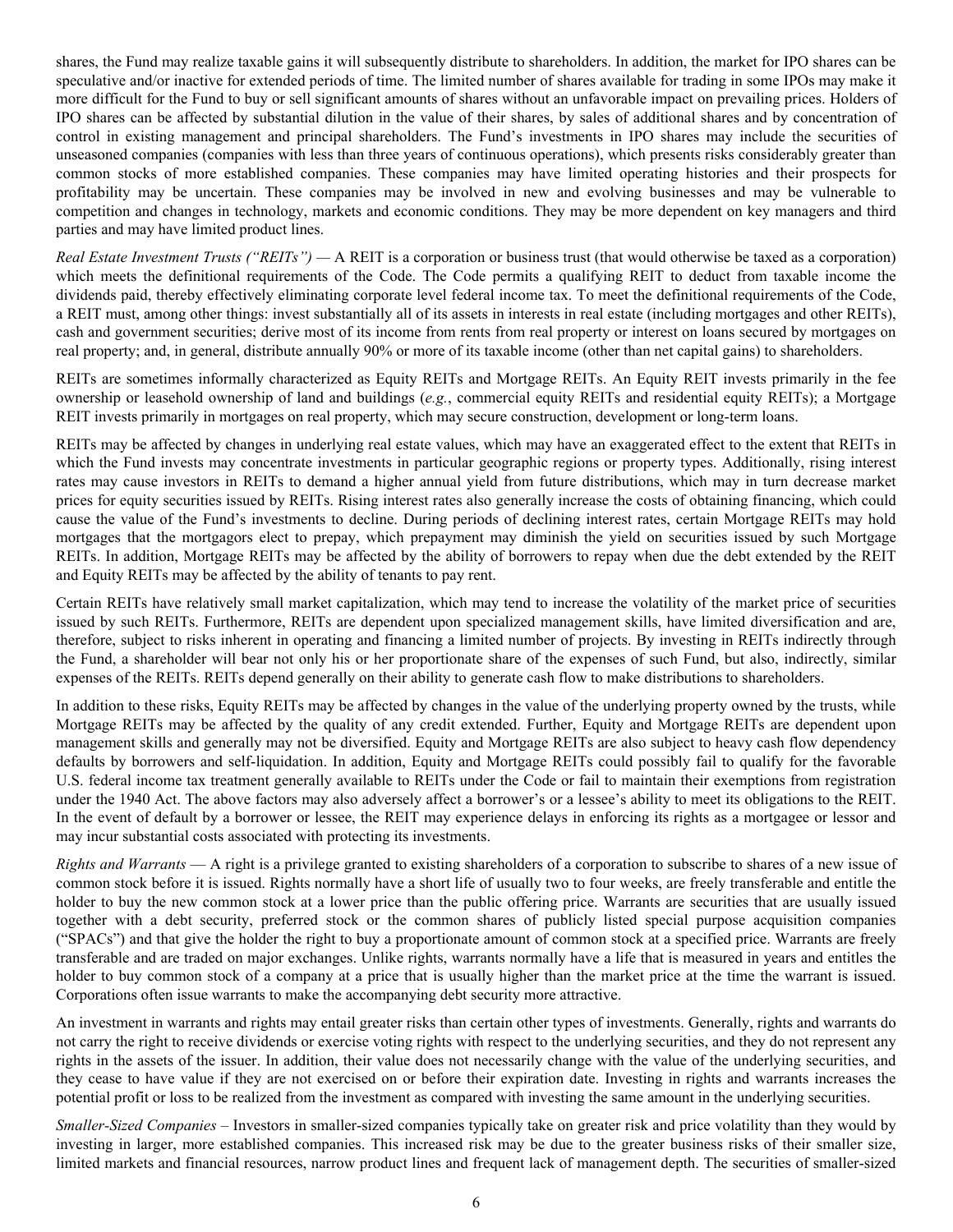companies are often traded in the over-the-counter market and might not be traded in volumes typical of securities traded on a national securities exchange. Thus, the securities of smaller capitalization companies are likely to be less liquid, and subject to more abrupt or erratic market movements, than securities of larger, more established companies.

*Tracking Stocks* — The Fund may invest in tracking stocks. A tracking stock is a separate class of common stock whose value is linked to a specific business unit or operating division within a larger company and which is designed to "track" the performance of such business unit or division. The tracking stock may pay dividends to shareholders independent of the parent company. The parent company, rather than the business unit or division, generally is the issuer of tracking stock. However, holders of the tracking stock may not have the same rights as holders of the company's common stock.

### **Illiquid Investments**

The Fund may not acquire any illiquid investment if, immediately after the acquisition, the Fund would have invested more than 15% of its net assets in illiquid investments. An illiquid investment means any investment that the Fund reasonably expects cannot be sold or disposed of in current market conditions in seven calendar days or less without the sale or disposition significantly changing the market value of the investment. If illiquid investments exceed 15% of the Fund's net assets, certain remedial actions will be taken as required by Rule 22e-4 under the 1940 Act and the Fund's policies and procedures.

The Fund may not be able to sell illiquid securities when its Adviser or Sub-Adviser, as applicable, considers it desirable to do so or may have to sell such securities at a price that is lower than the price that could be obtained if the securities were more liquid. In addition, the sale of illiquid securities also may require more time and may result in higher dealer discounts and other selling expenses than does the sale of securities that are not illiquid. Illiquid securities also may be more difficult to value due to the unavailability of reliable market quotations for such securities, and investment in illiquid securities may have an adverse impact on NAV.

### **Investment Company Securities**

The Fund may invest in the securities of other investment companies, including exchange-traded funds ("ETFs") and money market funds, subject to applicable limitations under Section  $12(d)(1)$  of the 1940 Act and Rule 12d1-4 under the 1940 Act. Investing in another pooled vehicle exposes the Fund to all the risks of that pooled vehicle. Pursuant to Section  $12(d)(1)$ , the Fund may invest in the securities of another investment company (the "acquired company") provided that the Fund, immediately after such purchase or acquisition, does not own in the aggregate: (i) more than 3% of the total outstanding voting stock of the acquired company; (ii) securities issued by the acquired company having an aggregate value in excess of 5% of the value of the total assets of the Fund; or (iii) securities issued by the acquired company and all other investment companies (other than treasury stock of the Fund) having an aggregate value in excess of 10% of the value of the total assets of the Fund. To the extent allowed by law or regulation, the Fund may invest its assets in securities of investment companies that are money market funds in excess of the limits discussed above.

If the Fund invests in and, thus, is a shareholder of, another investment company, the Fund's shareholders will indirectly bear the Fund's proportionate share of the fees and expenses paid by such other investment company, including advisory fees, in addition to both the management fees payable directly by the Fund to the Fund's own investment adviser and the other expenses that the Fund bears directly in connection with the Fund's own operations.

Section 12(d)(1) of the 1940 Act restricts investments by registered investment companies in securities of other registered investment companies, including the Fund. The acquisition of Shares by registered investment companies is subject to the restrictions of Section  $12(d)(1)$  of the 1940 Act, except as may be permitted by exemptive rules under the 1940 Act or as may at some future time be permitted by an exemptive order that permits registered investment companies to invest in the Fund beyond the limits of Section  $12(d)(1)$ , subject to certain terms and conditions, including that the registered investment company enter into an agreement with the Fund regarding the terms of the investment.

The Fund may rely on Section  $12(d)(1)(F)$  and Rule 12d1-3 of the 1940 Act, which provide an exemption from Section  $12(d)(1)$  that allows the Fund to invest all of its assets in other registered funds, including ETFs, if, among other conditions: (a) the Fund, together with its affiliates, acquires no more than three percent of the outstanding voting stock of any acquired fund, and (b) the sales load charged on the Fund's Shares is no greater than the limits set forth in Rule 2341 of the Rules of the Financial Industry Regulatory Authority, Inc. ("FINRA"). Additionally, the Fund may rely on exemptive relief issued by the SEC to other registered funds, including ETFs, or Rule 12d1-4 under the 1940 Act to invest in such other funds in excess of the limits of Section  $12(d)(1)$  if the Fund complies with the terms and conditions of such exemptive relief or rule.

# **Other Short-Term Instruments**

The Fund may invest in short-term instruments, including money market instruments, on an ongoing basis to provide liquidity or for other reasons. Money market instruments are generally short-term investments that may include but are not limited to: (i) shares of money market funds; (ii) obligations issued or guaranteed by the U.S. government, its agencies or instrumentalities (including government-sponsored enterprises); (iii) negotiable certificates of deposit ("CDs"), bankers' acceptances, fixed time deposits and other obligations of U.S. and foreign banks (including foreign branches) and similar institutions; (iv) commercial paper rated at the date of purchase "Prime-1" by Moody's or "A-1" by S&P or, if unrated, of comparable quality as determined by the Sub-Adviser; (v) nonconvertible corporate debt securities (*e.g.*, bonds and debentures) with remaining maturities at the date of purchase of not more than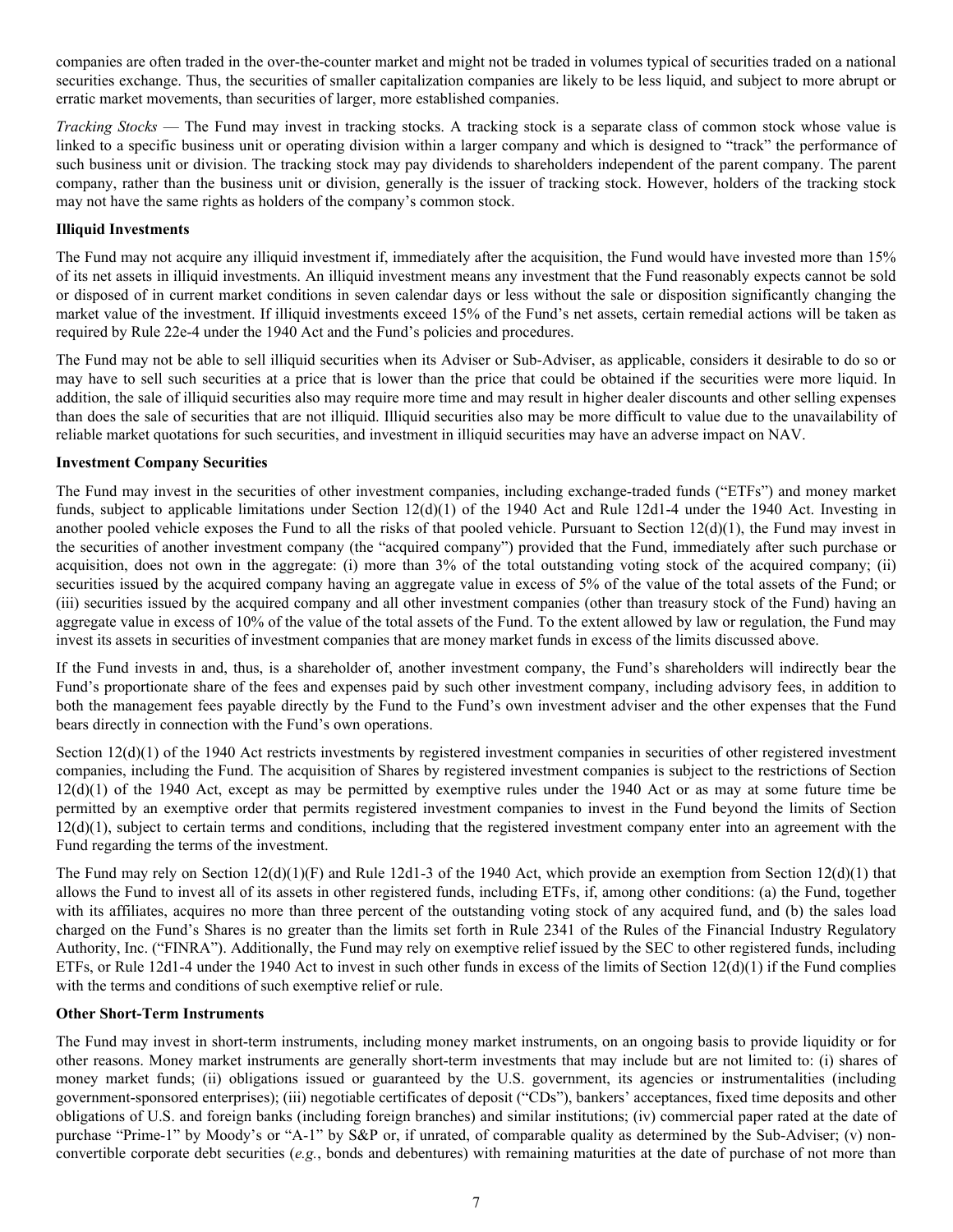397 days and that satisfy the rating requirements set forth in Rule 2a-7 under the 1940 Act; and (vi) short-term U.S. dollardenominated obligations of foreign banks (including U.S. branches) that, in the opinion of the Sub-Adviser, are of comparable quality to obligations of U.S. banks which may be purchased by the Fund. Any of these instruments may be purchased on a current or a forward-settled basis. Money market instruments also include shares of money market funds. Time deposits are non-negotiable deposits maintained in banking institutions for specified periods of time at stated interest rates. Bankers' acceptances are time drafts drawn on commercial banks by borrowers, usually in connection with international transactions.

#### **Repurchase Agreements**

The Fund may invest in repurchase agreements with commercial banks, brokers or dealers to generate income from its excess cash balances and to invest securities lending cash collateral. A repurchase agreement is an agreement under which the Fund acquires a financial instrument (*e.g.*, a security issued by the U.S. government or an agency thereof, a banker's acceptance or a certificate of deposit) from a seller, subject to resale to the seller at an agreed upon price and date (normally, the next Business Day). A repurchase agreement may be considered a loan collateralized by securities. The resale price reflects an agreed upon interest rate effective for the period the instrument is held by the Fund and is unrelated to the interest rate on the underlying instrument.

In these repurchase agreement transactions, the securities acquired by the Fund (including accrued interest earned thereon) must have a total value in excess of the value of the repurchase agreement and are held by the Custodian until repurchased. No more than an aggregate of 15% of the Fund's net assets will be invested in illiquid investments, including repurchase agreements having maturities longer than seven days and securities subject to legal or contractual restrictions on resale, or for which there are no readily available market quotations.

The use of repurchase agreements involves certain risks. For example, if the other party to the agreement defaults on its obligation to repurchase the underlying security at a time when the value of the security has declined, the Fund may incur a loss upon disposition of the security. If the other party to the agreement becomes insolvent and subject to liquidation or reorganization under the U.S. Bankruptcy Code or other laws, a court may determine that the underlying security is collateral for a loan by the Fund not within the control of the Fund and, therefore, the Fund may not be able to substantiate its interest in the underlying security and may be deemed an unsecured creditor of the other party to the agreement.

### **Securities Lending**

The Fund may lend portfolio securities in an amount up to one-third of its total assets to brokers, dealers and other financial institutions. In a portfolio securities lending transaction, the Fund receives from the borrower an amount equal to the interest paid or the dividends declared on the loaned securities during the term of the loan as well as the interest on the collateral securities, less any fees (such as finders or administrative fees) the Fund pays in arranging the loan. The Fund may share the interest it receives on the collateral securities with the borrower. The terms of the Fund's loans permit it to reacquire loaned securities on five business days' notice or in time to vote on any important matter. Loans are subject to termination at the option of the Fund or borrower at any time, and the borrowed securities must be returned when the loan is terminated. The Fund may pay fees to arrange for securities loans.

The SEC currently requires that the following conditions must be met whenever the Fund's portfolio securities are loaned: (1) the Fund must receive at least 100% cash collateral from the borrower; (2) the borrower must increase such collateral whenever the market value of the securities rises above the level of such collateral; (3) the Fund must be able to terminate the loan at any time; (4) the Fund must receive reasonable interest on the loan, as well as any dividends, interest or other distributions on the loaned securities, and any increase in market value; (5) the Fund may pay only reasonable custodian fees approved by the Board in connection with the loan; (6) while voting rights on the loaned securities may pass to the borrower, the Board must terminate the loan and regain the right to vote the securities if a material event adversely affecting the investment occurs; and (7) the Fund may not loan its portfolio securities so that the value of the loaned securities is more than one-third of its total asset value, including collateral received from such loans. These conditions may be subject to future modification. Such loans will be terminable at any time upon specified notice. The Fund might experience the risk of loss if the institution with which it has engaged in a portfolio loan transaction breaches its agreement with the Fund. In addition, the Fund will not enter into any portfolio security lending arrangement having a duration of longer than one year. The principal risk of portfolio lending is potential default or insolvency of the borrower. In either of these cases, the Fund could experience delays in recovering securities or collateral or could lose all or part of the value of the loaned securities. As part of participating in a lending program, the Fund may be required to invest in collateralized debt or other securities that bear the risk of loss of principal. In addition, all investments made with the collateral received are subject to the risks associated with such investments. If such investments lose value, the Fund will have to cover the loss when repaying the collateral.

Any loans of portfolio securities are fully collateralized based on values that are marked-to-market daily. Any securities that the Fund may receive as collateral will not become part of the Fund's investment portfolio at the time of the loan and, in the event of a default by the borrower, the Fund will, if permitted by law, dispose of such collateral except for such part thereof that is a security in which the Fund is permitted to invest. During the time securities are on loan, the borrower will pay the Fund any accrued income on those securities, and the Fund may invest the cash collateral and earn income or receive an agreed-upon fee from a borrower that has delivered cash-equivalent collateral.

# **Special Purpose Acquisition Companies**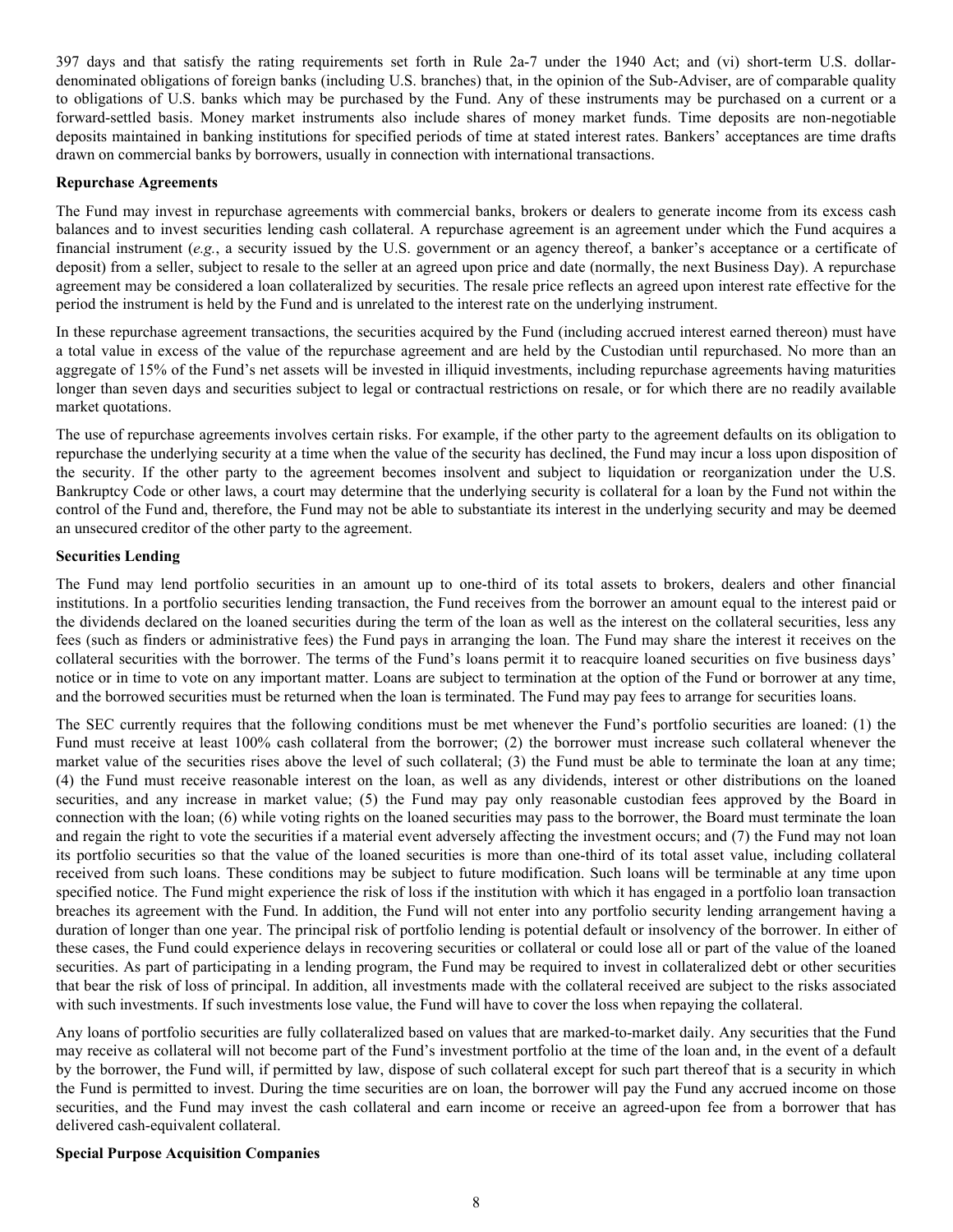The Fund may invest in stock, warrants, and other securities of SPACs or similar special purpose entities that pool funds to seek potential acquisition opportunities. Unless and until an acquisition is completed, a SPAC generally invests its assets (less a portion retained to cover expenses) in U.S. Government securities, money market fund securities, and cash. If an acquisition that meets the requirements for the SPAC is not completed within a pre-established period of time, the invested funds are returned to the entity's shareholders, less certain permitted expense, and any warrants issued by the SPAC will expire worthless. Because SPACs and similar entities are in essence blank check companies without an operating history or ongoing business other than seeking acquisitions, the value of their securities is particularly dependent on the ability of the entity's management to identify and complete a profitable acquisition. SPACs may pursue acquisitions only within certain industries or regions, which may increase the volatility of their prices. In addition, these securities, may be traded in the over-the-counter market, may be considered illiquid and/or be subject to restrictions on resale.

# **Tax Risks**

As with any investment, you should consider how your investment in Shares will be taxed. The tax information in the Prospectus and this SAI is provided as general information. You should consult your own tax professional about the tax consequences of an investment in Shares.

Unless your investment in Shares is made through a tax-exempt entity or tax-deferred retirement account, such as an individual retirement account, you need to be aware of the possible tax consequences when the Fund makes distributions or you sell Shares.

#### **U.S. Government Securities**

The Fund may invest in U.S. government securities. Securities issued or guaranteed by the U.S. government or its agencies or instrumentalities include U.S. Treasury securities, which are backed by the full faith and credit of the U.S. Treasury and which differ only in their interest rates, maturities, and times of issuance. U.S. Treasury bills have initial maturities of one-year or less; U.S. Treasury notes have initial maturities of one to ten years; and U.S. Treasury bonds generally have initial maturities of greater than ten years. Certain U.S. government securities are issued or guaranteed by agencies or instrumentalities of the U.S. government including, but not limited to, obligations of U.S. government agencies or instrumentalities such as the Federal National Mortgage Association ("Fannie Mae"), the Government National Mortgage Association ("Ginnie Mae"), the Small Business Administration, the Federal Farm Credit Administration, the Federal Home Loan Banks, Banks for Cooperatives (including the Central Bank for Cooperatives), the Federal Land Banks, the Federal Intermediate Credit Banks, the Tennessee Valley Authority, the Export-Import Bank of the United States, the Commodity Credit Corporation, the Federal Financing Bank, the Student Loan Marketing Association, the National Credit Union Administration and the Federal Agricultural Mortgage Corporation (Farmer Mac).

Some obligations issued or guaranteed by U.S. government agencies and instrumentalities, including, for example, Ginnie Mae passthrough certificates, are supported by the full faith and credit of the U.S. Treasury. Other obligations issued by or guaranteed by federal agencies, such as those securities issued by Fannie Mae, are supported by the discretionary authority of the U.S. government to purchase certain obligations of the federal agency, while other obligations issued by or guaranteed by federal agencies, such as those of the Federal Home Loan Banks, are supported by the right of the issuer to borrow from the U.S. Treasury, while the U.S. government provides financial support to such U.S. government-sponsored federal agencies, no assurance can be given that the U.S. government will always do so, since the U.S. government is not so obligated by law. U.S. Treasury notes and bonds typically pay coupon interest semi- annually and repay the principal at maturity.

On September 7, 2008, the U.S. Treasury announced a federal takeover of Fannie Mae and the Federal Home Loan Mortgage Corporation ("Freddie Mac"), placing the two federal instrumentalities in conservatorship. Under the takeover, the U.S. Treasury agreed to acquire \$1 billion of senior preferred stock of each instrumentality and obtained warrants for the purchase of common stock of each instrumentality (the "Senior Preferred Stock Purchase Agreement" or "Agreement"). Under the Agreement, the U.S. Treasury pledged to provide up to \$200 billion per instrumentality as needed, including the contribution of cash capital to the instrumentalities in the event their liabilities exceed their assets. This was intended to ensure that the instrumentalities maintain a positive net worth and meet their financial obligations, preventing mandatory triggering of receivership. On December 24, 2009, the U.S. Treasury announced that it was amending the Agreement to allow the \$200 billion cap on the U.S. Treasury's funding commitment to increase as necessary to accommodate any cumulative reduction in net worth over the next three years. As a result of this Agreement, the investments of holders, including the Fund, of mortgage-backed securities and other obligations issued by Fannie Mae and Freddie Mac are protected.

The total public debt of the United States as a percentage of gross domestic product has grown rapidly since the beginning of the 2008-2009 financial downturn. Although high debt levels do not necessarily indicate or cause economic problems, they may create certain systemic risks if sound debt management practices are not implemented. A high national debt can raise concerns that the U.S. government will not be able to make principal or interest payments when they are due. This increase has also necessitated the need for the U.S. Congress to negotiate adjustments to the statutory debt limit to increase the cap on the amount the U.S. government is permitted to borrow to meet its existing obligations and finance current budget deficits. In August 2011, S&P lowered its long-term sovereign credit rating on the U.S. In explaining the downgrade at that time, S&P cited, among other reasons, controversy over raising the statutory debt limit and growth in public spending. On August 2, 2019, following passage by Congress, the President of the United States signed the Bipartisan Budget Act of 2019, which suspends the statutory debt limit through July 31, 2021. Any controversy or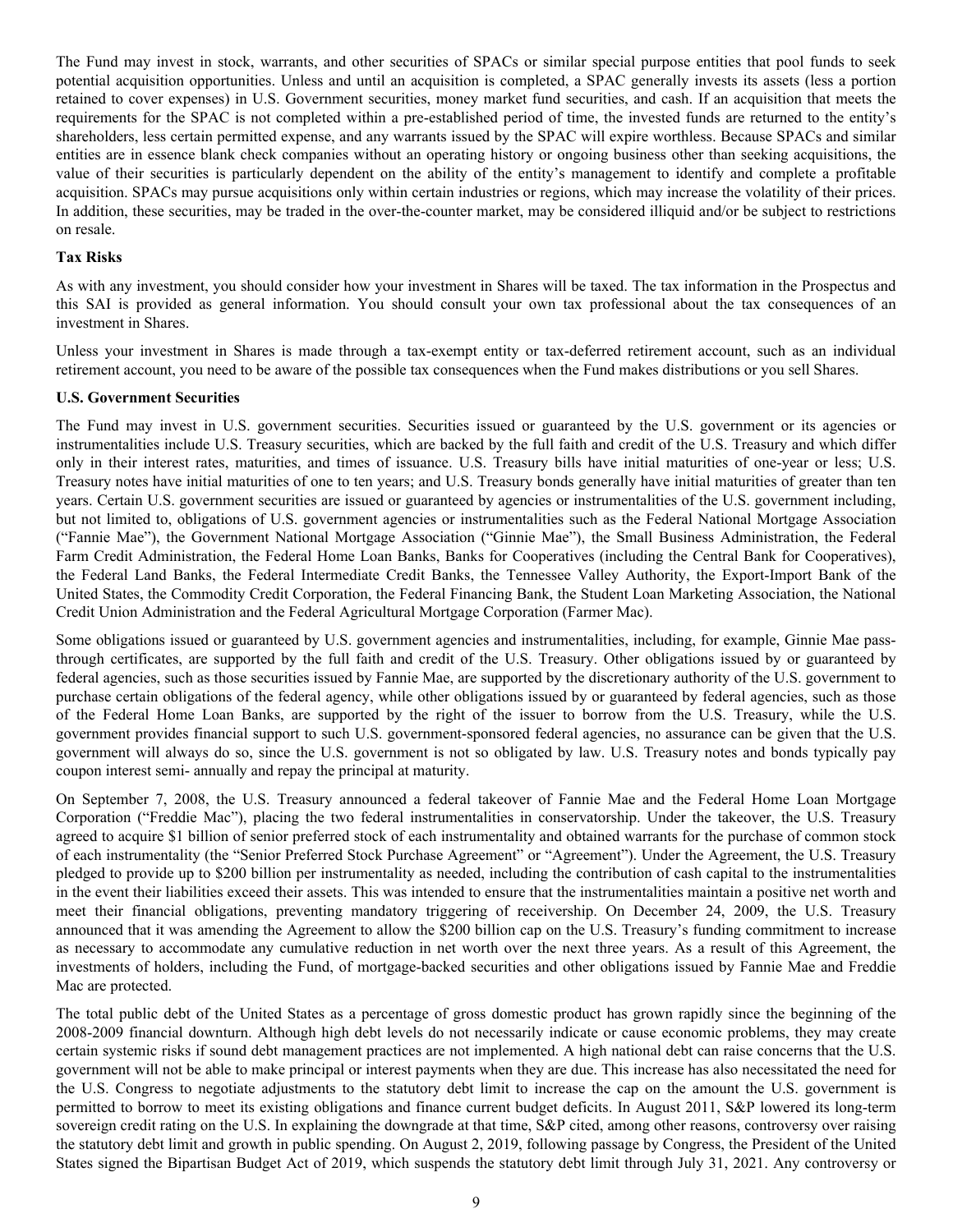<span id="page-9-0"></span>ongoing uncertainty regarding the statutory debt ceiling negotiations may impact the U.S. long-term sovereign credit rating and may cause market uncertainty. As a result, market prices and yields of securities supported by the full faith and credit of the U.S. government may be adversely affected.

# **INVESTMENT RESTRICTIONS**

The Trust has adopted the following investment restrictions as fundamental policies with respect to the Fund. These restrictions cannot be changed with respect to the Fund without the approval of the holders of a majority of the Fund's outstanding voting securities. For the purposes of the 1940 Act, a "majority of outstanding shares" means the vote of the lesser of: (1) 67% or more of the voting securities of the Fund present at the meeting if the holders of more than 50% of the Fund's outstanding voting securities are present or represented by proxy; or (2) more than 50% of the outstanding voting securities of the Fund.

Except with the approval of a majority of the outstanding voting securities, the Fund may not:

- 1. Borrow money, except to the extent permitted by the Investment Company Act, the rules and regulations thereunder and any applicable exemptive relief.
- 2. Issue senior securities, except to the extent permitted by the Investment Company Act, the rules and regulations thereunder and any applicable exemptive relief.
- 3. Engage in the business of underwriting securities except to the extent that the Fund may be considered an underwriter within the meaning of the 1933 Act in the acquisition, disposition or resale of its portfolio securities or in connection with investments in other investment companies, or to the extent otherwise permitted under the Investment Company Act, the rules and regulations thereunder and any applicable exemptive relief.
- 4. Purchase or sell real estate, except to the extent permitted under the Investment Company Act, the rules and regulations thereunder and any applicable exemptive relief.
- 5. Purchase or sell commodities, contracts relating to commodities or options on contracts relating to commodities except to the extent permitted under the Investment Company Act, the rules and regulations thereunder and any applicable exemptive relief. This policy shall not prevent the Fund from purchasing or selling foreign currency or purchasing, selling or entering into futures contracts, options, forward contracts, swaps, caps, floors, collars and other financial instruments as currently exist or may in the future be developed.
- 6. Make loans, except to the extent permitted under the Investment Company Act, the rules and regulations thereunder and any applicable exemptive relief.
- 7. Concentrate its investments (*i.e.*, hold more than 25% of its total assets) in any industry or group of related industries. For purposes of this limitation, securities of the U.S. government (including its agencies and instrumentalities), repurchase agreements collateralized by U.S. government securities, investment companies and tax-exempt securities of state or municipal governments and their political subdivisions are not considered to be issued by members of any industry.

In addition to the investment restriction adopted as fundamental policies as set forth above, the Fund observes the following nonfundamental restriction, which may be changed without a shareholder vote.

1. Under normal circumstances, at least 80% of the Fund's net assets (plus the amount of any borrowing for investment purposes) will be invested in Pre-Combination SPACs. Such policy has been adopted as a non-fundamental investment policy and may be changed without shareholder approval upon 60 days' written notice to shareholders.

If a percentage limitation is adhered to at the time of investment or contract, a later increase or decrease in percentage resulting from any change in value or total or net assets will not result in a violation of such restriction, except that the percentage limitation with respect to the borrowing of money will be observed continuously.

# **EXCHANGE LISTING AND TRADING**

Shares are listed for trading and trade throughout the day on the Exchange.

There can be no assurance that the Fund will continue to meet the requirements of the Exchange necessary to maintain the listing of Shares. The Exchange will consider the suspension of trading in, and will initiate delisting proceedings of, the Shares under any of the following circumstances: (i) if any of the requirements set forth in the Exchange rules are not continuously maintained, including compliance with Rule 6c-11(c) under the 1940 Act; (ii) if, following the initial 12-month period beginning at the commencement of trading of the Fund, there are fewer than 50 beneficial owners of the Shares of the Fund; or (iii) if such other event shall occur or condition shall exist that, in the opinion of the Exchange, makes further dealings on the Exchange inadvisable. The Exchange will remove the Shares of the Fund from listing and trading upon termination of the Fund.

The Trust reserves the right to adjust the price levels of Shares in the future to help maintain convenient trading ranges for investors. Any adjustments would be accomplished through stock splits or reverse stock splits, which would have no effect on the net assets of the Fund.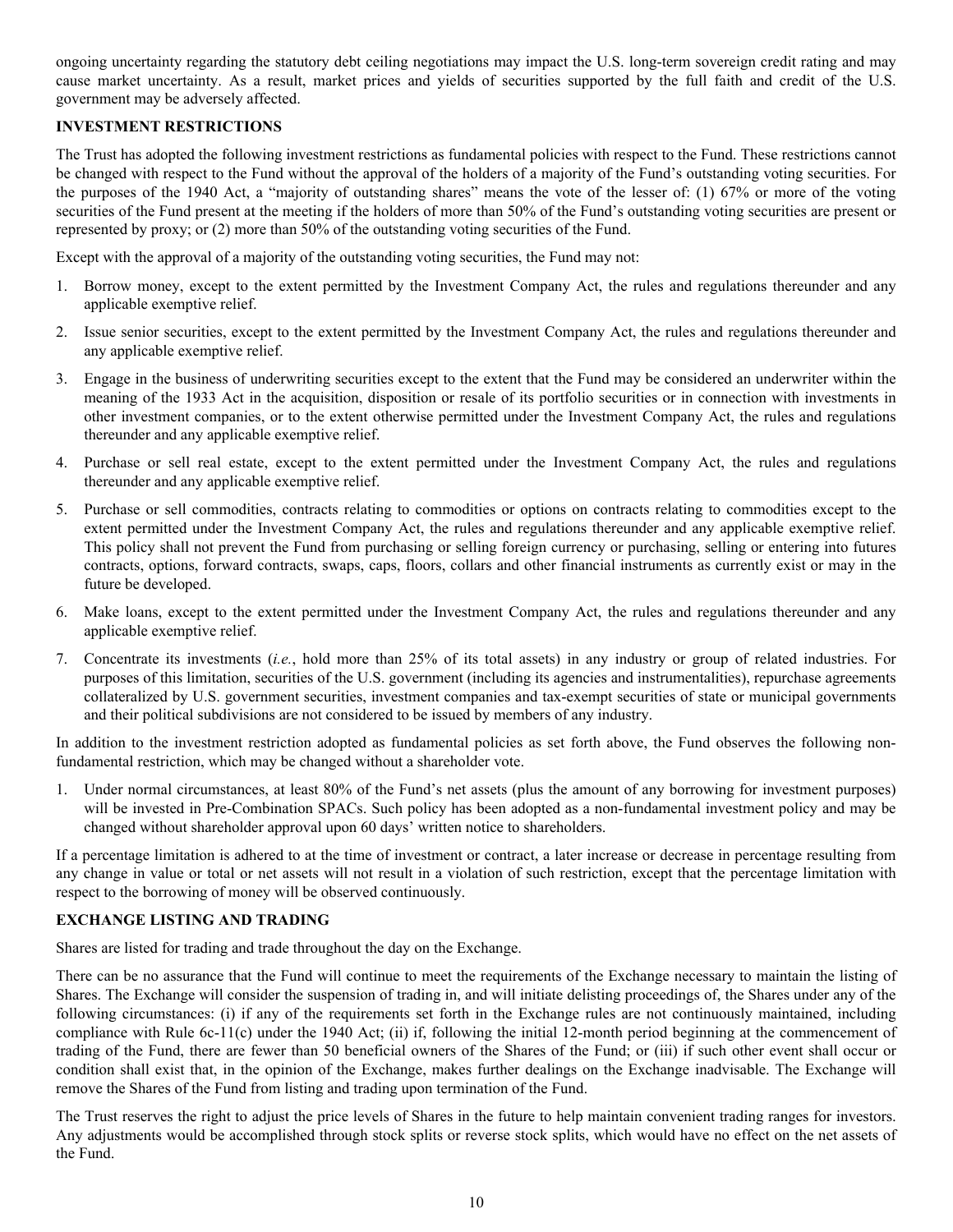#### <span id="page-10-0"></span>**MANAGEMENT OF THE TRUST**

**Board Responsibilities**. The management and affairs of the Trust and its series are overseen by the Board, which elects the officers of the Trust who are responsible for administering the day-to-day operations of the Trust and the Fund. The Board has approved contracts, as described below, under which certain companies provide essential services to the Trust.

The day-to-day business of the Trust, including the management of risk, is performed by third-party service providers, such as the Adviser, the Sub-Adviser, the Distributor, and the Administrator. The Board is responsible for overseeing the Trust's service providers and, thus, has oversight responsibility with respect to risk management performed by those service providers. Risk management seeks to identify and address risks, *i.e.*, events or circumstances that could have material adverse effects on the business, operations, shareholder services, investment performance or reputation of the Fund. The Fund and its service providers employ a variety of processes, procedures and controls to identify various of those possible events or circumstances, to lessen the probability of their occurrence and/or to mitigate the effects of such events or circumstances if they do occur. Each service provider is responsible for one or more discrete aspects of the Trust's business (*e.g.*, the Sub-Adviser is responsible for the day-to-day management of the Fund's portfolio investments) and, consequently, for managing the risks associated with that business. The Board has emphasized to the Fund's service providers the importance of maintaining vigorous risk management.

The Board's role in risk oversight begins before the inception of the Fund, at which time certain of the Fund's service providers present the Board with information concerning the investment objective, strategies and risks of the Fund as well as proposed investment limitations for the Fund. Additionally, the Adviser and Sub-Adviser will provide the Board with an overview of, among other things, its investment philosophy, brokerage practices and compliance infrastructure. Thereafter, the Board continues its oversight function as various personnel, including the Trust's Chief Compliance Officer, as well as personnel of the Adviser and Sub-Adviser, and other service providers such as the Fund's independent registered public accounting firm, make periodic reports to the Audit Committee or to the Board with respect to various aspects of risk management. The Board and the Audit Committee oversee efforts by management and service providers to manage risks to which the Fund may be exposed.

The Board is responsible for overseeing the nature, extent, and quality of the services provided to the Fund by the Adviser and the Sub-Adviser and receives information about those services at its regular meetings. In addition, on an annual basis (following the initial two-year period), in connection with its consideration of whether to renew the Investment Advisory Agreement with the Adviser and Sub-Advisory Agreement with the Sub-Adviser, the Board or its designee may meet with the Adviser/Sub-Adviser to review such services. Among other things, the Board regularly considers the Adviser and the Sub-Adviser's adherence to the Fund's investment restrictions and compliance with various Fund policies and procedures and with applicable securities regulations. The Board also reviews information about the Fund's performance and investments, including, for example, portfolio holdings schedules.

The Trust's Chief Compliance Officer reports regularly to the Board to review and discuss compliance issues and Fund, Adviser, and Sub-Adviser's risk assessments. At least annually, the Trust's Chief Compliance Officer provides the Board with a report reviewing the adequacy and effectiveness of the Trust's policies and procedures and those of its service providers, including the Adviser and the Sub-Adviser. The report addresses the operation of the policies and procedures of the Trust and each service provider since the date of the last report; any material changes to the policies and procedures since the date of the last report; any recommendations for material changes to the policies and procedures; and any material compliance matters since the date of the last report.

The Board receives reports from the Fund's service providers regarding operational risks and risks related to the valuation and liquidity of portfolio securities. Annually, the Fund's independent registered public accounting firm reviews with the Audit Committee its audit of the Fund's financial statements, focusing on major areas of risk encountered by the Fund and noting any significant deficiencies or material weaknesses in the Fund's internal controls. Additionally, in connection with its oversight function, the Board oversees Fund management's implementation of disclosure controls and procedures, which are designed to ensure that information required to be disclosed by the Trust in its periodic reports with the SEC are recorded, processed, summarized, and reported within the required time periods. The Board also oversees the Trust's internal controls over financial reporting, which comprise policies and procedures designed to provide reasonable assurance regarding the reliability of the Trust's financial reporting and the preparation of the Trust's financial statements.

From their review of these reports and discussions with the Adviser, the Sub-Adviser, the Chief Compliance Officer, the independent registered public accounting firm and other service providers, the Board and the Audit Committee learn in detail about the material risks of the Fund, thereby facilitating a dialogue about how management and service providers identify and mitigate those risks.

The Board recognizes that not all risks that may affect the Fund can be identified and/or quantified, that it may not be practical or costeffective to eliminate or mitigate certain risks, that it may be necessary to bear certain risks (such as investment-related risks) to achieve the Fund's goals, and that the processes, procedures and controls employed to address certain risks may be limited in their effectiveness. Moreover, reports received by the Board as to risk management matters are typically summaries of the relevant information. Most of the Fund's investment management and business affairs are carried out by or through the Adviser and Sub-Adviser, and other service providers, each of which has an independent interest in risk management but whose policies and the methods by which one or more risk management functions are carried out may differ from the Trust's and each other's in the setting of priorities, the resources available or the effectiveness of relevant controls. As a result of the foregoing and other factors, the Board's ability to monitor and manage risk, as a practical matter, is subject to limitations.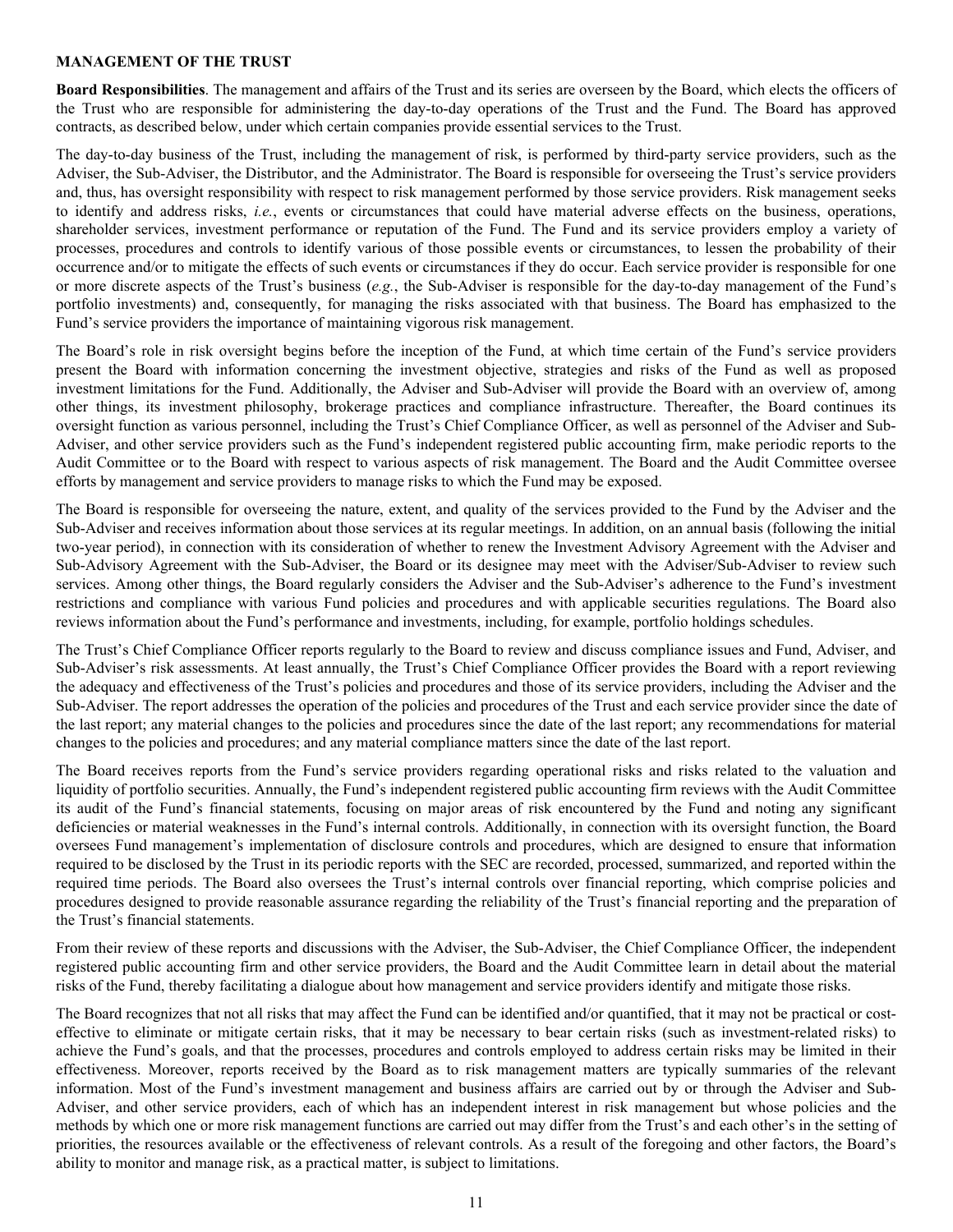**Members of the Board**. There are four members of the Board, three of whom are not interested persons of the Trust, as that term is defined in the 1940 Act (the "Independent Trustees"). The Chairman of the Board, Paul R. Fearday, is an interested person of the Trust as that term is defined in the 1940 Act.

The Board is comprised of a super-majority (75 percent) of Independent Trustees. There is an Audit Committee of the Board that is chaired by an Independent Trustee and comprised solely of Independent Trustees. The Audit Committee chair presides at the Audit Committee meetings, participates in formulating agendas for Audit Committee meetings, and coordinates with management to serve as a liaison between the Independent Trustees and management on matters within the scope of responsibilities of the Audit Committee as set forth in its Board-approved charter. The Trust has not designated a lead independent trustee, but has determined its leadership structure is appropriate given the specific characteristics and circumstances of the Trust. The Trust made this determination in consideration of, among other things, the fact that the Independent Trustees of the Trust constitute a super-majority of the Board, the number of Independent Trustees that constitute the Board, the amount of assets under management in the Trust, and the number of funds overseen by the Board. The Board also believes that its leadership structure facilitates the orderly and efficient flow of information to the Independent Trustees from Fund management.

Additional information about each Trustee of the Trust is set forth below. The address of each Trustee of the Trust is c/o U.S. Bank Global Fund Services, 615 E. Michigan Street, Milwaukee, WI 53202.

| <b>Name and Year of Birth</b>               | <b>Position Held</b><br>with the Trust                         | <b>Term of</b><br>Office and<br>Length of<br><b>Time Served</b> | <b>Principal Occupation(s) During</b><br>Past 5 Years                                                                                                                                                                                                                                                                                                                                                                                                                                        | Number of<br>Portfolios in<br><b>Fund Complex</b><br>Overseen by<br><b>Trustee</b> | <b>Other Directorships</b><br><b>Held by Trustee</b><br><b>During Past 5 Years</b>                                                                                                                      |
|---------------------------------------------|----------------------------------------------------------------|-----------------------------------------------------------------|----------------------------------------------------------------------------------------------------------------------------------------------------------------------------------------------------------------------------------------------------------------------------------------------------------------------------------------------------------------------------------------------------------------------------------------------------------------------------------------------|------------------------------------------------------------------------------------|---------------------------------------------------------------------------------------------------------------------------------------------------------------------------------------------------------|
| <b>Independent Trustees</b>                 |                                                                |                                                                 |                                                                                                                                                                                                                                                                                                                                                                                                                                                                                              |                                                                                    |                                                                                                                                                                                                         |
| John L. Jacobs<br>Year of birth: 1959       | Trustee and<br><b>Audit Committee</b><br>Chair                 | Indefinite<br>term: since<br>2017                               | Chairman of Alerian, Inc. (since<br>June 2018); Executive Director of<br>Center for Financial Markets and<br>Policy (since 2016); Founder and<br>CEO of O3 Advisors, LLC<br>(financial consulting firm) (since<br>2015); Distinguished Policy<br>Fellow and Executive Director,<br>Center for Financial Markets and<br>Policy, Georgetown University<br>(since 2015); Senior Advisor,<br>Nasdaq OMX Group (2015-<br>2016); Executive Vice President,<br>Nasdaq OMX Group (2013-<br>$2015$ ). | 47                                                                                 | Director, tZERO<br>Group, Inc. (since<br>$2020$ ; Independent<br>Trustee, Procure ETF<br>Trust II (since 2018)<br>$(1$ portfolio);<br>Independent Trustee,<br>Horizons ETF Trust I<br>$(2015 - 2019)$ . |
| Koji Felton<br>Year of birth: 1961          | Trustee                                                        | Indefinite<br>term; since<br>2019                               | Retired; formerly Counsel,<br>Kohlberg Kravis Roberts & Co.<br>L.P. (investment firm) $(2013-$<br>2015); Counsel, Dechert LLP                                                                                                                                                                                                                                                                                                                                                                | 47                                                                                 | Independent Trustee,<br>Series Portfolios Trust<br>(since 2015)<br>(8 portfolios).                                                                                                                      |
| Pamela H. Conroy<br>Year of birth: 1961     | Trustee and<br>Nominating and<br>Governance<br>Committee Chair | Indefinite<br>term; since<br>2019                               | Retired; formerly Executive Vice<br>President, Chief Operating Officer<br>& Chief Compliance Officer,<br>Institutional Capital Corporation<br>(investment firm) (1994–2008).                                                                                                                                                                                                                                                                                                                 | 47                                                                                 | Independent Trustee,<br>Frontier Funds, Inc.<br>(since 2020)<br>(7 portfolios).                                                                                                                         |
| <b>Interested Trustee</b>                   |                                                                |                                                                 |                                                                                                                                                                                                                                                                                                                                                                                                                                                                                              |                                                                                    |                                                                                                                                                                                                         |
| Paul R. Fearday, CPA<br>Year of birth: 1979 | Trustee and<br>Chairman                                        | Indefinite<br>term; since<br>2019                               | Senior Vice President, U.S.<br>Bancorp Fund Services, LLC<br>$(since 2008)$ .                                                                                                                                                                                                                                                                                                                                                                                                                | 47                                                                                 | None.                                                                                                                                                                                                   |

**Individual Trustee Qualifications**. The Trust has concluded that each of the Trustees should serve on the Board because of their ability to review and understand information about the Fund provided to them by management, to identify and request other information they may deem relevant to the performance of their duties, to question management and other service providers regarding material factors bearing on the management and administration of the Fund, and to exercise their business judgment in a manner that serves the best interests of the Fund's shareholders. The Trust has concluded that each of the Trustees should serve as a Trustee based on his or her own experience, qualifications, attributes and skills as described below.

The Trust has concluded that Mr. Jacobs should serve as a Trustee because of his substantial industry experience. He most recently served as the CEO of Q3 Advisors, LLC and as the Distinguished Policy Fellow and Executive Director of the Center for Financial Markets and Policy, and as Adjunct Professor of Finance at the McDonough School of Business at Georgetown University. He also served as Senior Advisor and principal consultant to Nasdaq's CEO and President. Mr. Jacobs has been determined to qualify as an Audit Committee Financial Expert for the Trust.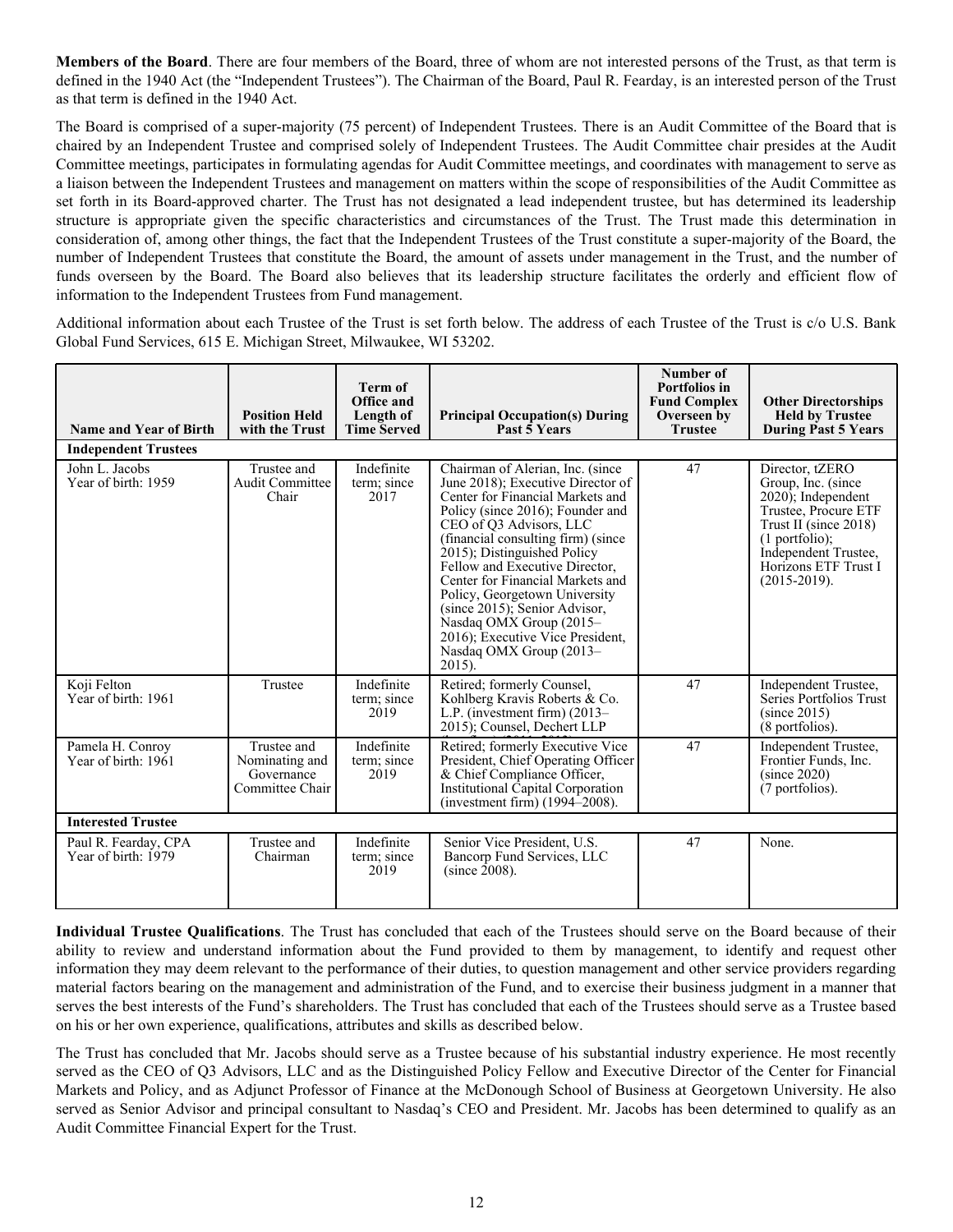The Trust has concluded that Mr. Felton should serve as a Trustee because of his substantial industry experience, including over two decades working in the asset management industry providing legal, regulatory compliance, governance and risk management advice to registered investment companies, their advisers and boards. Prior to that, he gained experience and perspective as a regulator while serving as an enforcement attorney and branch chief for the U.S. Securities and Exchange Commission (SEC). He also represented public companies and their boards of directors in securities class actions, derivative litigation and SEC investigations as a litigation associate at a national law firm. Mr. Felton currently serves as an independent trustee and chair of the nominating and governance committee of a mutual fund complex.

The Trust has concluded that Ms. Conroy should serve as a Trustee because of her substantial industry experience, including over 25 years of achievements at both a large, multi-location financial institution as well as a small, entrepreneurial firm. She has expertise in all facets of portfolio accounting, securities processing, trading operations, marketing, as well as legal and compliance.

The Trust has concluded that Mr. Fearday should serve as Trustee because of the experience he gained as a senior officer of U.S. Bancorp Fund Services, LLC, doing business as U.S. Bank Global Fund Services ("Fund Services" or the "Transfer Agent"), since 2008, and in his past role with a national audit firm.

In its periodic assessment of the effectiveness of the Board, the Board considers the complementary individual skills and experience of the individual Trustees primarily in the broader context of the Board's overall composition so that the Board, as a body, possesses the appropriate (and appropriately diverse) skills and experience to oversee the business of the series of the Trust.

**Board Committees**. The Board has established the following standing committees of the Board:

Audit Committee. The Board has a standing Audit Committee that is composed of each of the Independent Trustees of the Trust. The Audit Committee operates under a written charter approved by the Board. The principal responsibilities of the Audit Committee include: recommending which firm to engage as the Fund's independent registered public accounting firm and whether to terminate this relationship; reviewing the independent registered public accounting firm's compensation, the proposed scope and terms of its engagement, and the firm's independence; pre-approving audit and non-audit services provided by the Fund's independent registered public accounting firm to the Trust and certain other affiliated entities; serving as a channel of communication between the independent registered public accounting firm and the Trustees; reviewing the results of each external audit, including any qualifications in the independent registered public accounting firm's opinion, any related management letter, management's responses to recommendations made by the independent registered public accounting firm in connection with the audit, reports submitted to the Committee by the internal auditing department of the Trust's Administrator that are material to the Trust as a whole, if any, and management's responses to any such reports; reviewing the Fund's audited financial statements and considering any significant disputes between the Trust's management and the independent registered public accounting firm that arose in connection with the preparation of those financial statements; considering, in consultation with the independent registered public accounting firm and the Trust's senior internal accounting executive, if any, the independent registered public accounting firms' report on the adequacy of the Trust's internal financial controls; reviewing, in consultation with the Fund's independent registered public accounting firm, major changes regarding auditing and accounting principles and practices to be followed when preparing the Fund's financial statements; and other audit related matters.

The Audit Committee also serves as the Qualified Legal Compliance Committee ("QLCC") for the Trust for the purpose of compliance with Rules 205.2(k) and 205.3(c) of the Code of Federal Regulations, regarding alternative reporting procedures for attorneys retained or employed by an issuer who appear and practice before the SEC on behalf of the issuer (the "issuer attorneys"). An issuer attorney who becomes aware of evidence of a material violation by the Trust, or by any officer, director, employee, or agent of the Trust, may report evidence of such material violation to the QLCC as an alternative to the reporting requirements of Rule 205.3(b) (which requires reporting to the chief legal officer and potentially "up the ladder" to other entities).

Nominating and Governance Committee. The Board has a standing Nominating and Governance Committee that is composed of each of the Independent Trustees of the Trust. The Nominating and Governance Committee operates under a written charter approved by the Board. The principal responsibility of the Nominating and Governance Committee is to consider, recommend and nominate candidates to fill vacancies on the Trust's Board, if any. The Nominating and Governance Committee generally will not consider nominees recommended by shareholders. The Nominating and Governance Committee meets periodically, as necessary.

Valuation Committee. The Board has delegated day-to-day valuation matters to a Valuation Committee that is comprised of certain officers of the Trust and is overseen by the Trustees. The function of the Valuation Committee is to review each Adviser's valuation of securities held by any series of the Trust for which current and reliable market quotations are not readily available. Such securities are valued at their respective fair values as determined in good faith by each Adviser, and the Valuation Committee gathers and reviews Fair Valuation Forms that are completed by an Adviser to support its determinations, and which are subsequently reviewed and ratified by the Board. The Valuation Committee meets as needed.

# **Principal Officers of the Trust**

The officers of the Trust conduct and supervise its daily business. The address of each officer of the Trust is c/o U.S. Bank Global Fund Services, 615 E. Michigan Street, Milwaukee, WI 53202. Additional information about the Trust's officers is as follows: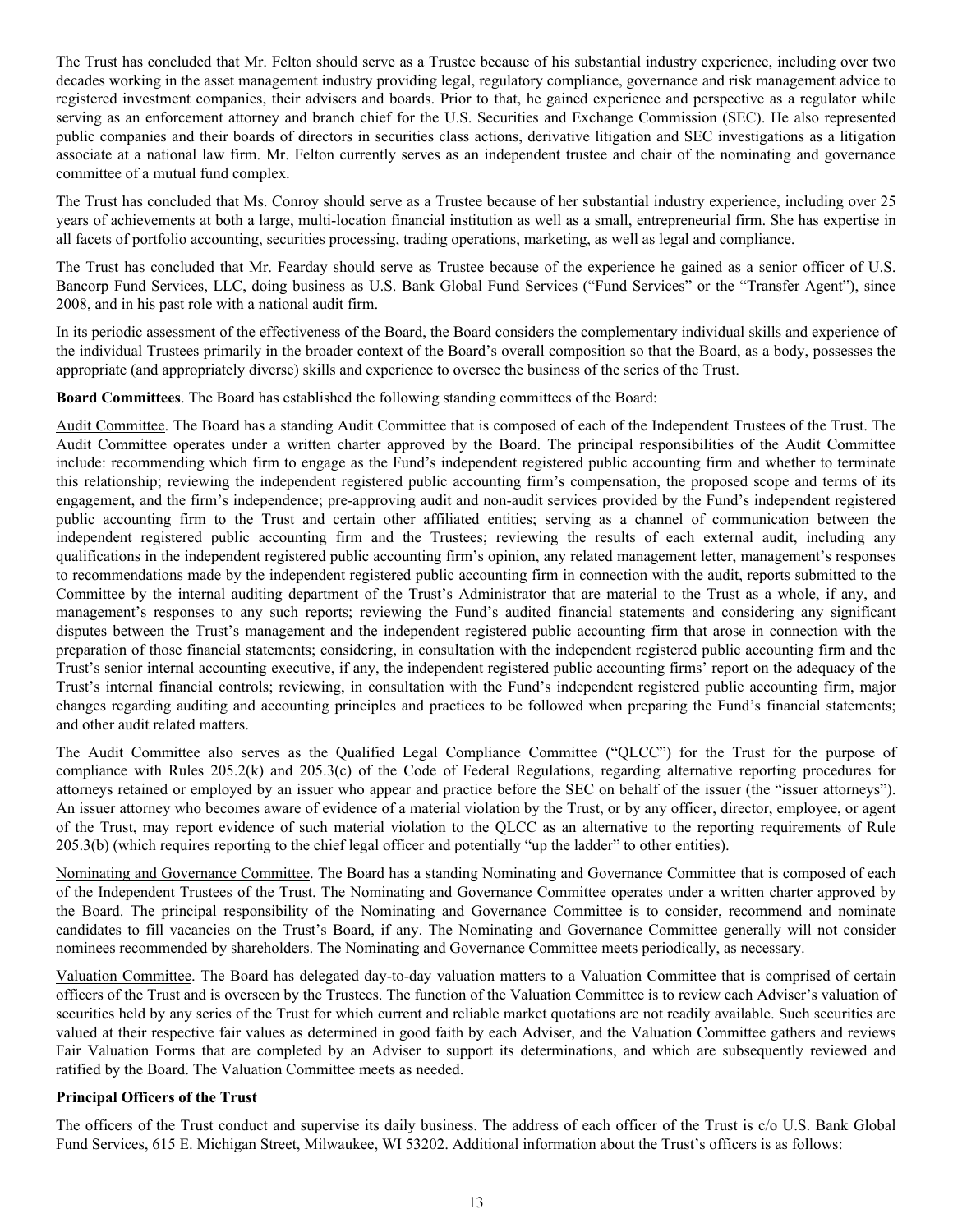<span id="page-13-0"></span>

| <b>Name and Year of Birth</b>            | Position(s) Held with the<br><b>Trust</b>                               | Term of Office and<br><b>Length of Time</b><br><b>Served</b> | <b>Principal Occupation(s) During Past 5 Years</b>                                                                                                                                                                                                                                    |
|------------------------------------------|-------------------------------------------------------------------------|--------------------------------------------------------------|---------------------------------------------------------------------------------------------------------------------------------------------------------------------------------------------------------------------------------------------------------------------------------------|
| Gregory Bakken<br>Year of birth: 1983    | President and Principal<br><b>Executive Officer</b>                     | Indefinite term.<br>February 2019                            | Vice President, U.S. Bancorp Fund Services, LLC (since)<br>$2006$ ).                                                                                                                                                                                                                  |
| Travis G. Babich<br>Year of birth: 1980  | <b>Treasurer and Principal</b><br>Financial Officer                     | Indefinite term,<br>September 2019                           | Vice President, U.S. Bancorp Fund Services, LLC (since<br>$2005$ ).                                                                                                                                                                                                                   |
| Kacie M. Gronstal<br>Year of birth: 1992 | <b>Assistant Treasurer</b>                                              | Indefinite term.<br>March 2019                               | Assistant Vice President, U.S. Bancorp Fund Services, LLC<br>(since 2021); Officer, U.S. Bancorp Fund Services, LLC (2014)<br>to $2021$ ).                                                                                                                                            |
| Kent Barnes<br>Year of birth: 1968       | Secretary                                                               | Indefinite term.<br>February 2019                            | Vice President, U.S. Bancorp Fund Services, LLC (since)<br>2018); Chief Compliance Officer, Rafferty Asset Management,<br>LLC (2016 to 2018); Vice President, U.S. Bancorp Fund<br>Services, LLC (2007 to 2016).                                                                      |
| Steve Jensen<br>Year of birth: 1957      | <b>Chief Compliance Officer</b><br>and Anti-Money<br>Laundering Officer | Indefinite term.<br>February 2019                            | Senior Vice President, U.S. Bancorp Fund Services, LLC<br>$(since 2011)$ .                                                                                                                                                                                                            |
| Alia Vasquez<br>Year of birth: 1980      | <b>Assistant Secretary</b>                                              | Indefinite term.<br>June 2021                                | Vice President, U.S. Bancorp Fund Services, LLC (since 2017,<br>and 2015 to 2016); Corporate Counsel, Johnson Outdoors<br>(2017); Assistant Vice President, U.S. Bancorp Fund Services,<br>LLC $(2010 \text{ to } 2015)$ ; Secretary, Series Portfolios Trust $(2015$<br>to $2017$ ). |

**Trustee Ownership of Shares**. The Fund is required to show the dollar amount ranges of each Trustee's "beneficial ownership" of Shares and each other series of the Trust as of the end of the most recently completely calendar year. Dollar amount ranges disclosed are established by the SEC. "Beneficial ownership" is determined in accordance with Rule 16a-1(a)(2) under the 1934 Act.

As of the date of this SAI, no Trustee or officer of the Trust owned Shares.

**Board Compensation.** Effective January 1, 2022, each Independent Trustee receives an annual stipend of \$60,000 and reimbursement for all reasonable travel expenses relating to their attendance at the Board Meetings. The chair of the Audit Committee receives an annual stipend of \$5,000, and the chair of the Nominating and Governance Committee receives an annual stipend of \$2,500. The Interested Trustee is not compensated for his service as a Trustee. The following table shows the compensation expected to be earned by each Trustee during the fiscal year ending December 31, 2022.

| <b>Name</b>                 | <b>Aggregate Compensation</b><br>From the Fund | <b>Total Compensation From Fund Complex</b><br><b>Paid to Trustees</b> |  |  |
|-----------------------------|------------------------------------------------|------------------------------------------------------------------------|--|--|
| <b>Interested Trustee</b>   |                                                |                                                                        |  |  |
| Paul R. Fearday             | S0                                             | \$0                                                                    |  |  |
| <b>Independent Trustees</b> |                                                |                                                                        |  |  |
| John L. Jacobs              | \$0                                            | \$65,000                                                               |  |  |
| Koji Felton                 | \$0                                            | \$60,000                                                               |  |  |
| Pamela H. Conroy            | \$0                                            | \$62,500                                                               |  |  |

# **PRINCIPAL SHAREHOLDERS, CONTROL PERSONS, AND MANAGEMENT OWNERSHIP**

A principal shareholder is any person who owns of record or beneficially 5% or more of the outstanding Shares. A control person is a shareholder that owns beneficially or through controlled companies more than 25% of the voting securities of a company or acknowledges the existence of control. Shareholders owning voting securities in excess of 25% may determine the outcome of any matter affecting and voted on by shareholders of the Fund. As of the date of this SAI, there were no outstanding Shares.

# **CODES OF ETHICS**

The Trust, the Adviser, and the Sub-Adviser have each adopted codes of ethics pursuant to Rule 17j-1 of the 1940 Act. These codes of ethics are designed to prevent affiliated persons of the Trust, the Adviser, and the Sub-Adviser from engaging in deceptive, manipulative or fraudulent activities in connection with securities held or to be acquired by the Fund (which may also be held by persons subject to the codes of ethics). Each code of ethics permits personnel subject to that code of ethics to invest in securities for their personal investment accounts, subject to certain limitations, including limitations related to securities that may be purchased or held by the Fund. The Distributor (as defined below) relies on the principal underwriters exception under Rule 17j-1(c)(3), specifically where the Distributor is not affiliated with the Trust, the Adviser, or the Sub-Adviser, and no officer, director, or general partner of the Distributor serves as an officer, director, or general partner of the Trust, the Adviser, or the Sub-Adviser.

There can be no assurance that the codes of ethics will be effective in preventing such activities. Each code of ethics may be examined at the office of the SEC in Washington, D.C. or on the Internet at the SEC's website at https://www.sec.gov.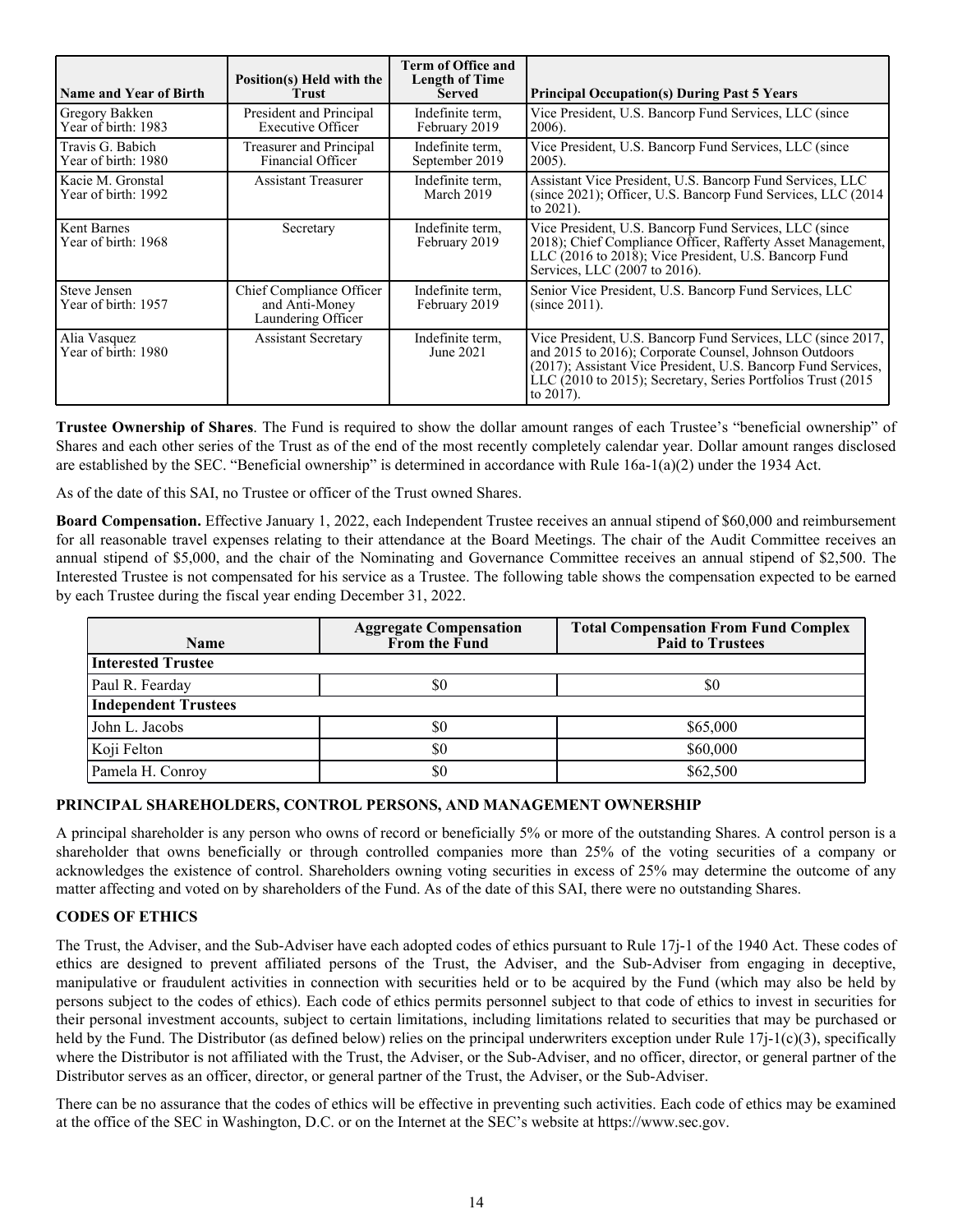### <span id="page-14-0"></span>**PROXY VOTING POLICIES**

The Board has delegated responsibility for decisions regarding proxy voting for securities held by the Fund to the Sub-Adviser. In delegating proxy responsibilities, the Board has directed that proxies be voted consistent with the Fund's and its shareholders' best interests and in compliance with all applicable proxy voting rules and regulations. A copy of the Sub-Adviser's Proxy Voting Guidelines is set forth in Appendix A to this SAI.

When available, information on how the Fund voted proxies relating to portfolio securities during the most recent 12-month period ended June 30 will be available (1) without charge, upon request, by calling 800-617-0004, and (2) on the SEC's website at https:// www.sec.gov.

### **INVESTMENT ADVISER AND SUB-ADVISER**

#### **Investment Adviser**

Morgan Creek Capital Management, LLC, a North Carolina limited liability company, serves as the investment adviser to the Fund. The Adviser is located at 301 W. Barbee Chapel Road, Suite 200, Chapel Hill, North Carolina 27517. It is wholly-owned by MCCM Group, LLC, and is an SEC-registered investment adviser.

The Adviser oversees the investment management of the Fund, subject to the general supervision and oversight of the Board. The Adviser, in addition to maintaining its overall responsibility to manage the Fund, oversees the investment and reinvestment of the assets of the Fund by the Sub-Adviser, in accordance with the investment objective, policies, and limitations of the Fund. In addition, the Adviser arranges for sub-advisory, transfer agency, custody, fund administration, distribution, and all other services necessary for the Fund to operate. For the services it provides to the Fund, the Adviser is entitled to a unified management fee, which is calculated daily and paid monthly, at an annual rate 1.25% of the Fund's average daily net assets.

Pursuant to an investment advisory agreement between the Trust, on behalf of the Fund, and the Adviser (the "Advisory Agreement"), the Adviser has agreed to pay all expenses of the Fund except the fee payable to the Adviser under the Advisory Agreement, interest charges on any borrowings, dividends and other expenses on securities sold short, taxes, brokerage commissions and other expenses incurred in placing orders for the purchase and sale of securities and other investment instruments, acquired fund fees and expenses, accrued deferred tax liability, extraordinary expenses, and distribution (12b-1) fees and expenses (if any). The Adviser, in turn, compensates the Sub-Adviser from the management fee it receives from the Fund.

The Fund is new and, therefore, has not paid any management fees to the Adviser as of the date of this SAI.

#### **Sub-Adviser**

Exos Asset Management LLC, a Delaware limited liability company located at 1370 Broadway - Suite 1450, New York, New York 10018, serves as the sub-adviser to the Fund. Pursuant to a sub-advisory agreement between Trust, on behalf of the Fund, the Adviser, and the Sub-Adviser (the "Sub-Advisory Agreement"), the Sub-Adviser is responsible for the day-to-day investment management and operations of the Fund, including selecting the Fund's investments according to the Fund's investment objective, policies, and restrictions. The Sub-Adviser is majority owned by Exos Technology Financial Partners Ltd.

The Sub-Advisory Agreement provides that the Sub-Adviser will formulate and implement a continuous investment program for the Fund, in accordance with the Fund's objective, policies and limitations and any investment guidelines established by the Adviser. The Sub-Adviser will, subject to the supervision and control of the Adviser and the Board, determine in its discretion which issuers and securities will be purchased, held, sold or exchanged by the Fund, and will place orders with and give instruction to brokers and dealers to cause the execution of such transactions. The Sub-Adviser is required to furnish, at its own expense, all investment facilities necessary to perform its obligations under the Sub-Advisory Agreement. For its services, the Sub-Adviser is entitled to a fee paid by the Adviser, which fee is calculated daily and paid monthly, at an annual rate of 0.75% based on the average daily net assets of the Fund, net of Fund expenses paid by the Adviser and expenses paid by the Adviser related to the statutory distributor.

The Fund is new and, therefore, the Adviser has not paid any sub-advisory fees to the Sub-Adviser as of the date of this SAI.

#### **Portfolio Manager**

Dewey Tucker serves as the Fund's portfolio manager (the "Portfolio Manager"). This section includes information about the Portfolio Manager, including information about compensation, other accounts managed, and the dollar range of Shares owned.

# *Share Ownership*

The Fund is required to show the dollar range of the Portfolio Manager's "beneficial ownership" of Shares as of the end of the most recently completed fiscal year or a more recent date for a new portfolio manager. Dollar amount ranges disclosed are established by the SEC. "Beneficial ownership" is determined in accordance with Rule  $16a-1(a)(2)$  under the 1934 Act. As of the date of this SAI, the Portfolio Manager did not beneficially own Shares.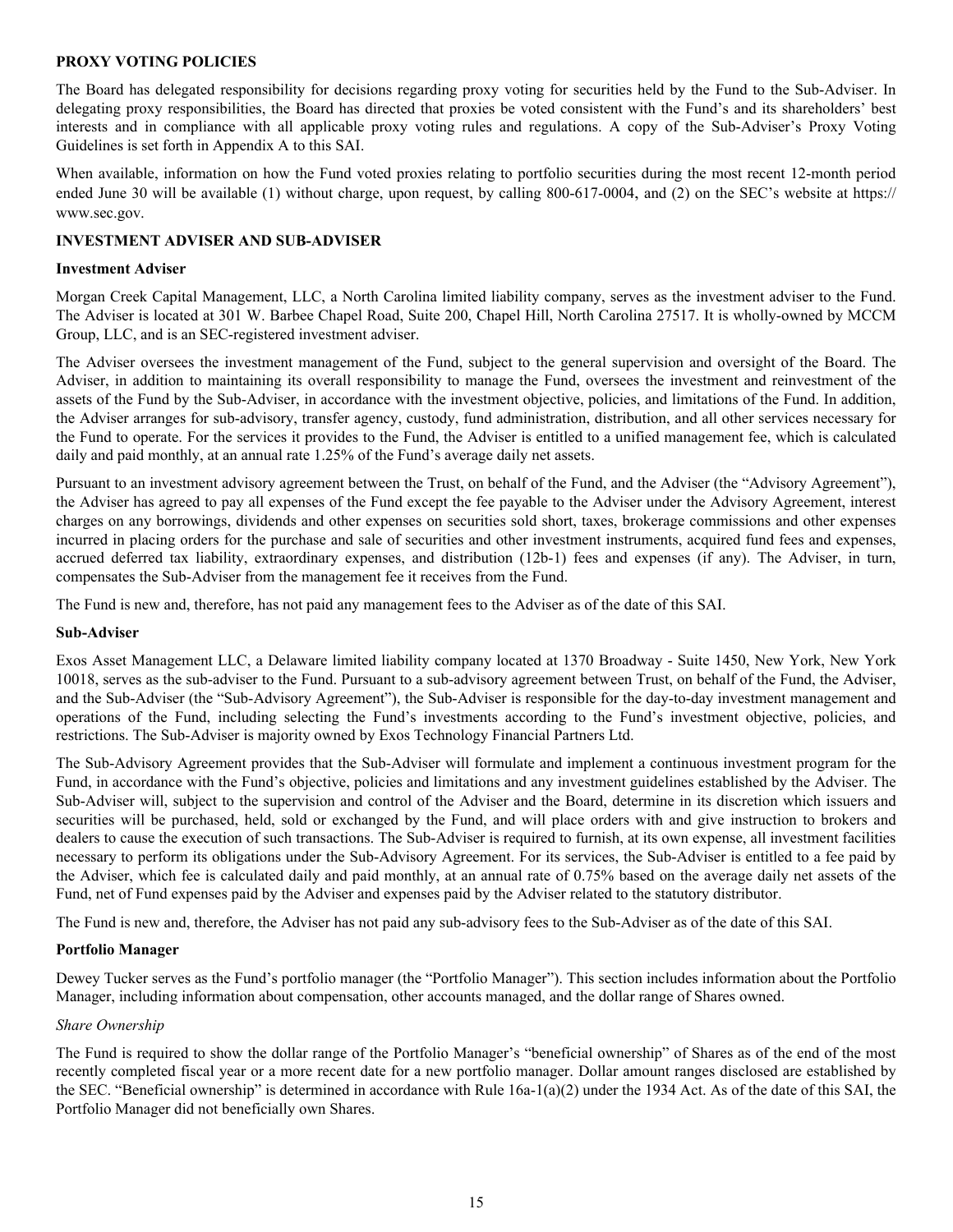### <span id="page-15-0"></span>*Other Accounts*

In addition to the Fund, the Portfolio Manager managed the following other accounts for the Sub-Adviser as of December 31, 2021, none of which were subject to a performance fee:

|                          | Registered<br><b>Investment Companies</b> |                                 | <b>Other Pooled</b><br><b>Investment Vehicles</b> |                                 | <b>Other Accounts</b> |                                 |
|--------------------------|-------------------------------------------|---------------------------------|---------------------------------------------------|---------------------------------|-----------------------|---------------------------------|
| <b>Portfolio Manager</b> | Number of<br>Accounts                     | Total Assets in<br>the Accounts | Number of<br>Accounts                             | Total Assets in<br>the Accounts | Number of<br>Accounts | Total Assets in<br>the Accounts |
| Dewey Tucker             |                                           | \$18 million                    |                                                   | \$170 million                   |                       | \$0                             |

### *Compensation*

The Fund's Portfolio Manager receives a fixed base salary and discretionary bonus that are not tied to the performance of the Fund.

### *Conflicts of Interest*

The Portfolio Manager's management of "other accounts" may give rise to potential conflicts of interest in connection with his management of the Fund's investments, on the one hand, and the investments of the other accounts, on the other. The other accounts may have similar investment objectives or strategies as the Fund. A potential conflict of interest may arise as a result, whereby the Portfolio Manager could favor one account over another. Another potential conflict could include the Portfolio Manager's knowledge about the size, timing, and possible market impact of Fund trades, whereby the Portfolio Manager could use this information to the advantage of other accounts and to the disadvantage of the Fund. However, the Sub-Adviser has established policies and procedures to ensure that the purchase and sale of securities among all accounts the Sub-Adviser manages are fairly and equitably allocated.

# **DISTRIBUTOR**

The Trust and Foreside Fund Services, LLC (the "Distributor") are parties to a distribution agreement ("Distribution Agreement"), whereby the Distributor acts as principal underwriter for the Trust and distributes Shares. Shares are continuously offered for sale by the Distributor only in Creation Units. The Distributor will not distribute Shares in amounts less than a Creation Unit and does not maintain a secondary market in Shares. The principal business address of the Distributor is Three Canal Plaza, Suite 100, Portland, Maine 04101.

Under the Distribution Agreement, the Distributor, as agent for the Trust, will receive orders for the purchase and redemption of Creation Units, provided that any subscriptions and orders will not be binding on the Trust until accepted by the Trust. The Distributor is a broker-dealer registered under the Securities Exchange Act of 1934 (the "Exchange Act") and a member of FINRA.

The Distributor may also enter into agreements with securities dealers ("Soliciting Dealers") who will solicit purchases of Creation Units of Shares. Such Soliciting Dealers may also be Authorized Participants (as discussed in "Procedures for Purchase of Creation Units" below) or DTC participants (as defined below).

The Distribution Agreement will continue for two years from its effective date and is renewable annually thereafter. The continuance of the Distribution Agreement must be specifically approved at least annually (i) by the vote of the Trustees or by a vote of the shareholders of the Fund and (ii) by the vote of a majority of the Independent Trustees who have no direct or indirect financial interest in the operations of the Distribution Agreement or any related agreement, cast in person at a meeting called for the purpose of voting on such approval. The Distribution Agreement is terminable without penalty by the Trust on 60 days' written notice when authorized either by majority vote of its outstanding voting Shares or by a vote of a majority of its Board (including a majority of the Independent Trustees), or by the Distributor on 60 days' written notice, and will automatically terminate in the event of its assignment. The Distribution Agreement provides that in the absence of willful misfeasance, bad faith or gross negligence on the part of the Distributor, or reckless disregard by it of its obligations thereunder, the Distributor shall not be liable for any action or failure to act in accordance with its duties thereunder.

*Intermediary Compensation.* The Adviser, the Sub-Adviser, or their affiliates, out of their own resources and not out of Fund assets (*i.e.*, without additional cost to the Fund or its shareholders), may pay certain broker dealers, banks and other financial intermediaries ("Intermediaries") for certain activities related to the Fund, including participation in activities that are designed to make Intermediaries more knowledgeable about exchange-traded products, including the Fund, or for other activities, such as marketing and educational training or support. These arrangements are not financed by the Fund and, thus, do not result in increased Fund expenses. They are not reflected in the fees and expenses listed in the fees and expenses sections of the Fund's Prospectus and they do not change the price paid by investors for the purchase of Shares or the amount received by a shareholder as proceeds from the redemption of Shares.

Such compensation may be paid to Intermediaries that provide services to the Fund, including marketing and education support (such as through conferences, webinars and printed communications). The Adviser and the Sub-Adviser will periodically assess the advisability of continuing to make these payments. Payments to an Intermediary may be significant to the Intermediary, and amounts that Intermediaries pay to your adviser, broker or other investment professional, if any, may also be significant to such adviser, broker or investment professional. Because an Intermediary may make decisions about what investment options it will make available or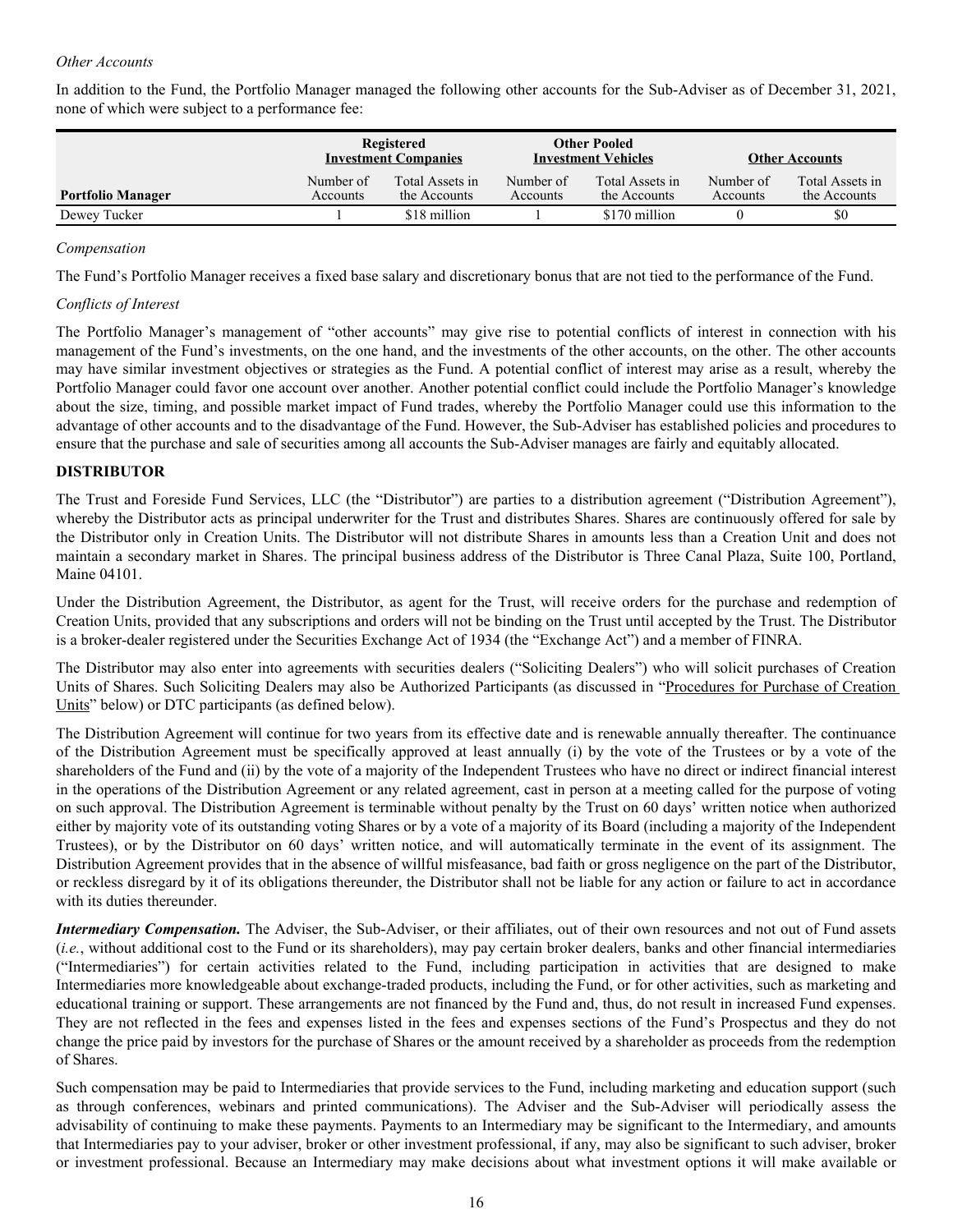<span id="page-16-0"></span>recommend, and what services to provide in connection with various products, based on payments it receives or is eligible to receive, such payments create conflicts of interest between the Intermediary and its clients. For example, these financial incentives may cause the Intermediary to recommend the Fund rather than other investments. The same conflict of interest exists with respect to your financial adviser, broker or investment professional if he or she receives similar payments from his or her Intermediary firm.

Intermediary information is current only as of the date of this SAI. Please contact your adviser, broker, or other investment professional for more information regarding any payments his or her Intermediary firm may receive. Any payments made by the Adviser, the Sub-Adviser, or their affiliates to an Intermediary may create the incentive for an Intermediary to encourage customers to buy Shares.

If you have any additional questions, please call 1-855-857-2677.

*Distribution and Service Plan*. The Board has adopted a Distribution and Service Plan (the "Plan") in accordance with the provisions of Rule 12b-1 under the 1940 Act, which regulates circumstances under which an investment company may directly or indirectly bear expenses relating to the distribution of its shares. No payments pursuant to the Plan are expected to be made during the twelve (12) month period from the date of this SAI. Rule 12b-1 fees to be paid by the Fund under the Plan may only be imposed after approval by the Board.

Continuance of the Plan must be approved annually by a majority of the Trustees of the Trust and by a majority of the Trustees who are not interested persons (as defined in the 1940 Act) of the Trust and have no direct or indirect financial interest in the Plan or in any agreements related to the Plan ("Qualified Trustees"). The Plan requires that quarterly written reports of amounts spent under the Plan and the purposes of such expenditures be furnished to and reviewed by the Trustees. The Plan may not be amended to increase materially the amount that may be spent thereunder without approval by a majority of the outstanding shares of the Fund. All material amendments of the Plan will require approval by a majority of the Trustees of the Trust and of the Qualified Trustees.

The Plan provides that the Fund pays the Distributor an annual fee of up to a maximum of 0.25% of the average daily net assets of the Shares. Under the Plan, the Distributor may make payments pursuant to written agreements to financial institutions and intermediaries such as banks, savings and loan associations and insurance companies including, without limit, investment counselors, broker-dealers and the Distributor's affiliates and subsidiaries (collectively, "Agents") as compensation for services and reimbursement of expenses incurred in connection with distribution assistance. The Plan is characterized as a compensation plan since the distribution fee will be paid to the Distributor without regard to the distribution expenses incurred by the Distributor or the amount of payments made to other financial institutions and intermediaries. The Trust intends to operate the Plan in accordance with its terms and with the Financial Industry Regulatory Authority ("FINRA") rules concerning sales charges.

Under the Plan, subject to the limitations of applicable law and regulations, the Fund is authorized to compensate the Distributor up to the maximum amount to finance any activity primarily intended to result in the sale of Creation Units of the Fund or for providing or arranging for others to provide shareholder services and for the maintenance of shareholder accounts. Such activities may include, but are not limited to: (i) delivering copies of the Fund's then current reports, prospectuses, notices, and similar materials, to prospective purchasers of Creation Units; (ii) marketing and promotional services, including advertising; (iii) paying the costs of and compensating others, including Authorized Participants with whom the Distributor has entered into written Authorized Participant Agreements, for performing shareholder servicing on behalf of the Fund; (iv) compensating certain Authorized Participants for providing assistance in distributing the Creation Units of the Fund, including the travel and communication expenses and salaries and/ or commissions of sales personnel in connection with the distribution of the Creation Units of the Fund; (v) payments to financial institutions and intermediaries such as banks, savings and loan associations, insurance companies and investment counselors, brokerdealers, mutual fund supermarkets and the affiliates and subsidiaries of the Trust's service providers as compensation for services or reimbursement of expenses incurred in connection with distribution assistance; (vi) facilitating communications with beneficial owners of Shares, including the cost of providing (or paying others to provide) services to beneficial owners of Shares, including, but not limited to, assistance in answering inquiries related to Shareholder accounts; and (vii) such other services and obligations as are set forth in the Distribution Agreement.

# **TRANSFER AGENT AND ADMINISTRATOR**

U.S. Bancorp Fund Services, LLC, doing business as U.S. Bank Global Fund Services ("Fund Services" or the "Transfer Agent"), located at 615 East Michigan Street, Milwaukee, Wisconsin 53202, serves as the Fund's transfer agent and administrator.

Pursuant to a Fund Servicing Agreement between the Trust and Fund Services, Fund Services provides the Trust with administrative and management services (other than investment advisory services) and accounting services, including portfolio accounting services, tax accounting services, and furnishing financial reports. In this capacity, Fund Services does not have any responsibility or authority for the management of the Fund, the determination of investment policy, or for any matter pertaining to the distribution of Shares. As compensation for the administration, accounting and management services, the Adviser pays Fund Services a fee based on the Fund's average daily net assets, subject to a minimum annual fee. Fund Services also is entitled to certain out-of- pocket expenses for the services mentioned above, including pricing expenses.

The Fund is new and the Adviser has not paid Fund Services any fees for administrative services to the Fund as of the date of this SAI.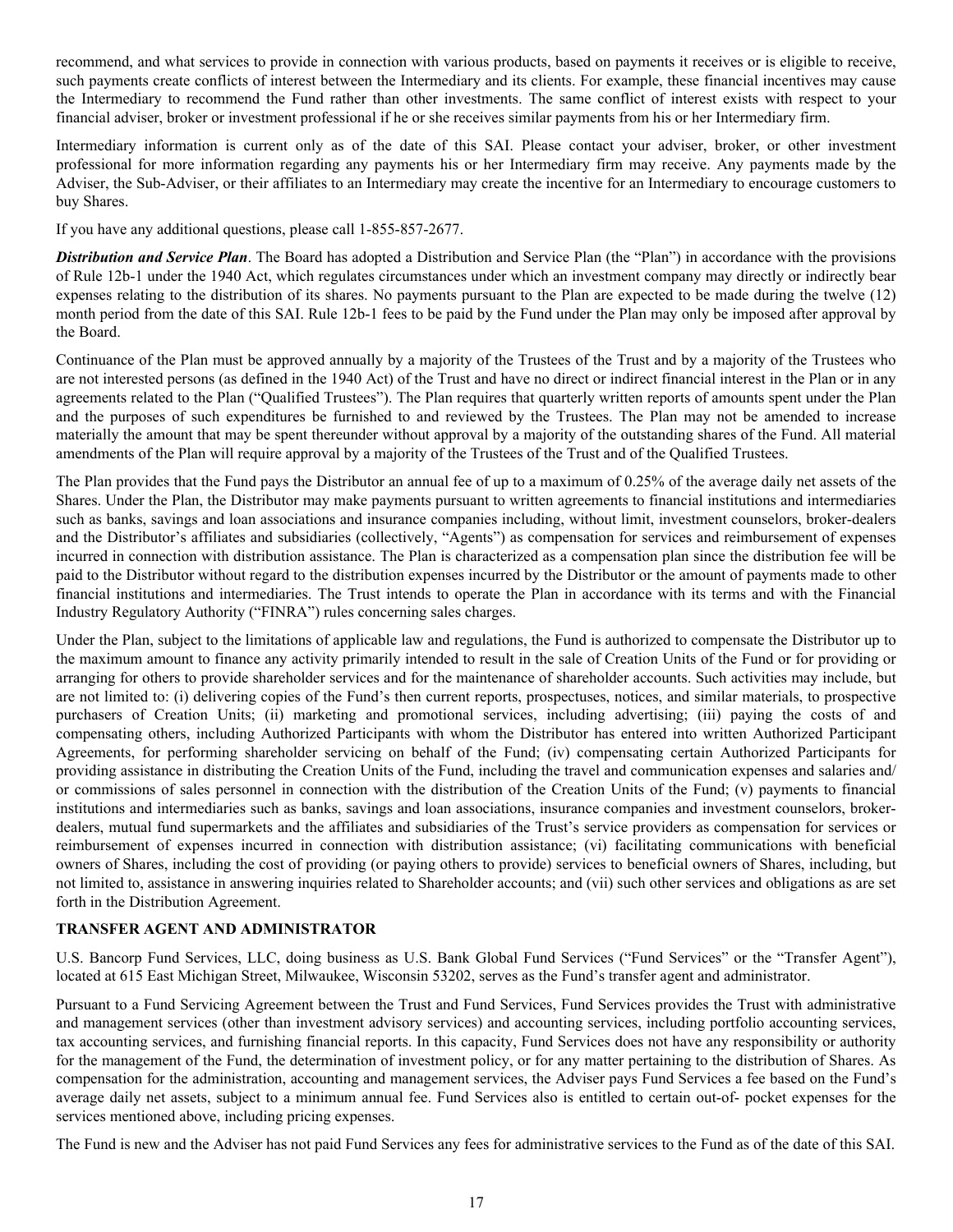# <span id="page-17-0"></span>**CUSTODIAN**

Pursuant to a Custody Agreement, U.S. Bank National Association ("U.S. Bank"), located at 1555 North Rivercenter Drive, Suite 302, Milwaukee, Wisconsin 53212, serves as the custodian of the Fund's assets. The custodian holds and administers the assets in the Fund's portfolio. Pursuant to the Custody Agreement, the custodian receives an annual fee from the Adviser based on the Trust's total average daily net assets, subject to a minimum annual fee, and certain settlement charges. The custodian also is entitled to certain outof-pocket expenses.

# **LEGAL COUNSEL**

Morgan, Lewis & Bockius LLP, located at 1111 Pennsylvania Avenue, NW, Washington, DC 20004-2541, serves as legal counsel for the Trust.

# **INDEPENDENT REGISTERED PUBLIC ACCOUNTING FIRM**

Cohen & Company, Ltd., located at 1350 Euclid Avenue, Suite 800, Cleveland, Ohio 44115, serves as the independent registered public accounting firm for the Fund.

### **PORTFOLIO HOLDINGS DISCLOSURE POLICIES AND PROCEDURES**

The Board has adopted a policy regarding the disclosure of information about the Fund's security holdings. The Fund's entire portfolio holdings are publicly disseminated each day the Fund is open for business and may be available through financial reporting and news services, including publicly available internet web sites. In addition, the composition of the Deposit Securities is publicly disseminated daily prior to the opening of the Exchange via the facilities of the National Securities Clearing Corporation ("NSCC").

# **DESCRIPTION OF SHARES**

The Declaration of Trust authorizes the issuance of an unlimited number of funds and shares. Each share represents an equal proportionate interest in the Fund with each other share. Shares are entitled upon liquidation to a pro rata share in the net assets of the Fund. Shareholders have no preemptive rights. The Declaration of Trust provides that the Trustees may create additional series or classes of shares. All consideration received by the Trust for shares of any additional funds and all assets in which such consideration is invested would belong to that fund and would be subject to the liabilities related thereto. Share certificates representing Shares will not be issued. Shares, when issued, are fully paid and non-assessable.

Each Share has one vote with respect to matters upon which a shareholder vote is required, consistent with the requirements of the 1940 Act and the rules promulgated thereunder. Shares of all funds in the Trust vote together as a single class, except that if the matter being voted on affects only a particular fund it will be voted on only by that fund and if a matter affects a particular fund differently from other funds, that fund will vote separately on such matter. As a Delaware statutory trust, the Trust is not required, and does not intend, to hold annual meetings of shareholders. Approval of shareholders will be sought, however, for certain changes in the operation of the Trust and for the election of Trustees under certain circumstances. Upon the written request of shareholders owning at least 10% of the Trust's shares, the Trust will call for a meeting of shareholders to consider the removal of one or more Trustees and other certain matters. In the event that such a meeting is requested, the Trust will provide appropriate assistance and information to the shareholders requesting the meeting.

Under the Declaration of Trust, the Trustees have the power to liquidate the Fund without shareholder approval. While the Trustees have no present intention of exercising this power, they may do so if the Fund fails to reach a viable size within a reasonable amount of time or for such other reasons as may be determined by the Board.

# **LIMITATION OF TRUSTEES' LIABILITY**

The Declaration of Trust provides that a Trustee shall be liable only for his or her own willful misfeasance, bad faith, gross negligence or reckless disregard of the duties involved in the conduct of the office of Trustee, and shall not be liable for errors of judgment or mistakes of fact or law. The Trustees shall not be responsible or liable in any event for any neglect or wrong-doing of any officer, agent, employee, adviser or principal underwriter of the Trust, nor shall any Trustee be responsible for the act or omission of any other Trustee. The Declaration of Trust also provides that the Trust shall indemnify each person who is, or has been, a Trustee, officer, employee or agent of the Trust, any person who is serving or has served at the Trust's request as a Trustee, officer, trustee, employee or agent of another organization in which the Trust has any interest as a shareholder, creditor or otherwise to the extent and in the manner provided in the Amended and Restated By-laws. However, nothing in the Declaration of Trust shall protect or indemnify a Trustee against any liability for his or her willful misfeasance, bad faith, gross negligence or reckless disregard of the duties involved in the conduct of the office of Trustee. Nothing contained in this section attempts to disclaim a Trustee's individual liability in any manner inconsistent with the federal securities laws.

### **BROKERAGE TRANSACTIONS**

The policy of the Trust regarding purchases and sales of securities for the Fund is that primary consideration will be given to obtaining the most favorable prices and efficient executions of transactions. Consistent with this policy, when securities transactions are effected on a stock exchange, the Trust's policy is to pay commissions which are considered fair and reasonable without necessarily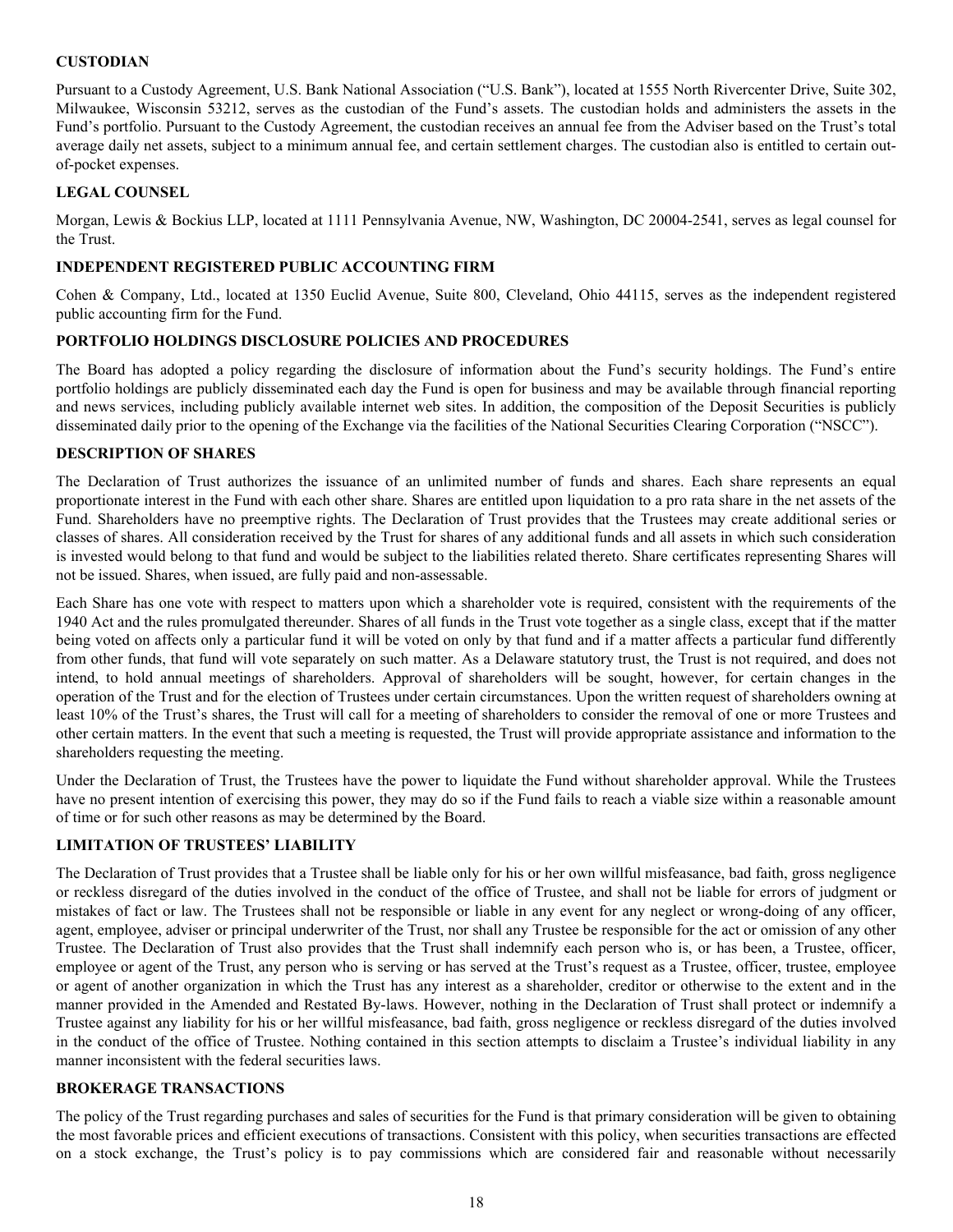determining that the lowest possible commissions are paid in all circumstances. The Trust believes that a requirement always to seek the lowest possible commission cost could impede effective portfolio management and preclude the Fund from obtaining a high quality of brokerage and research services. In seeking to determine the reasonableness of brokerage commissions paid in any transaction, the Sub-Adviser will rely upon its experience and knowledge regarding commissions generally charged by various brokers and on its judgment in evaluating the brokerage services received from the broker effecting the transaction. Such determinations are necessarily subjective and imprecise, as in most cases, an exact dollar value for those services is not ascertainable. The Trust has adopted policies and procedures that prohibit the consideration of sales of Shares as a factor in the selection of a broker or dealer to execute its portfolio transactions.

The Sub-Adviser owes a fiduciary duty to its clients to seek to provide best execution on trades effected. In selecting a broker/dealer for each specific transaction, the Sub-Adviser chooses the broker/dealer deemed most capable of providing the services necessary to obtain the most favorable execution. "Best execution" is generally understood to mean the most favorable cost or net proceeds reasonably obtainable under the circumstances. The full range of brokerage services applicable to a particular transaction may be considered when making this judgment, which may include, but is not limited to: liquidity, price, commission, timing, aggregated trades, capable floor brokers or traders, competent block trading coverage, ability to position, capital strength and stability, reliable and accurate communications and settlement processing, use of automation, knowledge of other buyers or sellers, arbitrage skills, administrative ability, underwriting and provision of information on a particular security or market in which the transaction is to occur. The specific criteria will vary depending upon the nature of the transaction, the market in which it is executed, and the extent to which it is possible to select from among multiple broker/dealers. The Sub-Adviser will also use electronic crossing networks ("ECNs") when appropriate.

Subject to the foregoing policies, brokers or dealers selected to execute the Fund's portfolio transactions may include the Fund's Authorized Participants (as discussed in "Procedures for Purchase of Creation Units" below) or their affiliates. An Authorized Participant or its affiliates may be selected to execute the Fund's portfolio transactions in conjunction with an all-cash creation unit order or an order including "cash-in-lieu" (as described below under "Purchase and Redemption of Shares in Creation Units"), so long as such selection is in keeping with the foregoing policies. As described below under "Purchase and Redemption of Shares in Creation Units— Creation Transaction Fee" and "—Redemption Transaction Fee", the Fund may determine to not charge a variable fee on certain orders when the Adviser has determined that doing so is in the best interests of Fund shareholders, *e.g.*, for creation orders that facilitate the rebalance of the Fund's portfolio in a more tax efficient manner than could be achieved without such order, even if the decision to not charge a variable fee could be viewed as benefiting the Authorized Participant or its affiliate selected to execute the Fund's portfolio transactions in connection with such orders.

The Sub-Adviser may use the Fund's assets for, or participate in, third-party soft dollar arrangements, in addition to receiving proprietary research from various full service brokers, the cost of which is bundled with the cost of the broker's execution services. The Sub-Adviser does not "pay up" for the value of any such proprietary research. Section 28(e) of the 1934 Act permits the Sub-Adviser, under certain circumstances, to cause the Fund to pay a broker or dealer a commission for effecting a transaction in excess of the amount of commission another broker or dealer would have charged for effecting the transaction in recognition of the value of brokerage and research services provided by the broker or dealer. The Sub-Adviser may receive a variety of research services and information on many topics, which it can use in connection with its management responsibilities with respect to the various accounts over which it exercises investment discretion or otherwise provides investment advice. The research services may include qualifying order management systems, portfolio attribution and monitoring services and computer software and access charges which are directly related to investment research. Accordingly, the Fund may pay a broker commission higher than the lowest available in recognition of the broker's provision of such services to the Sub-Adviser, but only if the Sub-Adviser determines the total commission (including the soft dollar benefit) is comparable to the best commission rate that could be expected to be received from other brokers. The amount of soft dollar benefits received depends on the amount of brokerage transactions effected with the brokers. A conflict of interest exists because there is an incentive to: 1) cause clients to pay a higher commission than the firm might otherwise be able to negotiate; 2) cause clients to engage in more securities transactions than would otherwise be optimal; and 3) only recommend brokers that provide soft dollar benefits.

The Sub-Adviser faces a potential conflict of interest when it uses client trades to obtain brokerage or research services. This conflict exists because the Sub-Adviser can use the brokerage or research services to manage client accounts without paying cash for such services, which reduces the Sub-Adviser's expenses to the extent that the Sub-Adviser would have purchased such products had they not been provided by brokers. Section 28(e) permits the Sub-Adviser to use brokerage or research services for the benefit of any account it manages. Certain accounts managed by the Sub-Adviser may generate soft dollars used to purchase brokerage or research services that ultimately benefit other accounts managed by the Sub-Adviser, effectively cross subsidizing the other accounts managed by the Sub-Adviser that benefit directly from the product. The Sub-Adviser may not necessarily use all of the brokerage or research services in connection with managing the Fund whose trades generated the soft dollars used to purchase such products.

The Sub-Adviser is responsible, subject to oversight by the Adviser and the Board, for placing orders on behalf of the Fund for the purchase or sale of portfolio securities. If purchases or sales of portfolio securities of the Fund and one or more other investment companies or clients supervised by the Sub-Adviser are considered at or about the same time, transactions in such securities are allocated among the several investment companies and clients in a manner deemed equitable and consistent with its fiduciary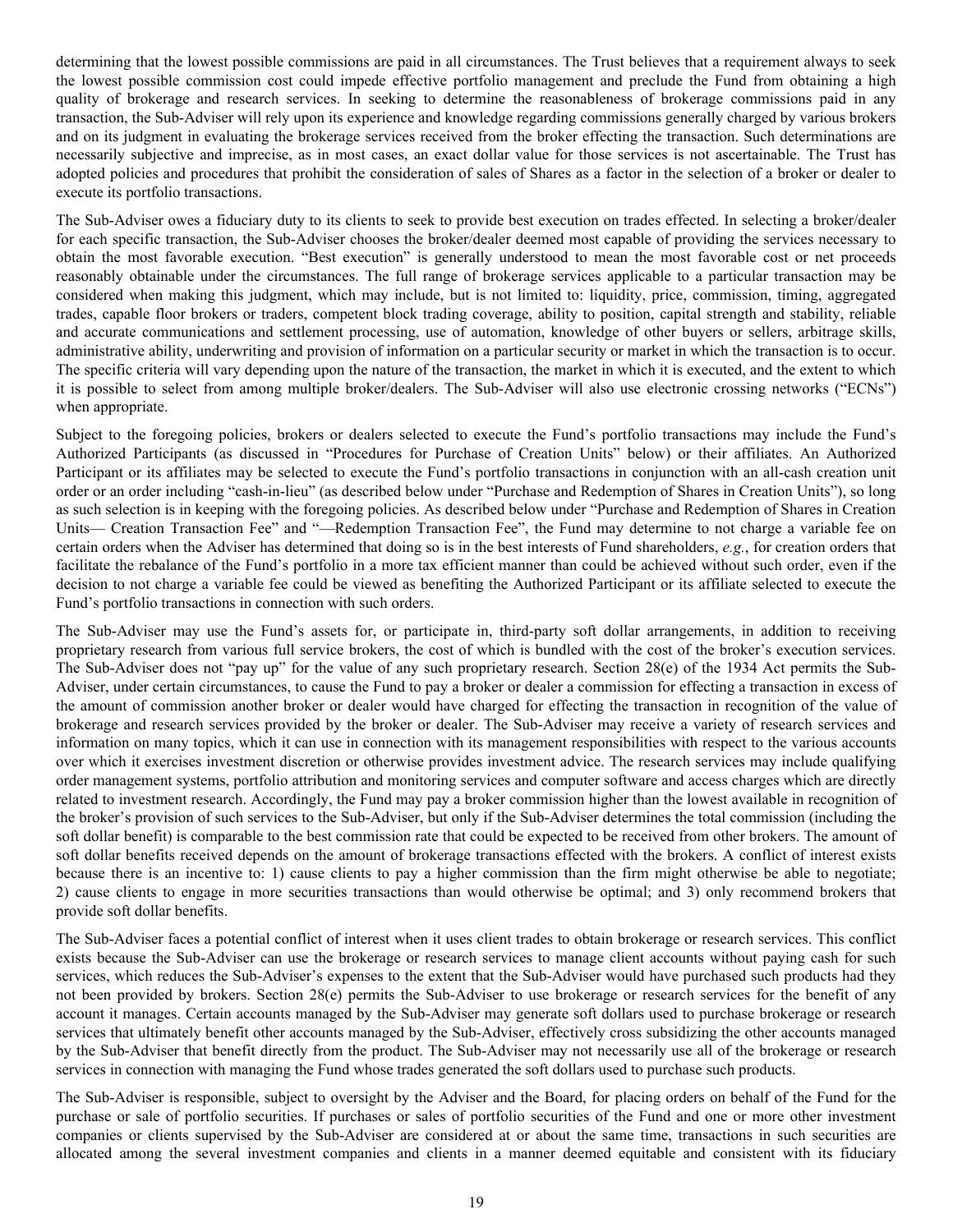<span id="page-19-0"></span>obligations to all by the Sub-Adviser. In some cases, this procedure could have a detrimental effect on the price or volume of the security so far as the Fund is concerned. However, in other cases, it is possible that the ability to participate in volume transactions and to negotiate lower brokerage commissions will be beneficial to the Fund. The primary consideration is prompt execution of orders at the most favorable net price.

The Fund may deal with affiliates in principal transactions to the extent permitted by exemptive order or applicable rule or regulation.

The Fund is new and had not paid any brokerage commissions as of the date of this SAI.

**Brokerage with Fund Affiliates**. The Fund may execute brokerage or other agency transactions through registered broker-dealer affiliates of the Fund, the Adviser, the Sub-Adviser, or the Distributor for a commission in conformity with the 1940 Act, the 1934 Act and rules promulgated by the SEC. These rules require that commissions paid to the affiliate by the Fund for exchange transactions not exceed "usual and customary" brokerage commissions. The rules define "usual and customary" commissions to include amounts which are "reasonable and fair compared to the commission, fee or other remuneration received or to be received by other brokers in connection with comparable transactions involving similar securities being purchased or sold on a securities exchange during a comparable period of time." The Trustees, including those who are not "interested persons" of the Fund, have adopted procedures for evaluating the reasonableness of commissions paid to affiliates and review these procedures periodically.

**Securities of "Regular Broker-Dealers."** The Fund is required to identify any securities of its "regular brokers or dealers" (as such term is defined in the 1940 Act) that it may hold at the close of its most recent fiscal year. "Regular brokers or dealers" of the Fund are the ten brokers or dealers that, during the most recent fiscal year: (i) received the greatest dollar amounts of brokerage commissions from the Fund's portfolio transactions; (ii) engaged as principal in the largest dollar amounts of portfolio transactions of the Fund; or (iii) sold the largest dollar amounts of Shares. Because the Fund is new, as of the date of this SAI, it did not hold any securities of its "regular broker dealers."

# **PORTFOLIO TURNOVER RATE**

Portfolio turnover may vary from year to year, as well as within a year. High turnover rates are likely to result in comparatively greater brokerage expenses. The overall reasonableness of brokerage commissions is evaluated by the Sub-Adviser based upon its knowledge of available information as to the general level of commissions paid by other institutional investors for comparable services.

# **BOOK ENTRY ONLY SYSTEM**

The Depository Trust Company ("DTC") acts as securities depositary for Shares. Shares are represented by securities registered in the name of DTC or its nominee, Cede & Co., and deposited with, or on behalf of, DTC. Except in limited circumstances set forth below, certificates will not be issued for Shares.

DTC is a limited-purpose trust company that was created to hold securities of its participants (the "DTC Participants") and to facilitate the clearance and settlement of securities transactions among the DTC Participants in such securities through electronic book-entry changes in accounts of the DTC Participants, thereby eliminating the need for physical movement of securities certificates. DTC Participants include securities brokers and dealers, banks, trust companies, clearing corporations and certain other organizations, some of whom (and/or their representatives) own DTC. More specifically, DTC is owned by a number of its DTC Participants and by the New York Stock Exchange ("NYSE") and FINRA. Access to the DTC system is also available to others such as banks, brokers, dealers, and trust companies that clear through or maintain a custodial relationship with a DTC Participant, either directly or indirectly (the "Indirect Participants").

Beneficial ownership of Shares is limited to DTC Participants, Indirect Participants, and persons holding interests through DTC Participants and Indirect Participants. Ownership of beneficial interests in Shares (owners of such beneficial interests are referred to in this SAI as "Beneficial Owners") is shown on, and the transfer of ownership is effected only through, records maintained by DTC (with respect to DTC Participants) and on the records of DTC Participants (with respect to Indirect Participants and Beneficial Owners that are not DTC Participants). Beneficial Owners will receive from or through the DTC Participant a written confirmation relating to their purchase of Shares. The Trust recognizes DTC or its nominee as the record owner of all Shares for all purposes. Beneficial Owners of Shares are not entitled to have Shares registered in their names, and will not receive or be entitled to physical delivery of Share certificates. Each Beneficial Owner must rely on the procedures of DTC and any DTC Participant and/or Indirect Participant through which such Beneficial Owner holds its interests, to exercise any rights of a holder of Shares.

Conveyance of all notices, statements, and other communications to Beneficial Owners is effected as follows. DTC will make available to the Trust upon request and for a fee a listing of Shares held by each DTC Participant. The Trust shall obtain from each such DTC Participant the number of Beneficial Owners holding Shares, directly or indirectly, through such DTC Participant. The Trust shall provide each such DTC Participant with copies of such notice, statement, or other communication, in such form, number and at such place as such DTC Participant may reasonably request, in order that such notice, statement or communication may be transmitted by such DTC Participant, directly or indirectly, to such Beneficial Owners. In addition, the Trust shall pay to each such DTC Participant a fair and reasonable amount as reimbursement for the expenses attendant to such transmittal, all subject to applicable statutory and regulatory requirements.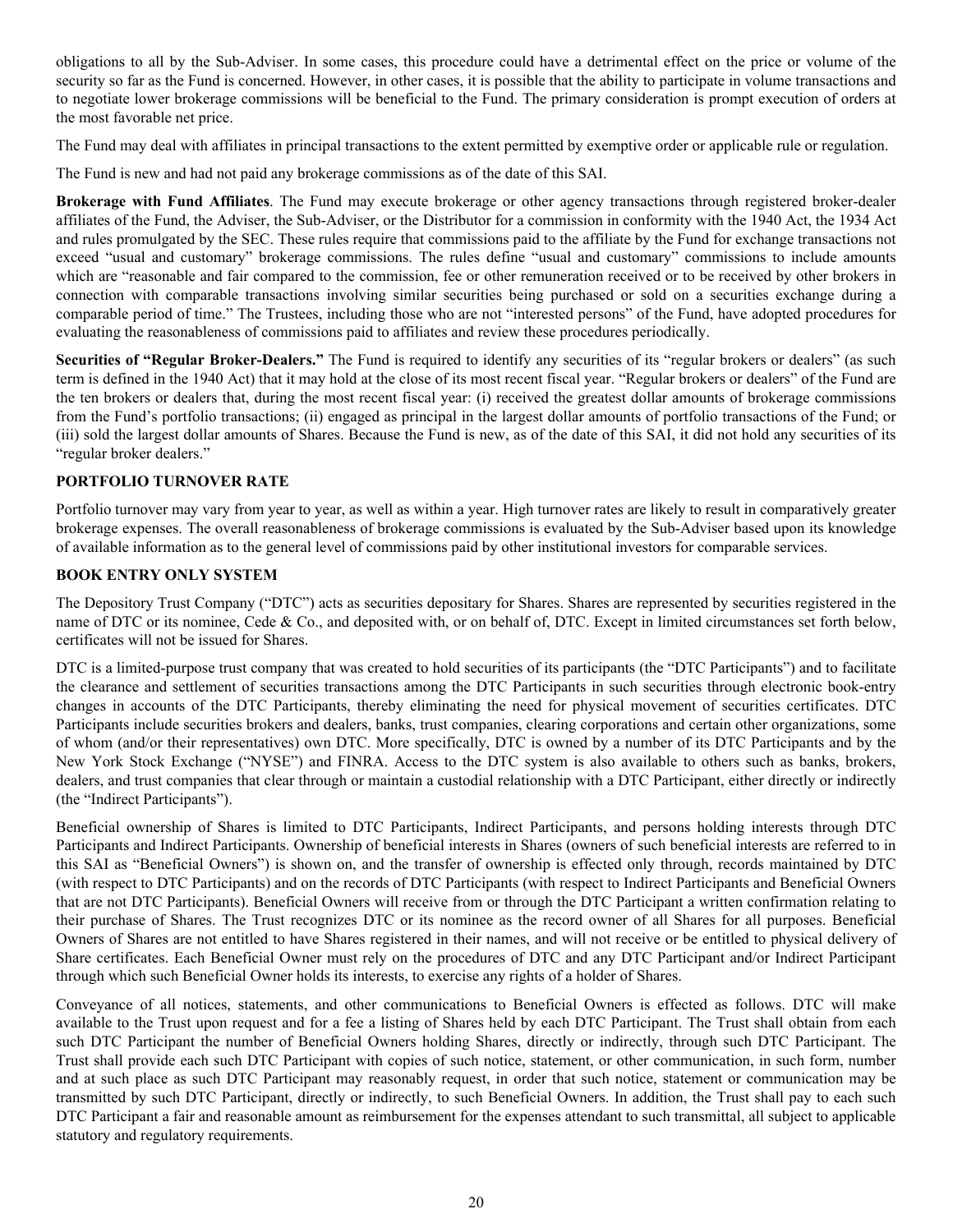<span id="page-20-0"></span>Share distributions shall be made to DTC or its nominee, Cede & Co., as the registered holder of all Shares. DTC or its nominee, upon receipt of any such distributions, shall credit immediately DTC Participants' accounts with payments in amounts proportionate to their respective beneficial interests in the Fund as shown on the records of DTC or its nominee. Payments by DTC Participants to Indirect Participants and Beneficial Owners of Shares held through such DTC Participants will be governed by standing instructions and customary practices, as is now the case with securities held for the accounts of customers in bearer form or registered in a "street name," and will be the responsibility of such DTC Participants.

The Trust has no responsibility or liability for any aspect of the records relating to or notices to Beneficial Owners, or payments made on account of beneficial ownership interests in Shares, or for maintaining, supervising, or reviewing any records relating to such beneficial ownership interests, or for any other aspect of the relationship between DTC and the DTC Participants or the relationship between such DTC Participants and the Indirect Participants and Beneficial Owners owning through such DTC Participants.

DTC may determine to discontinue providing its service with respect to the Fund at any time by giving reasonable notice to the Fund and discharging its responsibilities with respect thereto under applicable law. Under such circumstances, the Fund shall take action either to find a replacement for DTC to perform its functions at a comparable cost or, if such replacement is unavailable, to issue and deliver printed certificates representing ownership of Shares, unless the Trust makes other arrangements with respect thereto satisfactory to the Exchange.

# **PURCHASE AND REDEMPTION OF CREATION UNITS**

The Fund issues and redeems its shares on a continuous basis, at NAV, only in a large specified number of shares called a "Creation Unit," either principally in-kind for securities or in cash for the value of such securities. The NAV of the Fund's shares is determined once each Business Day, as described below under "Determination of Net Asset Value." The Creation Unit size may change. Authorized Participants will be notified of such change.

**Purchase (Creation).** The Trust issues and sells Shares only in Creation Units on a continuous basis through the Distributor, without a sales load (but subject to transaction fees, if applicable), at their NAV per share next determined after receipt, on any Business Day, of an order in proper form. The NAV of Shares is calculated each Business Day as of the scheduled close of regular trading on the NYSE, generally 4:00 p.m., Eastern time. The Fund will not issue fractional Creation Units. A "Business Day" is any day on which the NYSE is open for business. As of the date of this SAI, the NYSE observes the following holidays: New Year's Day, Martin Luther King, Jr. Day, President's Day (Washington's Birthday), Good Friday, Memorial Day (observed), Juneteenth Day, Independence Day, Labor Day, Thanksgiving Day and Christmas Day.

**Fund Deposit**. The Fund has adopted policies and procedures governing the process of constructing baskets of Deposit Securities (defined below), Fund Securities (defined below) and/or cash, and acceptance of the same (the "Basket Procedures"). The consideration for purchase of a Creation Unit of the Fund generally consists of either: (i) the in-kind deposit of a designated portfolio of securities (the "Deposit Securities") per each Creation Unit, constituting a substantial replication, or a portfolio sampling representation, of the securities included in the Fund's portfolio and the Cash Component (defined below), computed as described below, or (ii) the cash value of the Deposit Securities ("Deposit Cash") and the Cash Component to replace any Deposit Security. When accepting purchases of Creation Units for cash, the Fund may incur additional costs associated with the acquisition of Deposit Securities that would otherwise be provided by an in-kind purchaser. These additional costs may be recoverable from the purchaser of Creation Units.

Together, the Deposit Securities or Deposit Cash, as applicable, and the Cash Component constitute the "Fund Deposit," which represents the minimum initial and subsequent investment amount for a Creation Unit of the Fund. The "Cash Component" is an amount equal to the difference between the NAV of Shares (per Creation Unit) and the market value of the Deposit Securities or Deposit Cash, as applicable. If the Cash Component is a positive number (*i.e.*, the NAV per Creation Unit exceeds the value of the Deposit Securities or Deposit Cash, as applicable), the Cash Component shall be such positive amount. If the Cash Component is a negative number (*i.e.*, the NAV per Creation Unit is less than the value of the Deposit Securities or Deposit Cash, as applicable), the Cash Component shall be such negative amount and the creator will be entitled to receive cash in an amount equal to the Cash Component. The Cash Component serves the function of compensating for any differences between the NAV per Creation Unit and the market value of the Deposit Securities or Deposit Cash, as applicable. Computation of the Cash Component excludes any stamp duty or other similar fees and expenses payable upon transfer of beneficial ownership of the Deposit Securities, if applicable, which shall be the sole responsibility of the Authorized Participant (as defined below).

The Fund, through NSCC, makes available on each Business Day, prior to the opening of business on the Exchange (currently 9:30 a.m., Eastern time), the list of the names and the required number of Shares of each Deposit Security or the required amount of Deposit Cash, as applicable, to be included in the current Fund Deposit (based on information at the end of the previous Business Day) for the Fund. Such Fund Deposit is subject to any applicable adjustments as described below, in order to effect purchases of Creation Units of the Fund until such time as the next-announced composition of the Deposit Securities or the required amount of Deposit Cash, as applicable, is made available.

The identity and number of Shares of the Deposit Securities or the amount of Deposit Cash, as applicable, required for a Fund Deposit for the Fund may be changed from time to time by the Adviser, in accordance with the Basket Procedures, with a view to the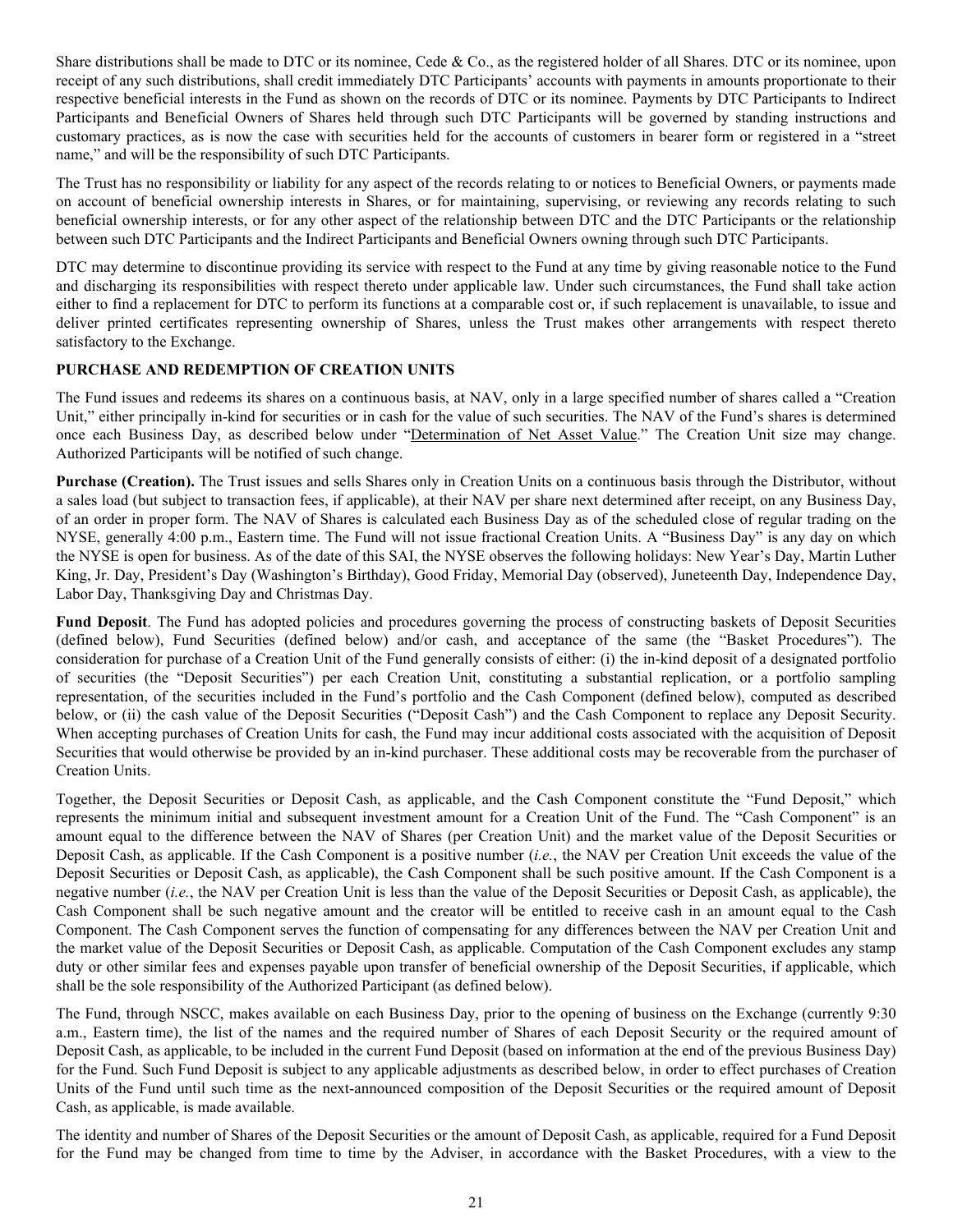investment objective of the Fund. Information regarding the Fund Deposit necessary for the purchase of a Creation Unit is made available to Authorized Participants and other market participants seeking to transact in Creation Unit aggregations. The composition of the Deposit Securities may also change in response to portfolio adjustments, interest payments and corporate action events.

The Trust reserves the right to permit or require the substitution of Deposit Cash to replace any Deposit Security, which shall be added to the Cash Component, including, without limitation, in situations where the Deposit Security: (i) may not be available in sufficient quantity for delivery; (ii) may not be eligible for transfer through the systems of DTC for corporate securities and municipal securities; (iii) may not be eligible for trading by an Authorized Participant or the investor for which it is acting; (iv) would be restricted under the securities laws or where the delivery of the Deposit Security to the Authorized Participant would result in the disposition of the Deposit Security by the Authorized Participant becoming restricted under the securities laws; or (v) in certain other situations (collectively, "custom orders"). The Trust also reserves the right to permit or require the substitution of Deposit Securities in lieu of Deposit Cash.

**Cash Purchase.** The Trust may at its discretion permit full or partial cash purchases of Creation Units of the Fund. When full or partial cash purchases of Creation Units are available or specified for the Fund, they will be effected in essentially the same manner as in-kind purchases thereof. In the case of a full or partial cash purchase, the Authorized Participant must pay the cash equivalent of the Deposit Securities it would otherwise be required to provide through an in-kind purchase, plus the same Cash Component required to be paid by an in-kind purchaser together with a creation transaction fee and non-standard charges, as may be applicable.

**Procedures for Purchase of Creation Units**. To be eligible to place orders with the Distributor to purchase a Creation Unit of the Fund, an entity must be (i) a "Participating Party" (*i.e.*, a broker-dealer or other participant in the clearing process through the Continuous Net Settlement System of the NSCC (the "Clearing Process")), a clearing agency that is registered with the SEC; or (ii) a DTC Participant (see "Book Entry Only System"). In addition, each Participating Party or DTC Participant (each, an "Authorized Participant") must execute a Participant Agreement that has been agreed to by the Distributor, and that has been accepted by the Transfer Agent, with respect to purchases and redemptions of Creation Units. Each Authorized Participant will agree, pursuant to the terms of a Participant Agreement, on behalf of itself or any investor on whose behalf it will act, to certain conditions, including that it will pay to the Trust, an amount of cash sufficient to pay the Cash Component together with the creation transaction fee (described below), if applicable, and any other applicable fees and taxes.

All orders to purchase Shares directly from the Fund, including custom orders, must be placed for one or more Creation Units and in the manner and by the time set forth in the Participant Agreement and/or applicable order form. With respect to the Fund, the order cut-off time for orders to purchase Creation Units is 4:00 p.m. Eastern time, which time may be modified by the Fund from time-totime by amendment to the Participant Agreement and/or applicable order form. The date on which an order to purchase Creation Units (or an order to redeem Creation Units, as set forth below) is received and accepted is referred to as the "Order Placement Date."

An Authorized Participant may require an investor to make certain representations or enter into agreements with respect to the order (*e.g.*, to provide for payments of cash, when required). Investors should be aware that their particular broker may not have executed a Participant Agreement and that, therefore, orders to purchase Shares directly from the Fund in Creation Units have to be placed by the investor's broker through an Authorized Participant that has executed a Participant Agreement. In such cases there may be additional charges to such investor. At any given time, there may be only a limited number of broker-dealers that have executed a Participant Agreement and only a small number of such Authorized Participants may have international capabilities.

On days when the Exchange closes earlier than normal, the Fund may require orders to create Creation Units to be placed earlier in the day. In addition, if a market or markets on which the Fund's investments are primarily traded is closed, the Fund will also generally not accept orders on such day(s). Orders must be transmitted by an Authorized Participant by telephone or other transmission method acceptable to the Transfer Agent pursuant to procedures set forth in the Participant Agreement and in accordance with the applicable order form. On behalf of the Fund, the Transfer Agent will notify the Custodian of such order. The Custodian will then provide such information to the appropriate local sub-custodian(s). Those placing orders through an Authorized Participant should allow sufficient time to permit proper submission of the purchase order to the Transfer Agent by the cut-off time on such Business Day. Economic or market disruptions or changes, or telephone or other communication failure may impede the ability to reach the Transfer Agent or an Authorized Participant.

Fund Deposits must be delivered by an Authorized Participant through the Federal Reserve System (for cash) or through DTC (for corporate securities), through a subcustody agent (for foreign securities) and/or through such other arrangements allowed by the Trust or its agents. With respect to foreign Deposit Securities, the Custodian shall cause the subcustodian of the Fund to maintain an account into which the Authorized Participant shall deliver, on behalf of itself or the party on whose behalf it is acting, such Deposit Securities (or Deposit Cash for all or a part of such securities, as permitted or required), with any appropriate adjustments as advised by the Trust. Foreign Deposit Securities must be delivered to an account maintained at the applicable local subcustodian. A Fund Deposit transfer must be ordered by the Authorized Participant in a timely fashion to ensure the delivery of the requisite number of Deposit Securities or Deposit Cash, as applicable, to the account of the Fund or its agents by no later than 12:00 p.m. Eastern time (or such other time as specified by the Trust) on the Settlement Date. If the Fund or its agents do not receive all of the Deposit Securities, or the required Deposit Cash in lieu thereof, by such time, then the order may be deemed rejected and the Authorized Participant shall be liable to the Fund for losses, if any, resulting therefrom. The "Settlement Date" for the Fund is the first Business Day after the Order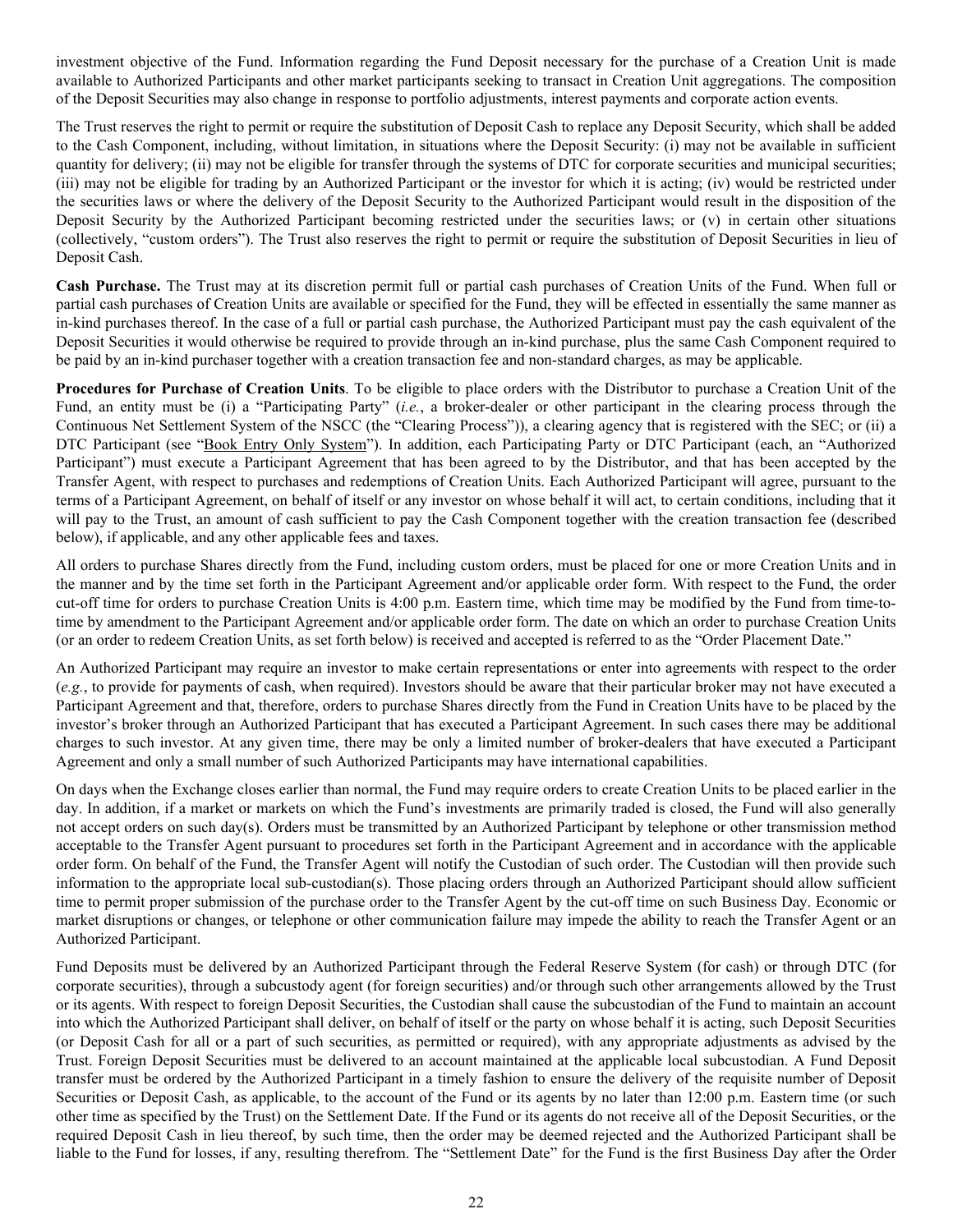Placement Date. All questions as to the number of Deposit Securities or Deposit Cash to be delivered, as applicable, and the validity, form and eligibility (including time of receipt) for the deposit of any tendered securities or cash, as applicable, will be determined by the Trust, whose determination shall be final and binding. The amount of cash represented by the Cash Component must be transferred directly to the Custodian through the Federal Reserve Bank wire transfer system in a timely manner to be received by the Custodian no later than the Settlement Date. If the Cash Component and the Deposit Securities or Deposit Cash, as applicable, are not received by the Custodian in a timely manner by the Settlement Date, the creation order may be cancelled. Upon written notice to the Transfer Agent, such canceled order may be resubmitted the following Business Day using a Fund Deposit as newly constituted to reflect the then current NAV of the Fund.

The order shall be deemed to be received on the Business Day on which the order is placed provided that the order is placed in proper form prior to the applicable cut-off time and the federal funds in the appropriate amount are deposited with the Custodian on the Settlement Date. If the order is not placed in proper form as required, or federal funds in the appropriate amount are not received on the Settlement Date, then the order may be deemed to be rejected and the Authorized Participant shall be liable to the Fund for losses, if any, resulting therefrom. A creation request is in "proper form" if all procedures set forth in the Participant Agreement, order form and this SAI are properly followed.

**Issuance of a Creation Unit.** Except as provided in this SAI, Creation Units will not be issued until the transfer of good title to the Trust of the Deposit Securities or payment of Deposit Cash, as applicable, and the payment of the Cash Component have been completed. When the subcustodian has confirmed to the Custodian that the required Deposit Securities (or the cash value thereof) have been delivered to the account of the relevant subcustodian or subcustodians, the Distributor and the Adviser shall be notified of such delivery, and the Trust will issue and cause the delivery of the Creation Units. The delivery of Creation Units so created generally will occur no later than the second Business Day following the day on which the purchase order is deemed received by the Transfer Agent. The Authorized Participant shall be liable to the Fund for losses, if any, resulting from unsettled orders.

In instances where the Trust accepts Deposit Securities for the purchase of a Creation Unit, the Creation Units may be purchased in advance of receipt by the Trust of all or a portion of the applicable Deposit Securities as described below. In these circumstances, the initial deposit will have a value greater than the NAV of Shares on the date the order is placed in proper form since, in addition to available Deposit Securities, cash must be deposited in an amount equal to the sum of (i) the Cash Component, plus (ii) an additional amount of cash equal to a percentage of the value as set forth in the Participant Agreement, of the undelivered Deposit Securities (the "Additional Cash Deposit"), which shall be maintained in a separate non-interest bearing collateral account. The Authorized Participant must deposit with the Custodian the Additional Cash Deposit, as applicable, by 12:00 p.m. Eastern time (or such other time as specified by the Trust) on the Settlement Date. If the Fund or its agents do not receive the Additional Cash Deposit in the appropriate amount, by such time, then the order may be deemed rejected and the Authorized Participant shall be liable to the Fund for losses, if any, resulting therefrom. An additional amount of cash shall be required to be deposited with the Trust, pending delivery of the missing Deposit Securities to the extent necessary to maintain the Additional Cash Deposit with the Trust in an amount at least equal to the applicable percentage, as set forth in the Participant Agreement, of the daily market value of the missing Deposit Securities. The Participant Agreement will permit the Trust to buy the missing Deposit Securities at any time. Authorized Participants will be liable to the Trust for the costs incurred by the Trust in connection with any such purchases. These costs will be deemed to include the amount by which the actual purchase price of the Deposit Securities exceeds the value of such Deposit Securities on the day the purchase order was deemed received by the Transfer Agent plus the brokerage and related transaction costs associated with such purchases. The Trust will return any unused portion of the Additional Cash Deposit once all of the missing Deposit Securities have been properly received by the Custodian or purchased by the Trust and deposited into the Trust. In addition, a transaction fee, as described below under "Creation Transaction Fee," may be charged and an additional variable charge may also be applied, as described below. The delivery of Creation Units so created generally will occur no later than the Settlement Date.

**Acceptance of Orders of Creation Units**. The Trust reserves the right to reject an order for Creation Units transmitted in respect of a Fund at its discretion, including, without limitation, if (a) the order is not in proper form; (b) the Deposit Securities or Deposit Cash, as applicable, delivered by the Authorized Participant are not as disseminated through the facilities of the NSCC for that date by the Custodian; (c) the investor(s), upon obtaining the Shares ordered, would own 80% or more of the currently outstanding Shares of the Fund; (d) the acceptance of the Fund Deposit would, in the opinion of counsel, be unlawful; (e) the acceptance or receipt of the order for a Creation Unit would, in the opinion of counsel to the Trust, be unlawful; or (f) in the event that circumstances outside the control of the Trust, the Custodian, the Transfer Agent and/or the Adviser make it for all practical purposes not feasible to process orders for Creation Units. Examples of such circumstances include acts of God or public service or utility problems such as fires, floods, extreme weather conditions and power outages resulting in telephone, telecopy and computer failures; market conditions or activities causing trading halts; systems failures involving computer or other information systems affecting the Trust, the Distributor, the Custodian, the Transfer Agent, DTC, NSCC, Federal Reserve System, or any other participant in the creation process, and other extraordinary events. The Trust or its agents shall communicate to the Authorized Participant its rejection of an order. The Trust, the Transfer Agent, the Custodian and the Distributor are under no duty, however, to give notification of any defects or irregularities in the delivery of Fund Deposits nor shall either of them incur any liability for the failure to give any such notification. The Trust, the Transfer Agent, the Custodian and the Distributor shall not be liable for the rejection of any purchase order for Creation Units. Given the importance of the ongoing issuance of Creation Units to maintaining a market price that is at or close to the underlying net asset value of a Fund, the Trust does not intend to suspend acceptance of orders for Creation Units.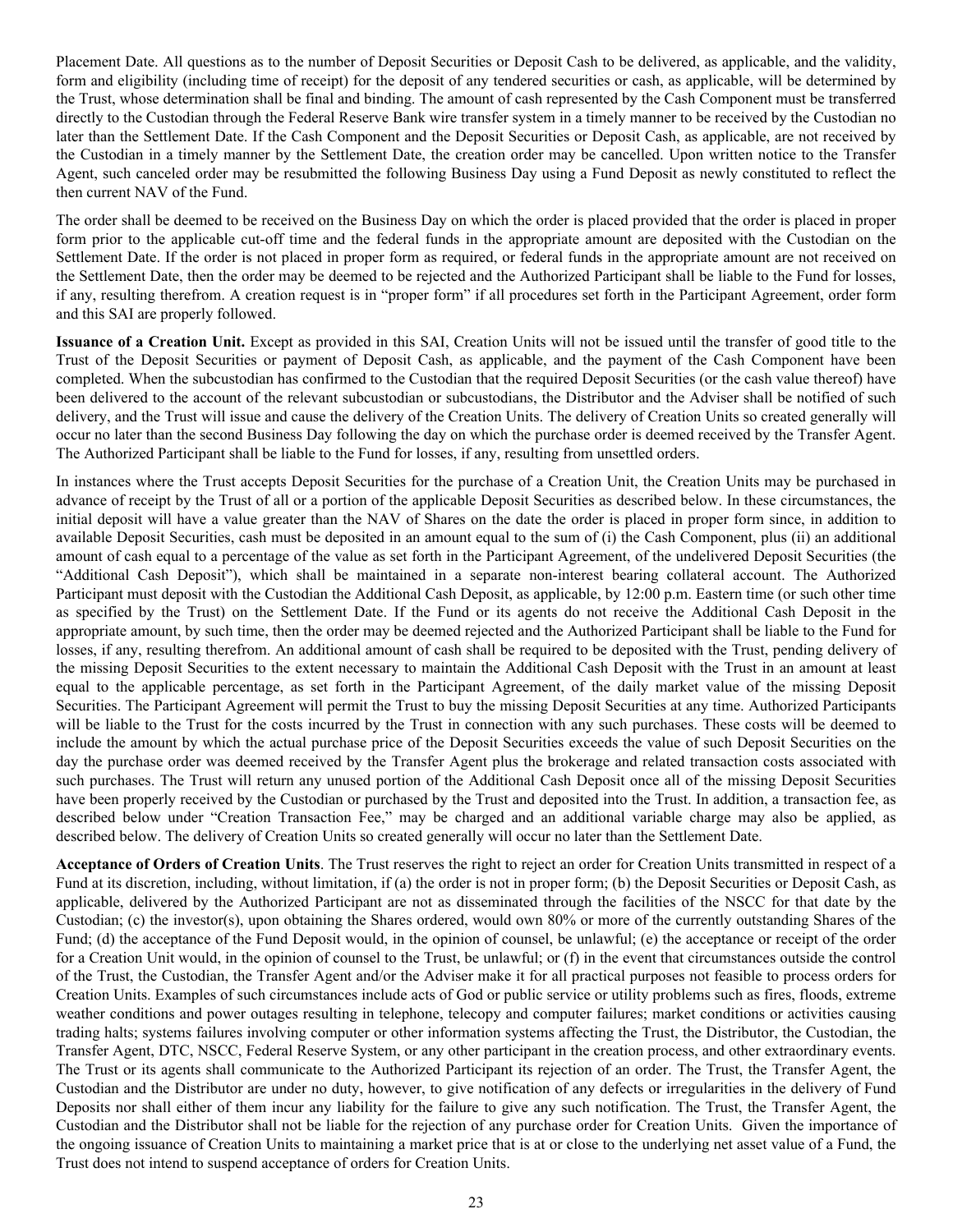Examples of such circumstances include acts of God or public service or utility problems such as fires, floods, extreme weather conditions and power outages resulting in telephone, telecopy and computer failures; market conditions or activities causing trading halts; systems failures involving computer or other information systems affecting the Trust, the Distributor, the Custodian, a subcustodian, the Transfer Agent, DTC, NSCC, Federal Reserve System, or any other participant in the creation process, and other extraordinary events. The Transfer Agent shall notify a prospective creator of a Creation Unit and/or the Authorized Participant acting on behalf of the creator of a Creation Unit of its rejection of the order of such person. The Trust, the Transfer Agent, the Custodian, any sub-custodian and the Distributor are under no duty, however, to give notification of any defects or irregularities in the delivery of Fund Deposits nor shall either of them incur any liability for the failure to give any such notification. The Trust, the Transfer Agent, the Custodian, and the Distributor shall not be liable for the rejection of any purchase order for Creation Units.

All questions as to the number of shares of each security in the Deposit Securities and the validity form, eligibility and acceptance for deposit of any securities to be delivered shall be determined by the Trust, and the Trust's determination shall be final and binding.

**Creation Unit Transaction Fee**. A fixed purchase (*i.e.*, creation) transaction fee, payable to the Fund's custodian, may be imposed for the transfer and other transaction costs associated with the purchase of Creation Units ("Creation Order Costs"). The standard fixed creation unit transaction fee for the Fund, regardless of the number of Creation Units created in the transaction, is \$250. The Fund may adjust the standard fixed creation transaction fee from time to time. The fixed creation fee may be waived on certain orders if the Fund's custodian has determined to waive some or all of the Creation Order Costs associated with the order or another party, such as the Adviser, has agreed to pay such fee.

In addition, a variable fee, payable to the Fund, of up to a maximum of 2% of the value of the Creation Units subject to the transaction may be imposed for cash purchases, non-standard orders, or partial cash purchases of Creation Units. The variable charge is primarily designed to cover additional costs (*e.g.*, brokerage, taxes) involved with buying the securities with cash. The Fund may determine to not charge a variable fee on certain orders when the Adviser has determined that doing so is in the best interests of Fund shareholders, *e.g.*, for creation orders that facilitate changes to the Fund's portfolio in a more tax efficient manner than could be achieved without such order.

Investors who use the services of a broker or other such intermediary may be charged a fee for such services. Investors are responsible for the fixed costs of transferring the Fund Securities from the Trust to their account or on their order.

**Risks of Purchasing Creation Units**. There are certain legal risks unique to investors purchasing Creation Units directly from the Fund. Because Shares may be issued on an ongoing basis, a "distribution" of Shares could be occurring at any time. Certain activities that a shareholder performs as a dealer could, depending on the circumstances, result in the shareholder being deemed a participant in the distribution in a manner that could render the shareholder a statutory underwriter and subject to the prospectus delivery and liability provisions of the Securities Act. For example, a shareholder could be deemed a statutory underwriter if it purchases Creation Units from the Fund, breaks them down into the constituent Shares, and sells those Shares directly to customers, or if a shareholder chooses to couple the creation of a supply of new Shares with an active selling effort involving solicitation of secondary-market demand for Shares. Whether a person is an underwriter depends upon all of the facts and circumstances pertaining to that person's activities, and the examples mentioned here should not be considered a complete description of all the activities that could cause you to be deemed an underwriter.

Dealers who are not "underwriters" but are participating in a distribution (as opposed to engaging in ordinary secondary-market transactions), and thus dealing with Shares as part of an "unsold allotment" within the meaning of Section  $4(a)(3)(C)$  of the Securities Act, will be unable to take advantage of the prospectus delivery exemption provided by Section 4(a)(3) of the Securities Act.

**Redemption**. Shares may be redeemed only in Creation Units at their NAV next determined after receipt of a redemption request in proper form by the Fund through the Transfer Agent and only on a Business Day. EXCEPT UPON LIQUIDATION OF THE FUND, THE TRUST WILL NOT REDEEM SHARES IN AMOUNTS LESS THAN CREATION UNITS. Investors must accumulate enough Shares in the secondary market to constitute a Creation Unit in order to have such Shares redeemed by the Trust. There can be no assurance, however, that there will be sufficient liquidity in the public trading market at any time to permit assembly of a Creation Unit. Investors should expect to incur brokerage and other costs in connection with assembling a sufficient number of Shares to constitute a redeemable Creation Unit.

With respect to the Fund, the Custodian, through the NSCC, makes available prior to the opening of business on the Exchange (currently 9:30 a.m., Eastern time) on each Business Day, the list of the names and Share quantities of the Fund's portfolio securities that will be applicable (subject to possible amendment or correction) to redemption requests received in proper form (as defined below) on that day ("Fund Securities"). Fund Securities received on redemption may not be identical to Deposit Securities.

Redemption proceeds for a Creation Unit are paid either in-kind or in cash, or a combination thereof, as determined by the Trust in accordance with the Basket Procedures. With respect to in-kind redemptions of the Fund, redemption proceeds for a Creation Unit will consist of Fund Securities—as announced by the Custodian on the Business Day of the request for redemption received in proper form plus cash in an amount equal to the difference between the NAV of Shares being redeemed, as next determined after a receipt of a request in proper form, and the value of the Fund Securities (the "Cash Redemption Amount"), less a fixed redemption transaction fee, as applicable, and additional variable charge as set forth below. In the event that the Fund Securities have a value greater than the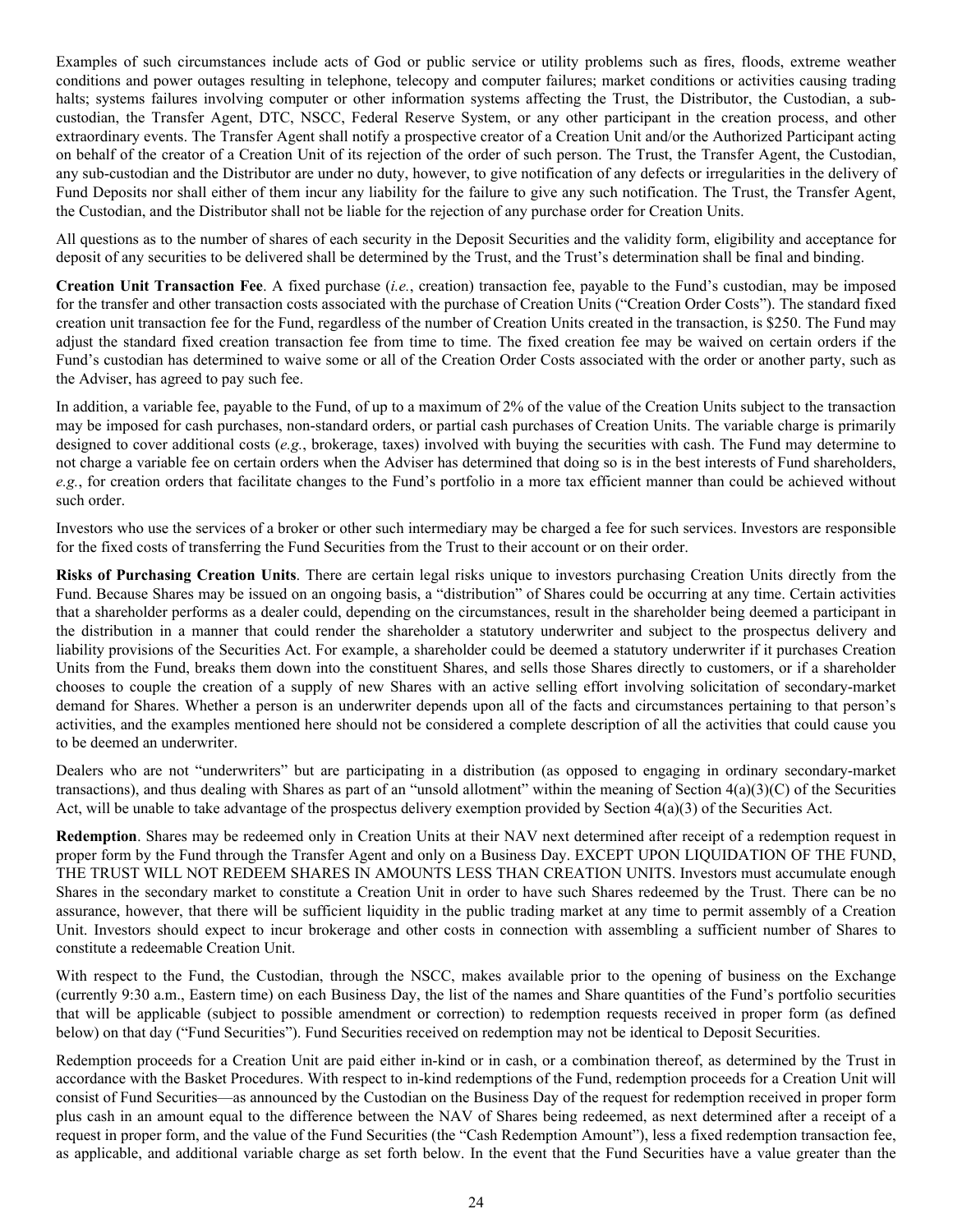NAV of Shares, a compensating cash payment equal to the differential is required to be made by or through an Authorized Participant by the redeeming shareholder. Notwithstanding the foregoing, at the Trust's discretion, an Authorized Participant may receive the corresponding cash value of the securities in lieu of the in-kind securities value representing one or more Fund Securities.

**Cash Redemption.** Full or partial cash redemptions of Creation Units will be effected in essentially the same manner as in-kind redemptions thereof. In the case of full or partial cash redemptions, the Authorized Participant receives the cash equivalent of the Fund Securities it would otherwise receive through an in-kind redemption, plus the same Cash Redemption Amount to be paid to an in-kind redeemer.

**Redemption Transaction Fee**. A fixed redemption transaction fee, payable to the Fund's custodian, may be imposed for the transfer and other transaction costs associated with the redemption of Creation Units ("Redemption Order Costs"). The standard fixed redemption transaction fee for the Fund, regardless of the number of Creation Units redeemed in the transaction, is \$500. The Fund may adjust the redemption transaction fee from time to time. The fixed redemption fee may be waived on certain orders if the Fund's custodian has determined to waive some or all of the Redemption Order Costs associated with the order or another party, such as the Adviser, has agreed to pay such fee.

In addition, a variable fee, payable to the Fund, of up to a maximum of 2% of the value of the Creation Units subject to the transaction may be imposed for cash redemptions, non-standard orders, or partial cash redemptions (when cash redemptions are available) of Creation Units. The variable charge is primarily designed to cover additional costs (*e.g.*, brokerage, taxes) involved with selling portfolio securities to satisfy a cash redemption. The Fund may determine to not charge a variable fee on certain orders when the Adviser has determined that doing so is in the best interests of Fund shareholders, *e.g.*, for redemption orders that facilitate changes to the Fund's portfolio in a more tax efficient manner than could be achieved without such order.

Investors who use the services of a broker or other such intermediary may be charged a fee for such services. Investors are responsible for the fixed costs of transferring the Fund Securities from the Trust to their account or on their order.

**Procedures for Redemption of Creation Units.** Orders to redeem Creation Units of the Fund must be submitted in proper form to the Transfer Agent prior to 4:00 p.m. Eastern time. A redemption request is considered to be in "proper form" if (i) an Authorized Participant has transferred or caused to be transferred to the Trust's Transfer Agent the Creation Unit(s) being redeemed through the book-entry system of DTC so as to be effective by the time as set forth in the Participant Agreement and (ii) a request in form satisfactory to the Trust is received by the Transfer Agent from the Authorized Participant on behalf of itself or another redeeming investor within the time periods specified in the Participant Agreement. If the Transfer Agent does not receive the investor's Shares through DTC's facilities by the times and pursuant to the other terms and conditions set forth in the Participant Agreement, the redemption request shall be rejected.

The Authorized Participant must transmit the request for redemption, in the form required by the Trust, to the Transfer Agent in accordance with procedures set forth in the Authorized Participant Agreement. Investors should be aware that their particular broker may not have executed an Authorized Participant Agreement, and that, therefore, requests to redeem Creation Units may have to be placed by the investor's broker through an Authorized Participant who has executed an Authorized Participant Agreement. Investors making a redemption request should be aware that such request must be in the form specified by such Authorized Participant. Investors making a request to redeem Creation Units should allow sufficient time to permit proper submission of the request by an Authorized Participant and transfer of the Shares to the Transfer Agent; such investors should allow for the additional time that may be required to effect redemptions through their banks, brokers or other financial intermediaries if such intermediaries are not Authorized Participants.

**Additional Redemption Procedures.** In connection with taking delivery of Shares of Fund Securities upon redemption of Creation Units, a redeeming shareholder or Authorized Participant acting on behalf of such shareholder must maintain appropriate custody arrangements with a qualified broker-dealer, bank, or other custody providers in each jurisdiction in which any of the Fund Securities are customarily traded, to which account such Fund Securities will be delivered. Deliveries of redemption proceeds generally will be made within two business days of the trade date.

The Trust may, in its discretion and in accordance with the Basket Procedures, exercise its option to redeem such Shares in cash, and the redeeming investor will be required to receive its redemption proceeds in cash. In addition, an investor may request a redemption in cash that the Fund may, in its sole discretion, permit. In either case, the investor will receive a cash payment equal to the NAV of its Shares based on the NAV of Shares of the Fund next determined after the redemption request is received in proper form (minus a redemption transaction fee, if applicable, and additional charge for requested cash redemptions specified above, to offset the Trust's brokerage and other transaction costs associated with the disposition of Fund Securities). The Fund may also, in its sole discretion, and in accordance with the Basket Procedures, upon request of a shareholder, provide such redeemer a portfolio of securities that differs from the exact composition of the Fund Securities but does not differ in NAV.

Redemptions of Shares for Fund Securities will be subject to compliance with applicable federal and state securities laws and the Fund (whether or not it otherwise permits cash redemptions) reserves the right to redeem Creation Units for cash to the extent that the Trust could not lawfully deliver specific Fund Securities upon redemptions or could not do so without first registering the Fund Securities under such laws. An Authorized Participant or an investor for which it is acting subject to a legal restriction with respect to a particular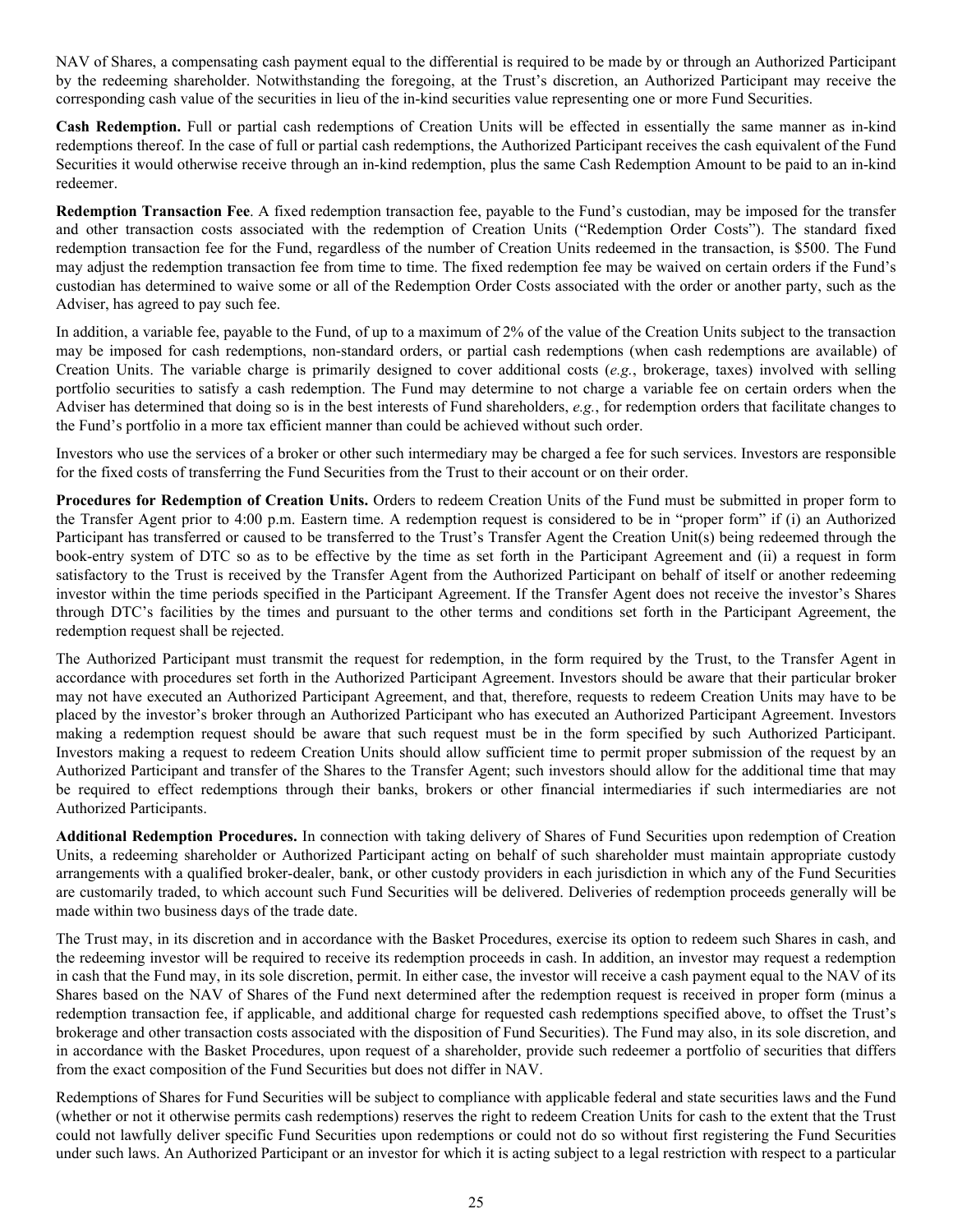<span id="page-25-0"></span>security included in the Fund Securities applicable to the redemption of Creation Units may be paid an equivalent amount of cash. The Authorized Participant may request the redeeming investor of the Shares to complete an order form or to enter into agreements with respect to such matters as compensating cash payment. Further, an Authorized Participant that is not a "qualified institutional buyer," ("QIB") as such term is defined under Rule 144A of the Securities Act, will not be able to receive Fund Securities that are restricted securities eligible for resale under Rule 144A. An Authorized Participant may be required by the Trust to provide a written confirmation with respect to QIB status to receive Fund Securities.

Because the portfolio securities of the Fund may trade on other exchanges on days that the Exchange is closed or are otherwise not Business Days for the Fund, shareholders may not be able to redeem their Shares, or to purchase or sell Shares on the Exchange, on days when the NAV of the Fund could be significantly affecting by events in the relevant foreign markets.

The right of redemption may be suspended or the date of payment postponed with respect to the Fund (1) for any period during which the Exchange is closed (other than customary weekend and holiday closings); (2) for any period during which trading on the Exchange is suspended or restricted; (3) for any period during which an emergency exists as a result of which disposal of the Shares of the Fund or determination of the NAV of the Shares is not reasonably practicable; or (4) in such other circumstance as is permitted by the SEC.

# **DETERMINATION OF NET ASSET VALUE**

NAV per Share for the Fund is computed by dividing the value of the net assets of the Fund (*i.e.*, the value of its total assets less total liabilities) by the total number of Shares outstanding, rounded to the nearest cent. Expenses and fees, including the management fees, are accrued daily and taken into account for purposes of determining NAV. The NAV of the Fund is calculated by Fund Services and determined at the scheduled close of the regular trading session on the NYSE (ordinarily 4:00 p.m., Eastern time) on each day that the NYSE is open, provided that fixed-income assets may be valued as of the announced closing time for trading in fixed-income instruments on any day that the Securities Industry and Financial Markets Association ("SIFMA") announces an early closing time.

In calculating the Fund's NAV per Share, the Fund's investments are generally valued using market valuations. A market valuation generally means a valuation (i) obtained from an exchange, a pricing service, or a major market maker (or dealer), (ii) based on a price quotation or other equivalent indication of value supplied by an exchange, a pricing service, or a major market maker (or dealer) or (iii) based on amortized cost. In the case of shares of other funds that are not traded on an exchange, a market valuation means such fund's published NAV per share. The Fund may use various pricing services, or discontinue the use of any pricing service, as approved by the Board from time to time. A price obtained from a pricing service based on such pricing service's valuation matrix may be considered a market valuation. Any assets or liabilities denominated in currencies other than the U.S. dollar are converted into U.S. dollars at the current market rates on the date of valuation as quoted by one or more sources.

# **DIVIDENDS AND DISTRIBUTIONS**

The following information supplements and should be read in conjunction with the section in the Prospectus entitled "Dividends, Distributions and Taxes."

General Policies. Dividends from net investment income, if any, are declared and paid at least annually by the Fund. Distributions of net realized securities gains, if any, generally are declared and paid once a year, but the Fund may make distributions on a more frequent basis to comply with the distribution requirements of the Code, in all events in a manner consistent with the provisions of the 1940 Act.

Dividends and other distributions on Shares are distributed, as described below, on a pro rata basis to Beneficial Owners of such Shares. Dividend payments are made through DTC Participants and Indirect Participants to Beneficial Owners then of record with proceeds received from the Trust.

The Fund makes additional distributions to the extent necessary (i) to distribute the entire annual taxable income of the Fund, plus any net capital gains and (ii) to avoid imposition of the excise tax imposed by Section 4982 of the Code. Management of the Trust reserves the right to declare special dividends if, in its reasonable discretion, such action is necessary or advisable to preserve the Fund's eligibility for treatment as a RIC or to avoid imposition of income or excise taxes on undistributed income.

Dividend Reinvestment Service. The Trust will not make the DTC book-entry dividend reinvestment service available for use by Beneficial Owners for reinvestment of their cash proceeds, but certain individual broker-dealers may make available the DTC bookentry Dividend Reinvestment Service for use by Beneficial Owners of the Fund through DTC Participants for reinvestment of their dividend distributions. Investors should contact their brokers to ascertain the availability and description of these services. Beneficial Owners should be aware that each broker may require investors to adhere to specific procedures and timetables to participate in the dividend reinvestment service and investors should ascertain from their brokers such necessary details. If this service is available and used, dividend distributions of both income and realized gains will be automatically reinvested in additional whole Shares issued by the Trust of the Fund at NAV per Share. Distributions reinvested in additional Shares will nevertheless be taxable to Beneficial Owners acquiring such additional Shares to the same extent as if such distributions had been received in cash.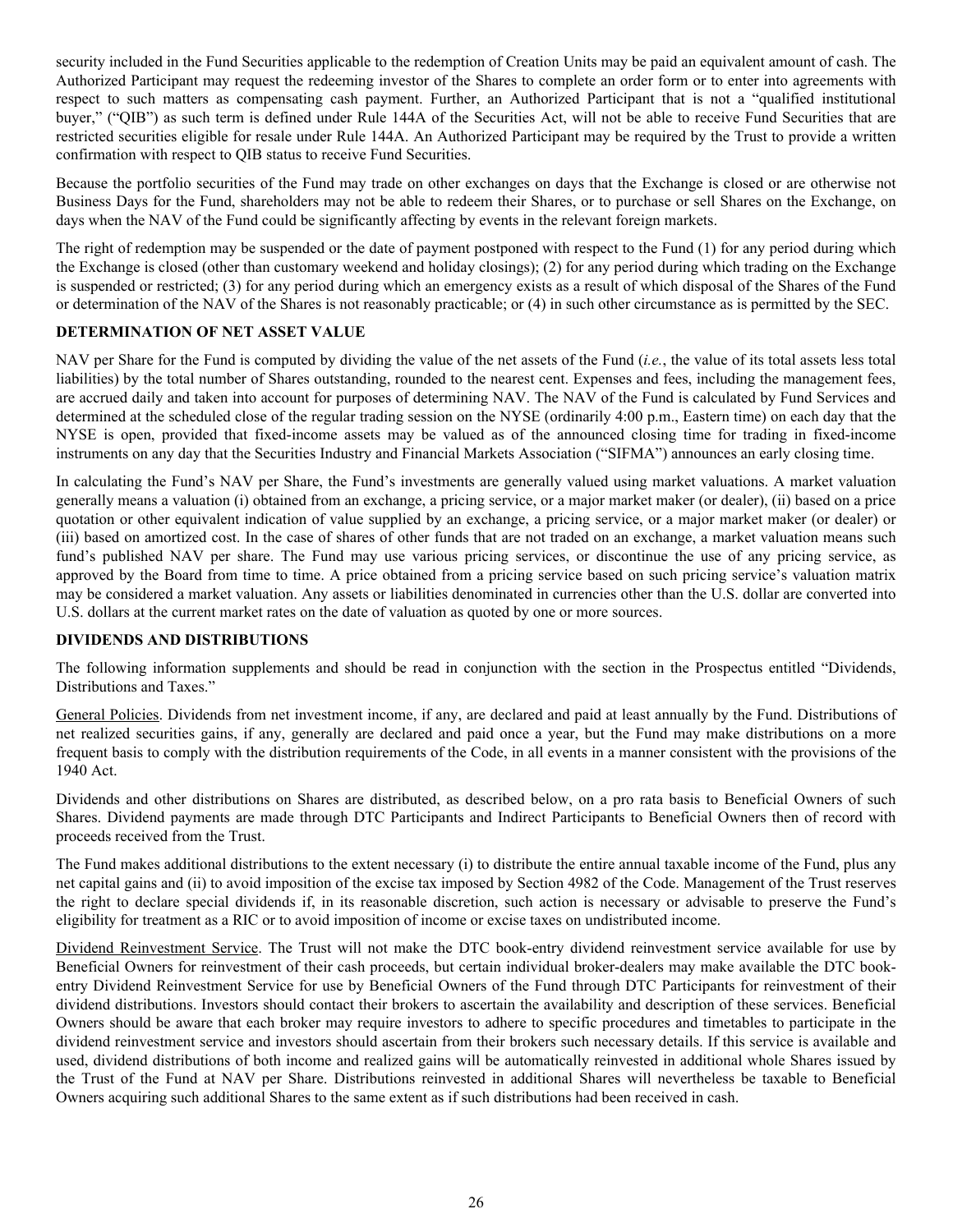### <span id="page-26-0"></span>**FEDERAL INCOME TAXES**

The following is only a summary of certain U.S. federal income tax considerations generally affecting the Fund and its shareholders that supplements the discussion in the Prospectus. No attempt is made to present a comprehensive explanation of the federal, state, local or foreign tax treatment of the Fund or its shareholders, and the discussion here and in the Prospectus is not intended to be a substitute for careful tax planning.

The following general discussion of certain U.S. federal income tax consequences is based on provisions of the Code and the regulations issued thereunder as in effect on the date of this SAI. New legislation, as well as administrative changes or court decisions, may significantly change the conclusions expressed herein, and may have a retroactive effect with respect to the transactions contemplated herein.

Shareholders are urged to consult their own tax advisors regarding the application of the provisions of tax law described in this SAI in light of the particular tax situations of the shareholders and regarding specific questions as to federal, state, foreign or local taxes.

Taxation of the Fund. The Fund intends to elect and to qualify each year to be treated as a separate RIC under the Code. As such, the Fund should not be subject to federal income taxes on its net investment income and capital gains, if any, to the extent that it timely distributes such income and capital gains to its shareholders. To qualify for treatment as a RIC, the Fund must distribute annually to its shareholders at least the sum of 90% of its net investment income (generally including the excess of net short-term capital gains over net long-term capital losses) and 90% of its net tax-exempt interest income, if any (the "Distribution Requirement") and also must meet several additional requirements. Among these requirements are the following: (i) at least 90% of the Fund's gross income each taxable year must be derived from dividends, interest, payments with respect to certain securities loans, gains from the sale or other disposition of stock, securities or foreign currencies, or other income derived with respect to its business of investing in such stock, securities or foreign currencies and net income derived from interests in qualified publicly traded partnerships (the "Qualifying Income Requirement"); and (ii) at the end of each quarter of the Fund's taxable year, the Fund's assets must be diversified so that (a) at least 50% of the value of the Fund's total assets is represented by cash and cash items, U.S. government securities, securities of other RICs, and other securities, with such other securities limited, in respect to any one issuer, to an amount not greater in value than 5% of the value of the Fund's total assets and to not more than 10% of the outstanding voting securities of such issuer, including the equity securities of a qualified publicly traded partnership, and (b) not more than 25% of the value of its total assets is invested, including through corporations in which the Fund owns a 20% or more voting stock interest, in the securities (other than U.S. government securities or securities of other RICs) of any one issuer, the securities (other than securities of other RICs) of two or more issuers which the Fund controls and which are engaged in the same, similar, or related trades or businesses, or the securities of one or more qualified publicly traded partnerships (the "Diversification Requirement").

To the extent the Fund makes investments that may generate income that is not qualifying income, including certain derivatives, the Fund will seek to restrict the resulting income from such investments so that the Fund's non-qualifying income does not exceed 10% of its gross income.

Although the Fund intends to distribute substantially all of its net investment income and may distribute its capital gains for any taxable year, the Fund will be subject to federal income taxation to the extent any such income or gains are not distributed. The Fund is treated as a separate corporation for federal income tax purposes. The Fund therefore is considered to be a separate entity in determining its treatment under the rules for RICs described herein. The requirements (other than certain organizational requirements) for qualifying RIC status are determined at the fund level rather than at the Trust level.

If the Fund fails to satisfy the Qualifying Income Requirement or the Diversification Requirement in any taxable year, the Fund may be eligible for relief provisions if the failures are due to reasonable cause and not willful neglect and if a penalty tax is paid with respect to each failure to satisfy the applicable requirements. Additionally, relief is provided for certain *de minimis* failures of the Diversification Requirement where the Fund corrects the failure within a specified period of time. To be eligible for the relief provisions with respect to a failure to meet the Diversification Requirement, the Fund may be required to dispose of certain assets. If these relief provisions were not available to the Fund and it were to fail to qualify for treatment as a RIC for a taxable year, all of its taxable income would be subject to tax at the regular corporate rate without any deduction for distributions to shareholders, and its distributions (including capital gains distributions) generally would be taxable to the shareholders of the Fund as ordinary income dividends, subject to the dividends received deduction for corporate shareholders and the lower tax rates on qualified dividend income received by non- corporate shareholders, subject to certain limitations. To requalify for treatment as a RIC in a subsequent taxable year, the Fund would be required to satisfy the RIC qualification requirements for that year and to distribute any earnings and profits from any year in which the Fund failed to qualify for tax treatment as a RIC. If the Fund failed to qualify as a RIC for a period greater than two taxable years, it would generally be required to pay a Fund-level tax on certain net built in gains recognized with respect to certain of its assets upon a disposition of such assets within five years of qualifying as a RIC in a subsequent year. The Board reserves the right not to maintain the qualification of the Fund for treatment as a RIC if it determines such course of action to be beneficial to shareholders. If the Fund determines that it will not qualify as a RIC, the Fund will establish procedures to reflect the anticipated tax liability in the Fund's NAV.

The Fund may elect to treat part or all of any "qualified late year loss" as if it had been incurred in the succeeding taxable year in determining the Fund's taxable income, net capital gain, net short-term capital gain, and earnings and profits. The effect of this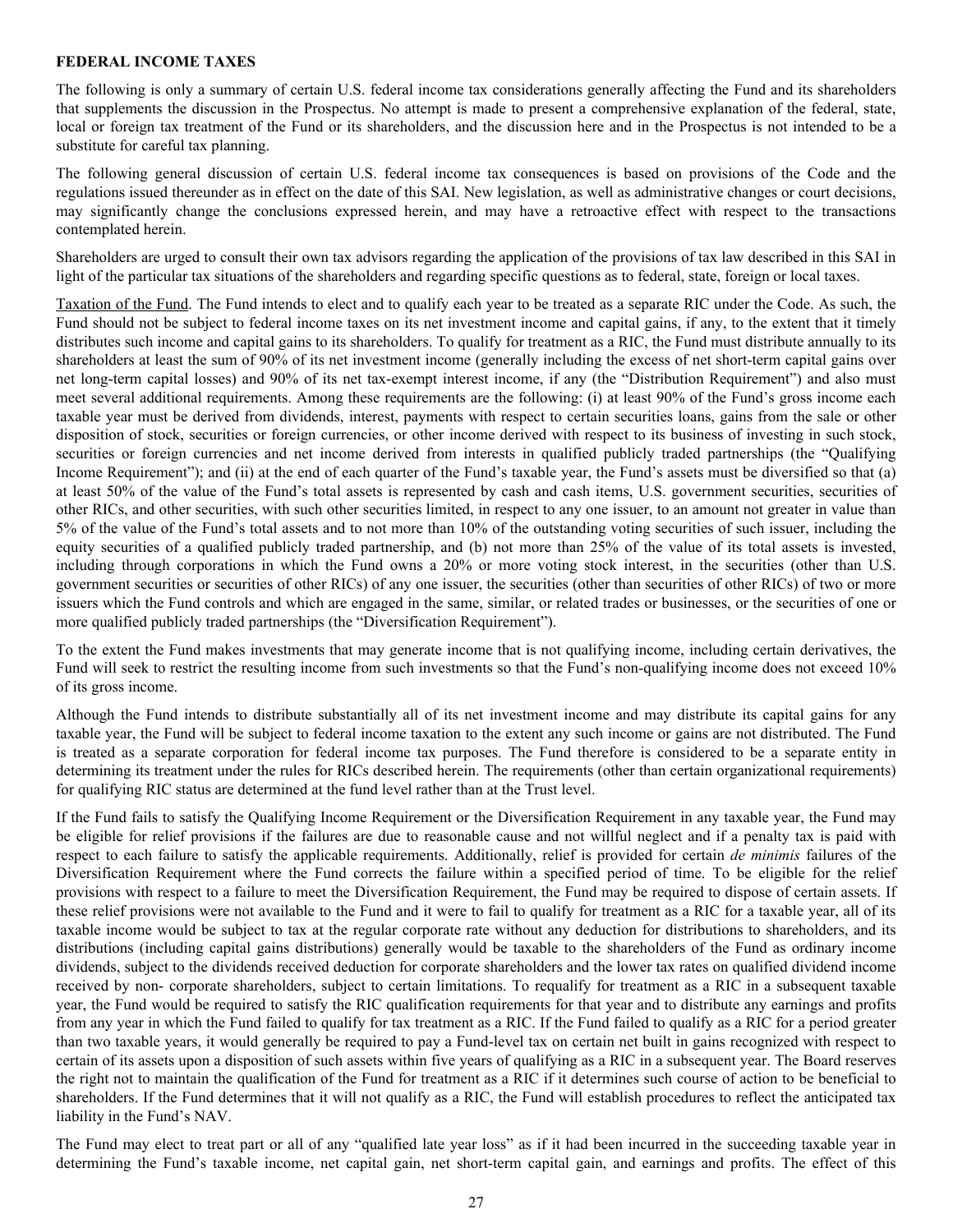election is to treat any such "qualified late year loss" as if it had been incurred in the succeeding taxable year in characterizing Fund distributions for any calendar year. A "qualified late year loss" generally includes net capital loss, net long-term capital loss, or net short-term capital loss incurred after October 31 of the current taxable year (commonly referred to as "post-October losses") and certain other late-year losses.

Capital losses in excess of capital gains ("net capital losses") are not permitted to be deducted against a RIC's net investment income. Instead, for U.S. federal income tax purposes, potentially subject to certain limitations, the Fund may carry a net capital loss from any taxable year forward indefinitely to offset its capital gains, if any, in years following the year of the loss. To the extent subsequent capital gains are offset by such losses, they will not result in U.S. federal income tax liability to the Fund and may not be distributed as capital gains to its shareholders. Generally, the Fund may not carry forward any losses other than net capital losses. The carryover of capital losses may be limited under the general loss limitation rules if the Fund experiences an ownership change as defined in the Code.

The Fund will be subject to a nondeductible 4% federal excise tax on certain undistributed income if it does not distribute to its shareholders in each calendar year an amount at least equal to 98% of its ordinary income for the calendar year plus 98.2% of its capital gain net income for the one-year period ending on October 31 of that year, subject to an increase for any shortfall in the prior year's distribution. For this purpose, any ordinary income or capital gain net income retained by the Fund and subject to corporate income tax will be considered to have been distributed. The Fund intends to declare and distribute dividends and distributions in the amounts and at the times necessary to avoid the application of the excise tax, but can make no assurances that all such tax liability will be eliminated. The Fund may in certain circumstances be required to liquidate Fund investments in order to make sufficient distributions to avoid federal excise tax liability at a time when the investment adviser might not otherwise have chosen to do so, and liquidation of investments in such circumstances may affect the ability of the Fund to satisfy the requirement for qualification as a RIC.

If the Fund meets the Distribution Requirement but retains some or all of its income or gains, it will be subject to federal income tax to the extent any such income or gains are not distributed. The Fund may designate certain amounts retained as undistributed net capital gain in a notice to its shareholders, who (i) will be required to include in income for U.S. federal income tax purposes, as long-term capital gain, their proportionate shares of the undistributed amount so designated, (ii) will be entitled to credit their proportionate shares of the income tax paid by the Fund on that undistributed amount against their federal income tax liabilities and to claim refunds to the extent such credits exceed their tax liabilities, and (iii) will be entitled to increase their tax basis, for federal income tax purposes, in their Shares by an amount equal to the excess of the amount of undistributed net capital gain included in their respective income over their respective income tax credits.

Taxation of Shareholders – Distributions. The Fund intends to distribute annually to its shareholders substantially all of its investment company taxable income (computed without regard to the deduction for dividends paid), its net tax-exempt income, if any, and any net capital gain (net recognized long-term capital gains in excess of net recognized short-term capital losses, taking into account any capital loss carryforwards). The distribution of investment company taxable income (as so computed) and net realized capital gain will be taxable to Fund shareholders regardless of whether the shareholder receives these distributions in cash or reinvests them in additional Shares.

The Fund (or your broker) will report to shareholders annually the amounts of dividends paid from ordinary income, the amount of distributions of net capital gain, the portion of dividends which may qualify for the dividends received deduction for corporations, and the portion of dividends which may qualify for treatment as qualified dividend income, which, subject to certain limitations and requirements, is taxable to non-corporate shareholders at rates of up to 20%.

Qualified dividend income includes, in general, subject to certain holding period and other requirements, dividend income from taxable domestic corporations and certain foreign corporations. Subject to certain limitations, eligible foreign corporations include those incorporated in possessions of the United States, those incorporated in certain countries with comprehensive tax treaties with the United States, and other foreign corporations if the stock with respect to which the dividends are paid is readily tradable on an established securities market in the United States. Dividends received by the Fund from an ETF, an underlying fund taxable as a RIC or from a REIT may be treated as qualified dividend income generally only to the extent so reported by such ETF, underlying fund or REIT. If 95% or more of the Fund's gross income (calculated without taking into account net capital gain derived from sales or other dispositions of stock or securities) consists of qualified dividend income, the Fund may report all distributions of such income as qualified dividend income.

Fund dividends will not be treated as qualified dividend income if the Fund does not meet holding period and other requirements with respect to dividend paying stocks in its portfolio, and the shareholder does not meet holding period and other requirements with respect to the Shares on which the dividends were paid. Distributions by the Fund of its net short-term capital gains will be taxable as ordinary income. Distributions from the Fund's net capital gain will be taxable to shareholders at long-term capital gains rates, regardless of how long shareholders have held their Shares. Distributions may be subject to state and local taxes.

In the case of corporate shareholders, certain dividends received by the Fund from U.S. corporations (generally, dividends received by the Fund in respect of any share of stock (1) with a tax holding period of at least 46 days during the 91-day period beginning on the date that is 45 days before the date on which the stock becomes ex-dividend as to that dividend and (2) that is held in an unleveraged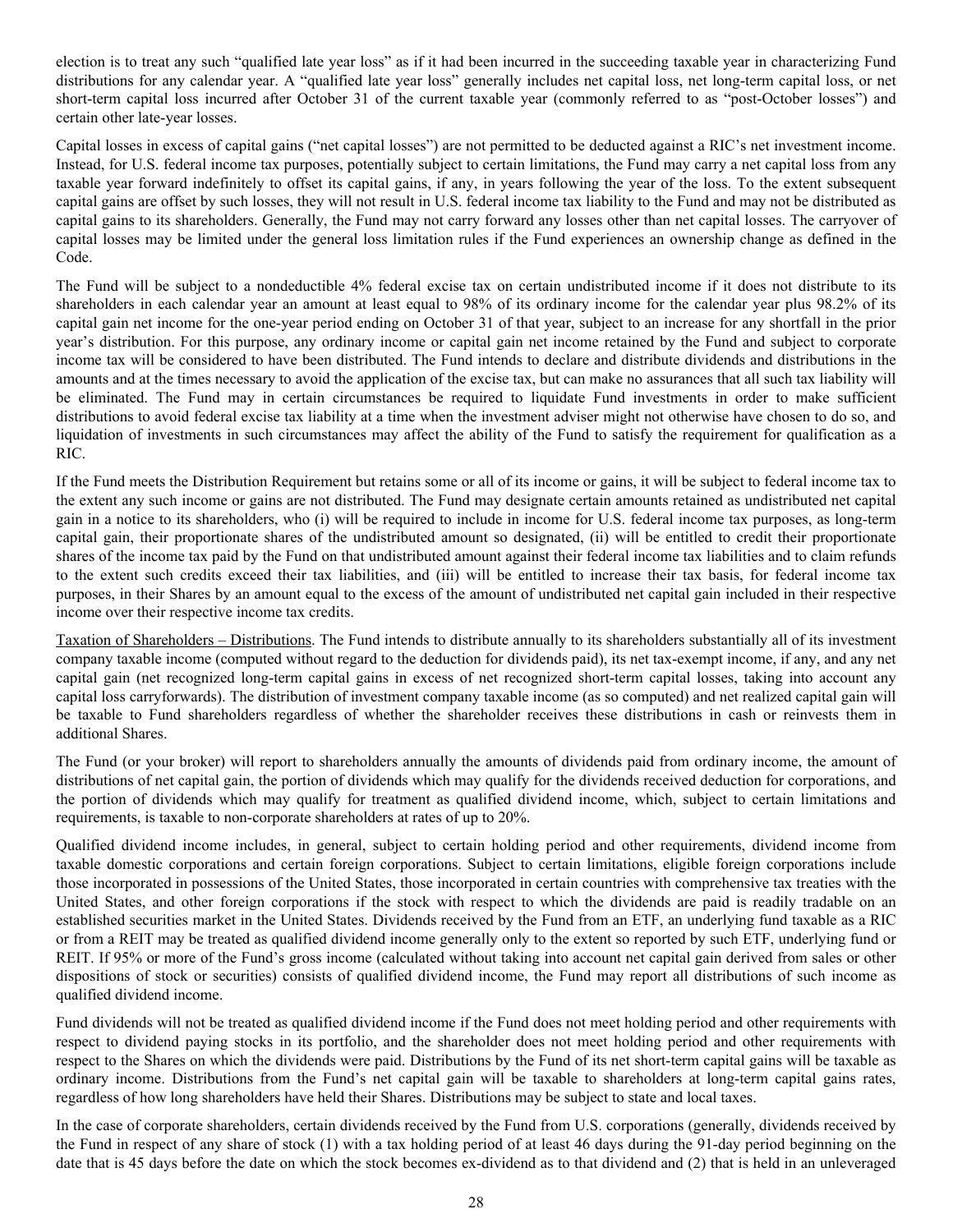position) and distributed and appropriately so reported by the Fund may be eligible for the 50% dividends received deduction. Certain preferred stock must have a holding period of at least 91 days during the 181-day period beginning on the date that is 90 days before the date on which the stock becomes ex-dividend as to that dividend to be eligible. Capital gain dividends distributed to the Fund from other RICs and dividends distributed to the Fund from REITs are generally not eligible for the dividends received deduction. To qualify for the deduction, corporate shareholders must meet the minimum holding period requirement stated above with respect to their Shares, taking into account any holding period reductions from certain hedging or other transactions or positions that diminish their risk of loss with respect to their Shares, and, if they borrow to acquire or otherwise incur debt attributable to Shares, they may be denied a portion of the dividends received deduction with respect to those Shares.

Although dividends generally will be treated as distributed when paid, any dividend declared by the Fund in October, November or December and payable to shareholders of record in such a month that is paid during the following January will be treated for U.S. federal income tax purposes as received by shareholders on December 31 of the calendar year in which it was declared.

Shareholders who have not held Shares for a full year should be aware that the Fund may report and distribute, as ordinary dividends or capital gain dividends, a percentage of income that is not equal to the percentage of the Fund's ordinary income or net capital gain, respectively, actually earned during the applicable shareholder's period of investment in the Fund. A taxable shareholder may wish to avoid investing in the Fund shortly before a dividend or other distribution, because the distribution will generally be taxable even though it may economically represent a return of a portion of the shareholder's investment.

To the extent that the Fund makes a distribution of income received by the Fund in lieu of dividends (a "substitute payment") with respect to securities on loan pursuant to a securities lending transaction, such income will not constitute qualified dividend income to individual shareholders and will not be eligible for the dividends received deduction for corporate shareholders.

If the Fund's distributions exceed its earnings and profits, all or a portion of the distributions made for a taxable year may be recharacterized as a return of capital to shareholders. A return of capital distribution will generally not be taxable, but will reduce each shareholder's cost basis in the Fund and result in a higher capital gain or lower capital loss when the Shares on which the distribution was received are sold. After a shareholder's basis in the Shares has been reduced to zero, distributions in excess of earnings and profits will be treated as gain from the sale of the shareholder's Shares.

Taxation of Shareholders – Sale, Redemption or Exchange of Shares. A sale, redemption, or exchange of Shares may give rise to a gain or loss. In general, any gain or loss realized upon a taxable disposition of Shares will be treated as long-term capital gain or loss if Shares have been held for more than 12 months. Otherwise, the gain or loss on the taxable disposition of Shares will generally be treated as short-term capital gain or loss. Any loss realized upon a taxable disposition of Shares held for six months or less will be treated as long-term capital loss, rather than short-term capital loss, to the extent of any amounts treated as distributions to the shareholder of long-term capital gain (including any amounts credited to the shareholder as undistributed capital gains). All or a portion of any loss realized upon a taxable disposition of Shares may be disallowed if substantially identical Shares are acquired (through the reinvestment of dividends or otherwise) within a 61-day period beginning 30 days before and ending 30 days after the disposition. In such a case, the basis of the newly acquired Shares will be adjusted to reflect the disallowed loss.

The cost basis of Shares acquired by purchase will generally be based on the amount paid for Shares and then may be subsequently adjusted for other applicable transactions as required by the Code. The difference between the selling price and the cost basis of Shares generally determines the amount of the capital gain or loss realized on the sale or exchange of Shares. Contact the broker through whom you purchased your Shares to obtain information with respect to the available cost basis reporting methods and elections for your account.

An Authorized Participant who exchanges securities for Creation Units generally will recognize a gain or a loss. The gain or loss will be equal to the difference between the market value of the Creation Units at the time and the sum of the exchanger's aggregate basis in the securities surrendered plus the amount of cash paid for such Creation Units. The ability of Authorized Participants to receive a full or partial cash redemption of Creation Units of the Fund may limit the tax efficiency of the Fund. A person who redeems Creation Units will generally recognize a gain or loss equal to the difference between the exchanger's basis in the Creation Units and the sum of the aggregate market value of any securities received plus the amount of any cash received for such Creation Units. The Internal Revenue Service (the "IRS"), however, may assert that a loss realized upon an exchange of securities for Creation Units cannot currently be deducted under the rules governing "wash sales" (for a person who does not mark-to-market its portfolio) or on the basis that there has been no significant change in economic position.

Any gain or loss realized upon a creation or redemption of Creation Units will be treated as capital or ordinary gain or loss, depending on the holder's circumstances. Any capital gain or loss realized upon a redemption of Creation Units will generally be treated as longterm capital gain or loss if the shares comprising the Creation Units have been held for more than one year. Otherwise, such capital gains or losses will be treated as short-term capital gains or losses. Any capital loss realized upon a redemption of Creation Units held for six months or less should be treated as a long-term capital loss to the extent of any amounts treated as distributions to the applicable Authorized Participant of long-term capital gains with respect to the Creation Units (including any amounts credited to the Authorized Participant as undistributed capital gains).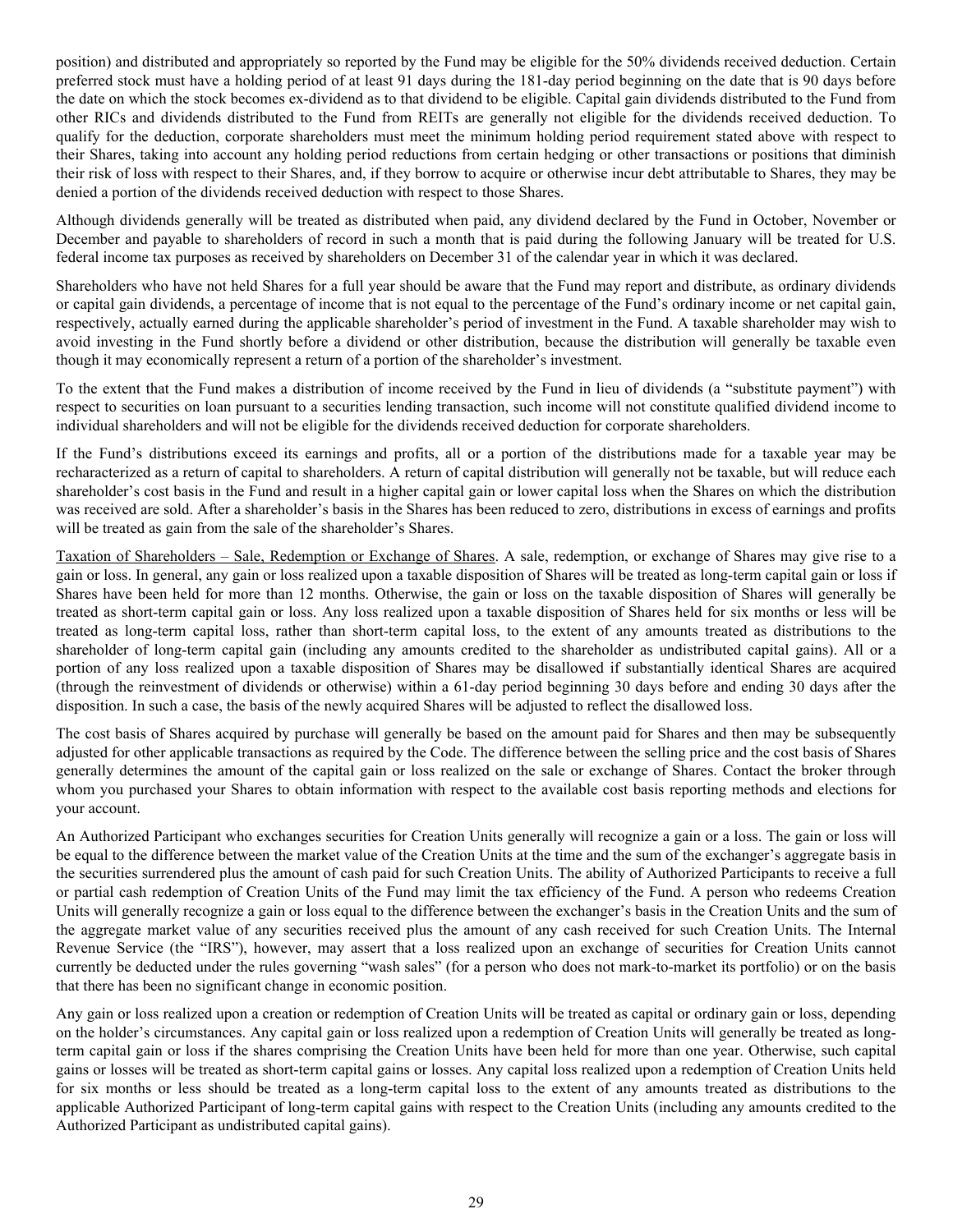The Trust, on behalf of the Fund, has the right to reject an order for Creation Units if the purchaser (or a group of purchasers) would, upon obtaining the Creation Units so ordered, own 80% or more of the outstanding Shares and if, pursuant to Section 351 of the Code, the Fund would have a basis in the deposit securities different from the market value of such securities on the date of deposit. The Trust also has the right to require the provision of information necessary to determine beneficial Share ownership for purposes of the 80% determination. If the Fund does issue Creation Units to a purchaser (or a group of purchasers) that would, upon obtaining the Creation Units so ordered, own 80% or more of the outstanding Shares, the purchaser (or a group of purchasers) will not recognize gain or loss upon the exchange of securities for Creation Units.

Authorized Participants purchasing or redeeming Creation Units should consult their own tax advisers with respect to the tax treatment of any creation or redemption transaction and whether the wash sales rule applies and when a loss may be deductible.

Tax Treatment of Complex Securities. Certain of the Fund's investments may be subject to complex provisions of the Code (including provisions relating to hedging transactions, straddles, integrated transactions, foreign currency contracts, forward foreign currency contracts, and notional principal contracts) that, among other things, may affect the Fund's ability to qualify as a RIC, may affect the character of gains and losses realized by the Fund (*e.g.*, may affect whether gains or losses are ordinary or capital), accelerate recognition of income to the Fund and defer losses. These rules could therefore affect the character, amount and timing of distributions to shareholders. These provisions also may require the Fund to mark to market certain types of positions in its portfolio (*i.e.*, treat them as if they were closed out) which may cause the Fund to recognize income without the Fund receiving cash with which to make distributions in amounts sufficient to enable the Fund to satisfy the RIC distribution requirements for avoiding income and excise taxes. The Fund intends to monitor its transactions, intends to make appropriate tax elections, and intends to make appropriate entries in its books and records to mitigate the effect of these rules and preserve the Fund's qualification for treatment as a RIC.

Taxation of Shareholders – Net Investment Income Tax. U.S. individuals with adjusted gross income (subject to certain adjustments) exceeding certain threshold amounts (\$250,000 if married filing jointly or if considered a "surviving spouse" for federal income tax purposes, \$125,000 if married filing separately, and \$200,000 in other cases) are subject to a 3.8% tax on all or a portion of their "net investment income," which includes taxable interest, dividends, and certain capital gains (generally including capital gain distributions and capital gains realized on the sale of Shares). This 3.8% tax also applies to all or a portion of the undistributed net investment income of certain shareholders that are estates and trusts.

Foreign Investments. Dividends and interest received by the Fund from sources within foreign countries may be subject to withholding and other taxes imposed by such countries. Tax treaties between certain countries and the U.S. may reduce or eliminate such taxes. The Fund does not expect to satisfy the requirements for passing through to its shareholders any share of foreign taxes paid by the Fund, with the result that shareholders will not include such taxes in their gross incomes and will not be entitled to a tax deduction or credit for such taxes on their own tax returns.

If more than 50% of the value of the Fund's assets at the close of any taxable year consists of stock or securities of foreign corporations or ADRs, which for this purpose may include obligations of foreign governmental issuers, the Fund may elect, for U.S. federal income tax purposes, to treat any foreign income or withholding taxes paid by the Fund as paid by its shareholders. For any year that the Fund is eligible for and makes such an election, each shareholder of the Fund will be required to include in income an amount equal to his or her allocable share of qualified foreign income taxes paid by the Fund, and shareholders will be entitled, subject to certain holding period requirements and other limitations, to credit their portions of these amounts against their U.S. federal income tax due, if any, or to deduct their portions from their U.S. taxable income, if any. No deductions for foreign taxes paid by the Fund may be claimed, however, by non-corporate shareholders who do not itemize deductions. No deduction for such taxes will be permitted to individuals in computing their alternative minimum tax liability. Shareholders that are not subject to U.S. federal income tax, and those who invest in the Fund through tax-advantaged accounts (including those who invest through individual retirement accounts or other tax-advantaged retirement plans), generally will receive no benefit from any tax credit or deduction passed through by the Fund. Foreign taxes paid by the Fund will reduce the return from the Fund's investments. If the Fund makes the election, the Fund's shareholders will be notified annually by the Fund (or their broker) of the respective amounts per share of the Fund's income from sources within, and taxes paid to, foreign countries and U.S. possessions. If the Fund does not hold sufficient foreign securities to meet the above threshold, then shareholders will not be entitled to claim a credit or further deduction with respect to foreign taxes paid by the Fund.

Foreign tax credits, if any, received by the Fund as a result of an investment in another RIC (including an ETF or underlying fund which is taxable as a RIC) will not be passed through to you unless the Fund qualifies as a "qualified fund of funds" under the Code. If the Fund is a "qualified fund of funds" it will be eligible to file an election with the IRS that will enable the Fund to pass along these foreign tax credits to its shareholders. The Fund will be treated as a "qualified fund of funds" under the Code if at least 50% of the value of such Fund's total assets (at the close of each quarter of the Fund's taxable year) is represented by interests in other RICs.

To the extent the Fund invests in an underlying fund (including an ETF) that indicates that such underlying fund intends to satisfy the tax requirements to be treated as a RIC under the Code, the Fund may be able to receive the benefits of a "qualified fund of funds" as described above. If, however, an underlying fund loses its status as a RIC under the Code, the Fund would no longer be permitted to count its investment in such underlying fund for purposes of satisfying the requirements to be a "qualified fund of funds." In addition, an underlying fund that loses its status as a RIC would be treated as a regular corporation subject to entity level taxation prior to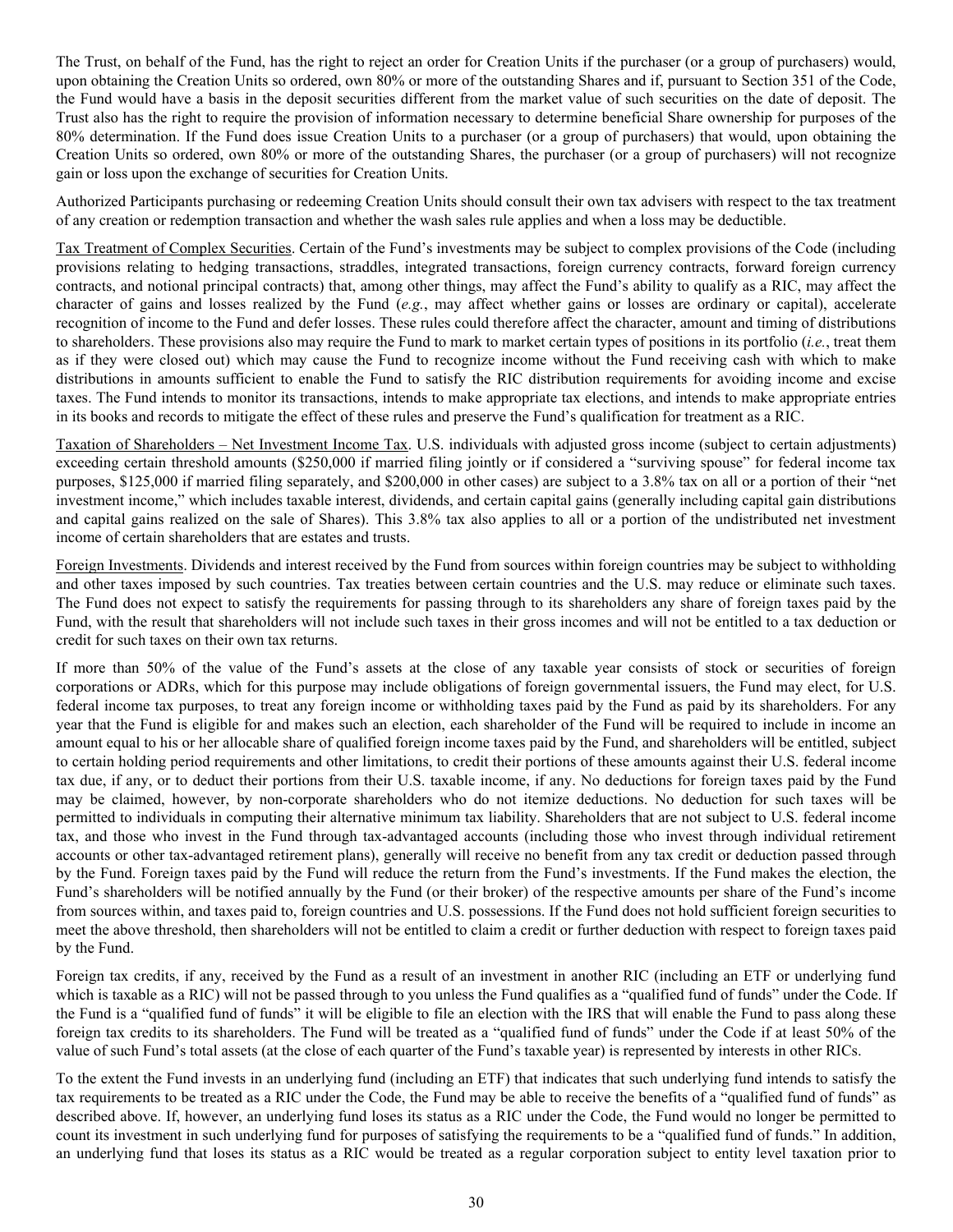making any distributions to the Fund which would affect the amount, timing and character of such income distributed by an underlying fund to the Fund.

Backup Withholding. The Fund will be required in certain cases to withhold (as "backup withholding") on amounts payable to any shareholder who (1) fails to provide a correct taxpayer identification number certified under penalty of perjury; (2) is subject to backup withholding by the IRS for failure to properly report all payments of interest or dividends; (3) fails to provide a certified statement that he or she is not subject to "backup withholding"; or (4) fails to provide a certified statement that he or she is a U.S. person (including a U.S. resident alien). The backup withholding rate is 24%. Backup withholding is not an additional tax and any amounts withheld may be credited against the shareholder's ultimate U.S. tax liability. Backup withholding will not be applied to payments that have been subject to the 30% withholding tax on shareholders who are neither citizens nor permanent residents of the U.S.

Non-U.S. Shareholders. Any non-U.S. investors in the Fund may be subject to U.S. withholding and estate tax and are encouraged to consult their tax advisors prior to investing in the Fund. Foreign shareholders (*i.e.*, nonresident alien individuals and foreign corporations, partnerships, trusts and estates) are generally subject to U.S. withholding tax at the rate of 30% (or a lower tax treaty rate) on distributions derived from taxable ordinary income. The Fund may, under certain circumstances, report all or a portion of a dividend as an "interest-related dividend" or a "short-term capital gain dividend," which would generally be exempt from this 30% U.S. withholding tax, provided certain other requirements are met. Short-term capital gain dividends received by a nonresident alien individual who is present in the U.S. for a period or periods aggregating 183 days or more during the taxable year are not exempt from this 30% withholding tax. Gains realized by foreign shareholders from the sale or other disposition of Shares of the Fund generally are not subject to U.S. taxation, unless the recipient is an individual who is physically present in the U.S. for 183 days or more per year. Foreign shareholders who fail to provide an applicable IRS form may be subject to backup withholding on certain payments from the Fund. Backup withholding will not be applied to payments that are subject to the 30% (or lower applicable treaty rate) withholding tax described in this paragraph. Different tax consequences may result if the foreign shareholder is engaged in a trade or business within the United States. In addition, the tax consequences to a foreign shareholder entitled to claim the benefits of a tax treaty may be different than those described above.

Under legislation generally known as "FATCA" (the Foreign Account Tax Compliance Act), the Fund is required to withhold 30% of certain ordinary dividends it pays to shareholders that fail to meet prescribed information reporting or certification requirements. In general, no such withholding will be required with respect to a U.S. person or non-U.S. person that timely provides the certifications required by a fund or its agent on a valid IRS Form W-9 or applicable series of IRS Form W-8, respectively. Shareholders potentially subject to withholding include foreign financial institutions ("FFIs"), such as non-U.S. investment funds, and non-financial foreign entities ("NFFEs"). To avoid withholding under FATCA, an FFI generally must enter into an information sharing agreement with the IRS in which it agrees to report certain identifying information (including name, address, and taxpayer identification number) with respect to its U.S. account holders (which, in the case of an entity shareholder, may include its direct and indirect U.S. owners), and an NFFE generally must identify and provide other required information to the Fund or other withholding agent regarding its U.S. owners, if any. Such non-U.S. shareholders also may fall into certain exempt, excepted or deemed compliant categories as established by regulations and other guidance. A non-U.S. shareholder resident or doing business in a country that has entered into an intergovernmental agreement with the United States to implement FATCA will be exempt from FATCA withholding provided that the shareholder and the applicable foreign government comply with the terms of the agreement.

A non-U.S. entity that invests in the Fund will need to provide the fund with documentation properly certifying the entity's status under FATCA in order to avoid FATCA withholding. Non-U.S. investors in the Fund should consult their tax advisors in this regard.

Tax-Exempt Shareholders. Certain tax-exempt shareholders, including qualified pension plans, individual retirement accounts, salary deferral arrangements, 401(k) plans, and other tax-exempt entities, generally are exempt from federal income taxation except with respect to their unrelated business taxable income ("UBTI"). Tax-exempt entities are not permitted to offset losses from one unrelated trade or business against the income or gain of another unrelated trade or business. Certain net losses incurred prior to January 1, 2018 are permitted to offset gain and income created by an unrelated trade or business, if otherwise available. Under current law, the Fund generally serves to block UBTI from being realized by its tax-exempt shareholders with respect to their shares of Fund income. However, notwithstanding the foregoing, tax-exempt shareholders could realize UBTI by virtue of their investment in the Fund if, for example, (i) the Fund invests in residual interests of Real Estate Mortgage Investment Conduits ("REMICs"), (ii) the Fund invests in a REIT that is a taxable mortgage pool ("TMP") or that has a subsidiary that is a TMP or that invests in the residual interest of a REMIC, or (iii) Shares constitute debt-financed property in the hands of the tax-exempt shareholders within the meaning of section 514(b) of the Code. Charitable remainder trusts are subject to special rules and should consult their tax advisers. The IRS has issued guidance with respect to these issues and prospective shareholders, especially charitable remainder trusts, are strongly encouraged to consult with their tax advisers regarding these issues.

Certain Potential Tax Reporting Requirements. Under U.S. Treasury regulations, if a shareholder recognizes a loss on disposition of Shares of \$2 million or more for an individual shareholder or \$10 million or more for a corporate shareholder (or certain greater amounts over a combination of years), the shareholder must file with the IRS a disclosure statement on IRS Form 8886. Direct shareholders of portfolio securities are in many cases excepted from this reporting requirement, but under current guidance, shareholders of a RIC are not excepted. Significant penalties may be imposed for the failure to comply with the reporting requirements. The fact that a loss is reportable under these regulations does not affect the legal determination of whether the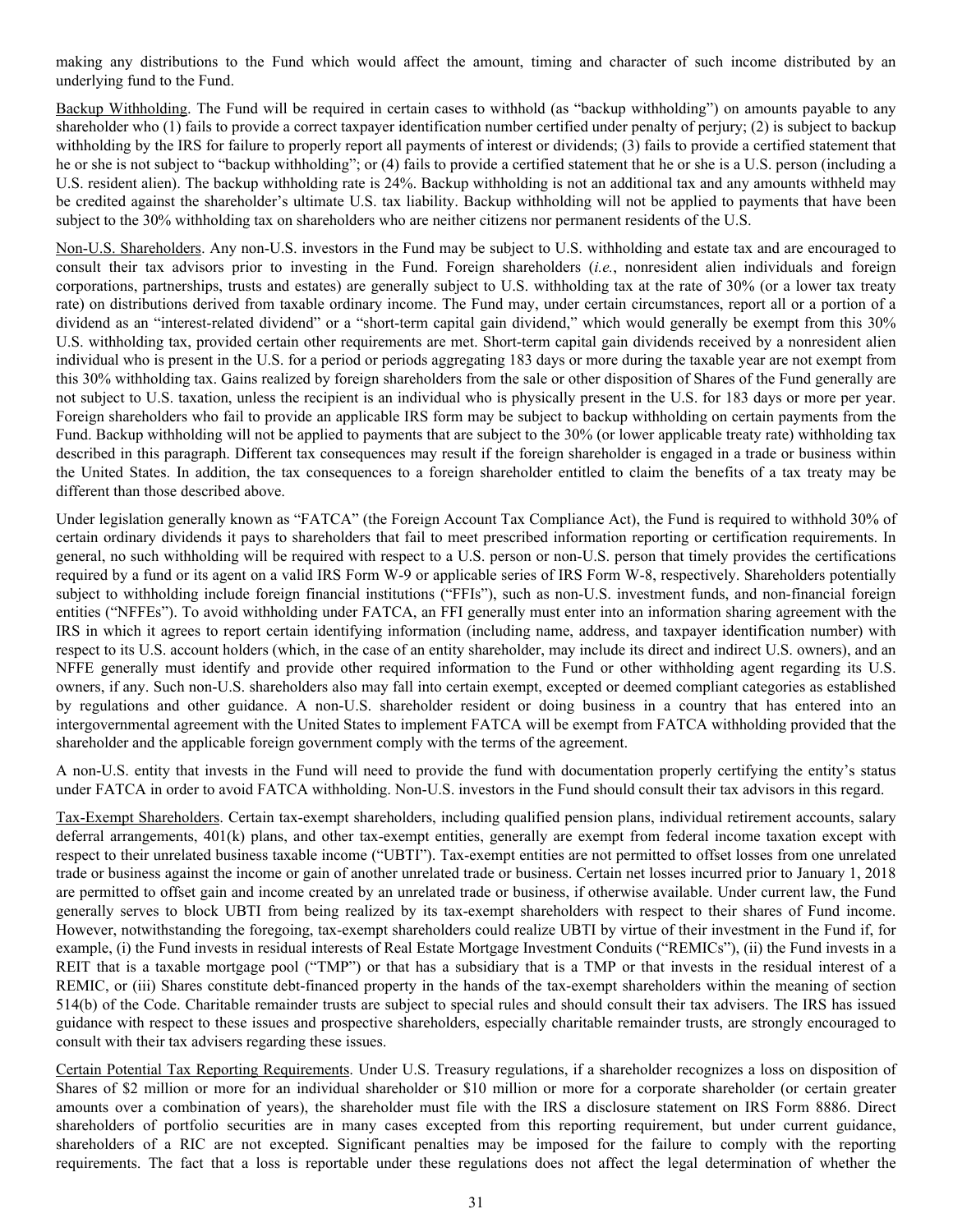<span id="page-31-0"></span>taxpayer's treatment of the loss is proper. Shareholders should consult their tax advisors to determine the applicability of these regulations in light of their individual circumstances.

Other Issues. In those states which have income tax laws, the tax treatment of the Fund and of Fund shareholders with respect to distributions by the Fund may differ from federal tax treatment.

# **FINANCIAL STATEMENTS**

Financial statements and Annual Reports will be available after the Fund has completed a fiscal year of operations. When available, you may request a copy of the Fund's Annual Report at no charge by calling 1-855-857-2677, or through the Fund's website at www.csh-etf.com.